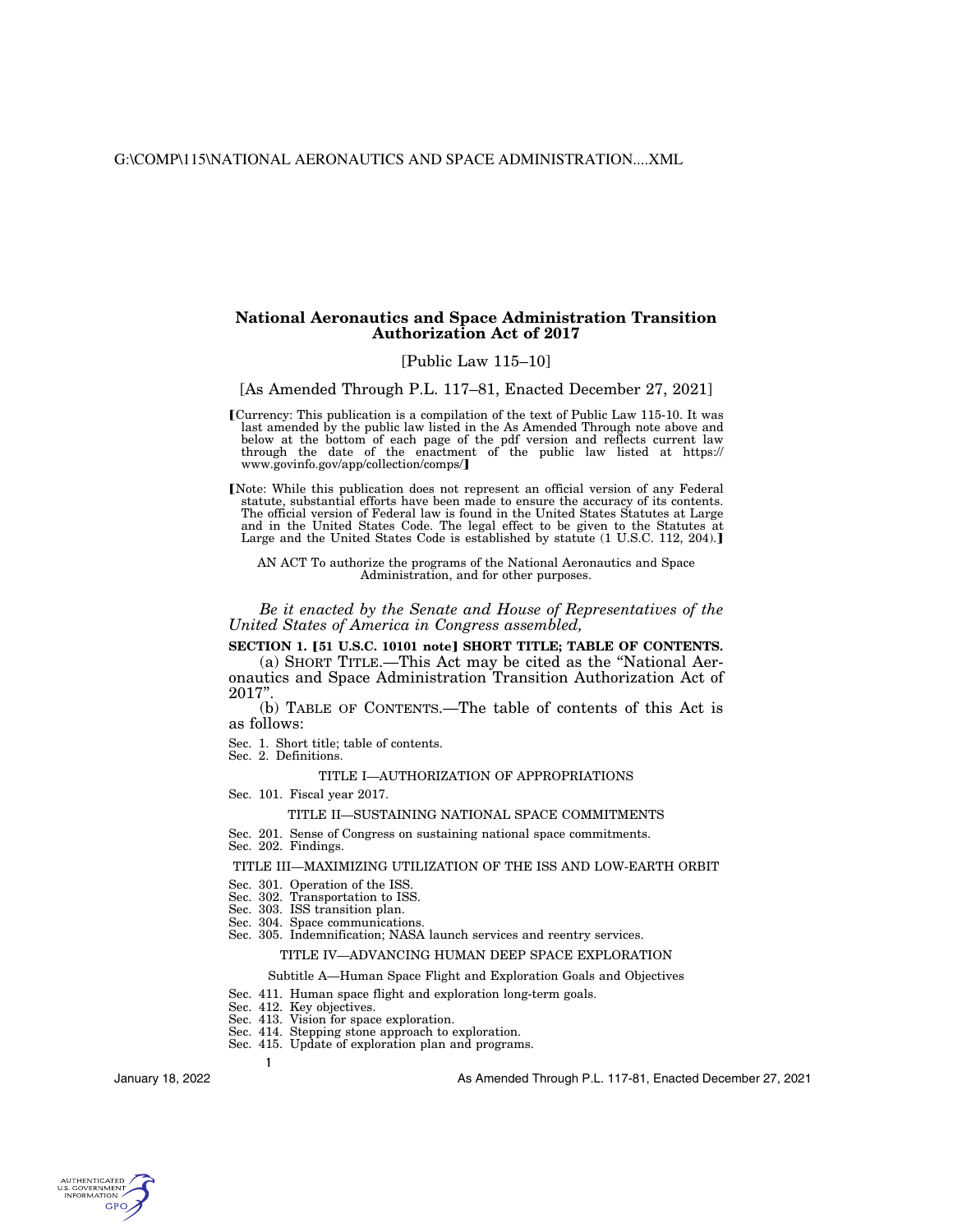Sec. 416. Repeals.

Sec. 417. Assured access to space.

#### Subtitle B—Assuring Core Capabilities for Exploration

#### Sec. 421. Space Launch System, Orion, and Exploration Ground Systems.

#### Subtitle C—Journey to Mars

- Sec. 431. Findings on human space exploration.
- Sec. 432. Human exploration roadmap.
- Sec. 433. Advanced space suit capability.
- Sec. 434. Asteroid robotic redirect mission.
- Sec. 435. Mars 2033 report.

#### Subtitle D—TREAT Astronauts Act

- Sec. 441. Short title.
- Sec. 442. Findings; sense of Congress.
- Sec. 443. Medical monitoring and research relating to human space flight.

#### TITLE V—ADVANCING SPACE SCIENCE

- Sec. 501. Maintaining a balanced space science portfolio.
- Sec. 502. Planetary science.
- Sec. 503. James Webb Space Telescope<br>Sec. 504. Wide-Field Infrared Survey T
- Wide-Field Infrared Survey Telescope.
- Sec. 505. Mars 2020 rover.
- Sec. 506. Europa.
- Sec. 507. Congressional declaration of policy and purpose.
- Sec. 508. Extrasolar planet exploration strategy.
- Sec. 509. Astrobiology strategy.
- Sec. 510. Astrobiology public-private partnerships.
- Sec. 511. Near-Earth objects.
- Sec. 512. Near-Earth objects public-private partnerships.
- Sec. 513. Assessment of science mission extensions.
- Sec. 514. Stratospheric observatory for infrared astronomy.
- Sec. 515. Radioisotope power systems.
- Sec. 516. Assessment of Mars architecture.
- Sec. 517. Collaboration.

## TITLE VI—AERONAUTICS

- Sec. 601. Sense of Congress on aeronautics.
- Sec. 602. Transformative aeronautics research.
- Sec. 603. Hypersonic research.
- Sec. 604. Supersonic research.
- Sec. 605. Rotorcraft research.

## TITLE VII—SPACE TECHNOLOGY

- Sec. 701. Space technology infusion.
- Sec. 702. Space technology program.

#### TITLE VIII—MAXIMIZING EFFICIENCY

#### Subtitle A—Agency Information Technology and Cybersecurity

- Sec. 811. Information technology governance.
- Sec. 812. Information technology strategic plan.
- Sec. 813. Cybersecurity.
- Sec. 814. Security management of foreign national access.
- Sec. 815. Cybersecurity of web applications.

### Subtitle B—Collaboration Among Mission Directorates and Other Matters

- Sec. 821. Collaboration among mission directorates.
- Sec. 822. NASA launch capabilities collaboration.
- Sec. 823. Detection and avoidance of counterfeit parts.
- Sec. 824. Education and outreach.
- Sec. 825. Leveraging commercial satellite servicing capabilities across mission directorates.
- Sec. 826. Flight opportunities.
- Sec. 827. Sense of Congress on small class launch missions.

As Amended Through P.L. 117-81, Enacted December 27, 2021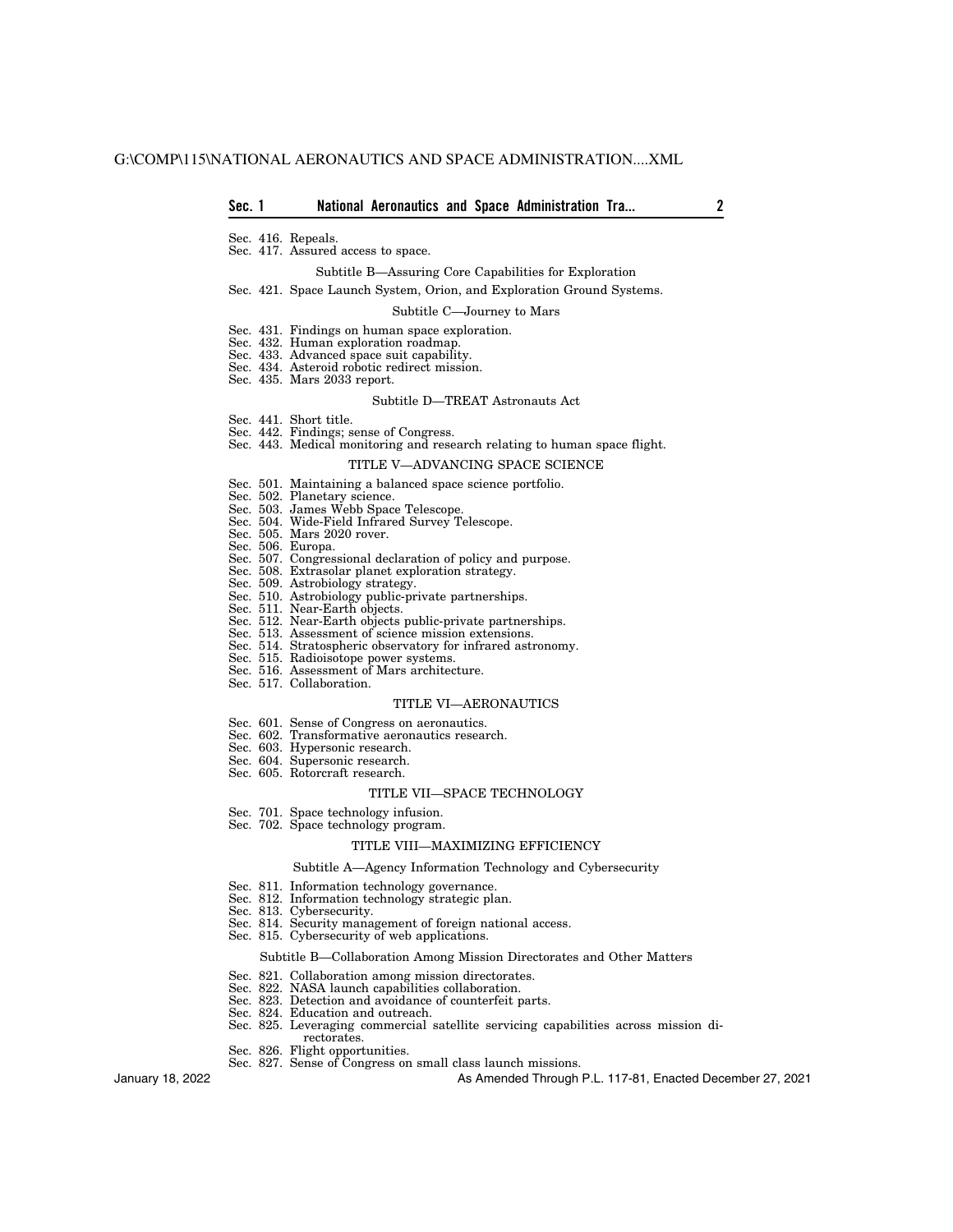- Sec. 828. Baseline and cost controls.
- Sec. 829. Commercial technology transfer program.
- Sec. 830. Avoiding organizational conflicts of interest in major administration acquisition programs.
- Sec. 831. Protection of Apollo landing sites.
- Sec. 832. NASA lease of non-excess property.
- Sec. 833. Termination liability.
- Sec. 834. Independent reviews.
- Sec. 835. NASA Advisory Council.
- Sec. 836. Cost estimation. Sec. 837. Facilities and infrastructure.
- Sec. 838. Human space flight accident investigations.
- Sec. 839. Orbital debris.
- Sec. 840. Review of orbital debris removal concepts.
- Sec. 841. Space Act Agreements.

## **SEC. 2. [51 U.S.C. 10101 note] DEFINITIONS.**

In this Act:

(1) ADMINISTRATION.—The term ''Administration'' means the National Aeronautics and Space Administration.

(2) ADMINISTRATOR.—The term ''Administrator'' means the Administrator of the National Aeronautics and Space Administration.

(3) APPROPRIATE COMMITTEES OF CONGRESS.—The term ''appropriate committees of Congress'' means—

(A) the Committee on Commerce, Science, and Transportation of the Senate; and

(B) the Committee on Science, Space, and Technology of the House of Representatives.

(4) CIS-LUNAR SPACE.—The term "cis-lunar space" means the region of space from the Earth out to and including the region around the surface of the Moon.

(5) DEEP SPACE.—The term ''deep space'' means the region of space beyond low-Earth orbit, to include cis-lunar space.

(6) GOVERNMENT ASTRONAUT.—The term ''government astronaut'' has the meaning given the term in section 50902 of title 51, United States Code.

(7) ISS.—The term ''ISS'' means the International Space Station.

(8) ISS MANAGEMENT ENTITY.—The term ''ISS management entity'' means the organization with which the Administrator has a cooperative agreement under section 504(a) of the National Aeronautics and Space Administration Authorization Act of 2010 (42 U.S.C. 18354(a)).

(9) NASA.—The term ''NASA'' means the National Aeronautics and Space Administration.

(10) ORION.—The term ''Orion'' means the multipurpose crew vehicle described under section 303 of the National Aeronautics and Space Administration Authorization Act of 2010 (42 U.S.C. 18323).

(11) SPACE LAUNCH SYSTEM.—The term ''Space Launch System'' has the meaning given the term in section 3 of the National Aeronautics and Space Administration Authorization Act of 2010 (42 U.S.C. 18302).

(12) UNITED STATES GOVERNMENT ASTRONAUT.—The term ''United States government astronaut'' has the meaning given the term "government astronaut" in section 50902 of title 51,

As Amended Through P.L. 117-81, Enacted December 27, 2021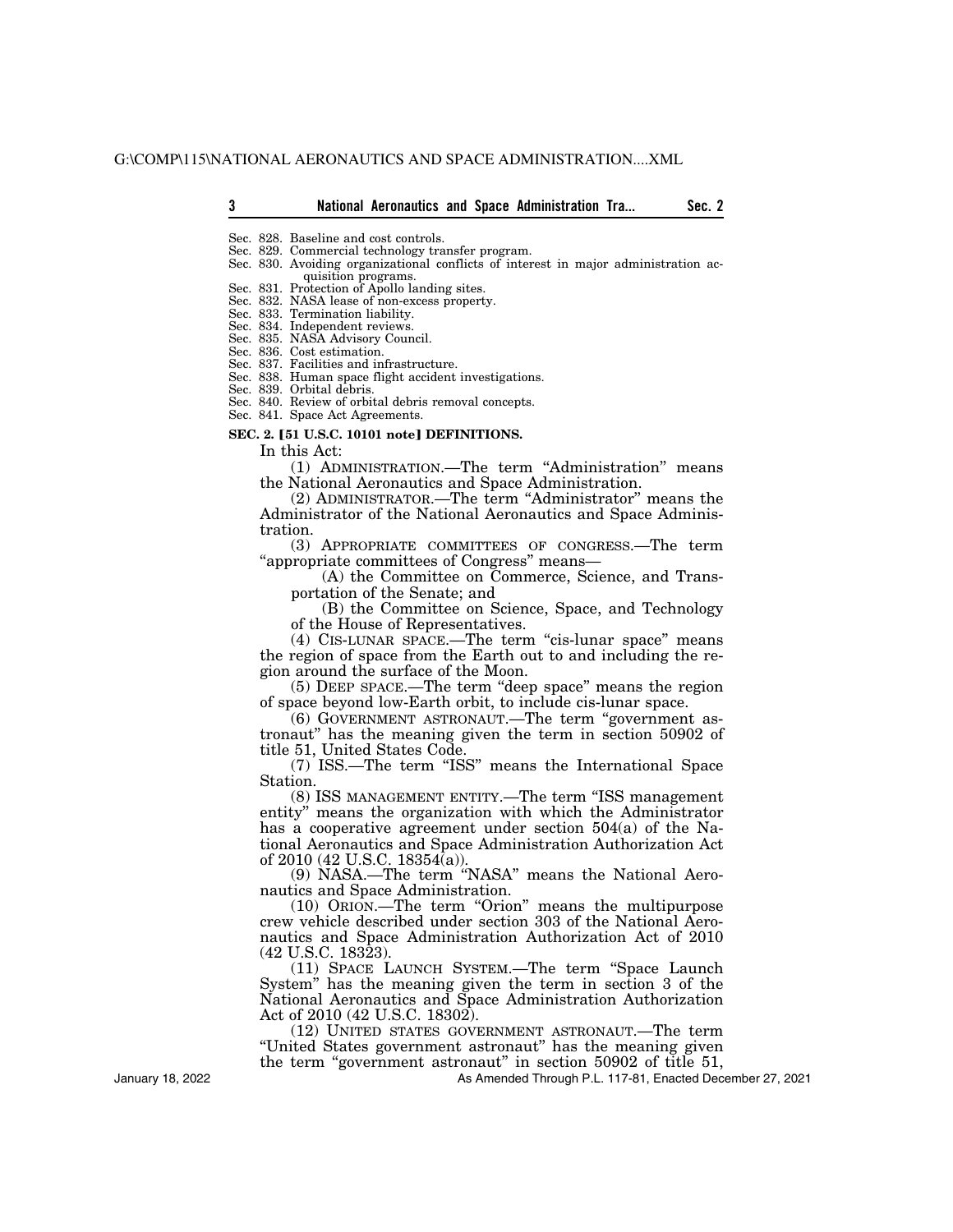# **Sec. 101 National Aeronautics and Space Administration Tra... 4**

United States Code, except it does not include an individual who is an international partner astronaut.

# **TITLE I—AUTHORIZATION OF APPROPRIATIONS**

## **SEC. 101. FISCAL YEAR 2017.**

There are authorized to be appropriated to NASA for fiscal year 2017, \$19,508,000,000, as follows:

(1) For Exploration, \$4,330,000,000.

(2) For Space Operations, \$5,023,000,000.

(3) For Science, \$5,500,000,000.

(4) For Aeronautics, \$640,000,000.

(5) For Space Technology, \$686,000,000.

(6) For Education, \$115,000,000.

Safety, Security, and Mission Services, \$2,788,600,000.

(8) For Construction and Environmental Compliance and Restoration, \$388,000,000.

(9) For Inspector General, \$37,400,000.

# **TITLE II—SUSTAINING NATIONAL SPACE COMMITMENTS**

# **SEC. 201. SENSE OF CONGRESS ON SUSTAINING NATIONAL SPACE COMMITMENTS.**

It is the sense of Congress that—

(1) honoring current national space commitments and building upon investments in space across successive Administrations demonstrates clear continuity of purpose by the United States, in collaboration with its international, academic, and industry partners, to extend humanity's reach into deep space, including cis-lunar space, the Moon, the surface and moons of Mars, and beyond;

(2) NASA leaders can best leverage investments in the United States space program by continuing to develop a balanced portfolio for space exploration and space science, including continued development of the Space Launch System, Orion, Commercial Crew Program, space and planetary science missions such as the James Webb Space Telescope, Wide-Field Infrared Survey Telescope, and Europa mission, and ongoing operations of the ISS and Commercial Resupply Services Program;

(3) a national, government-led space program that builds on current science and exploration programs, advances human knowledge and capabilities, and opens the frontier beyond Earth for ourselves, commercial enterprise, and science, and with our international partners, is of critical importance to our national destiny and to a future guided by United States values and freedoms;

As Amended Through P.L. 117-81, Enacted December 27, 2021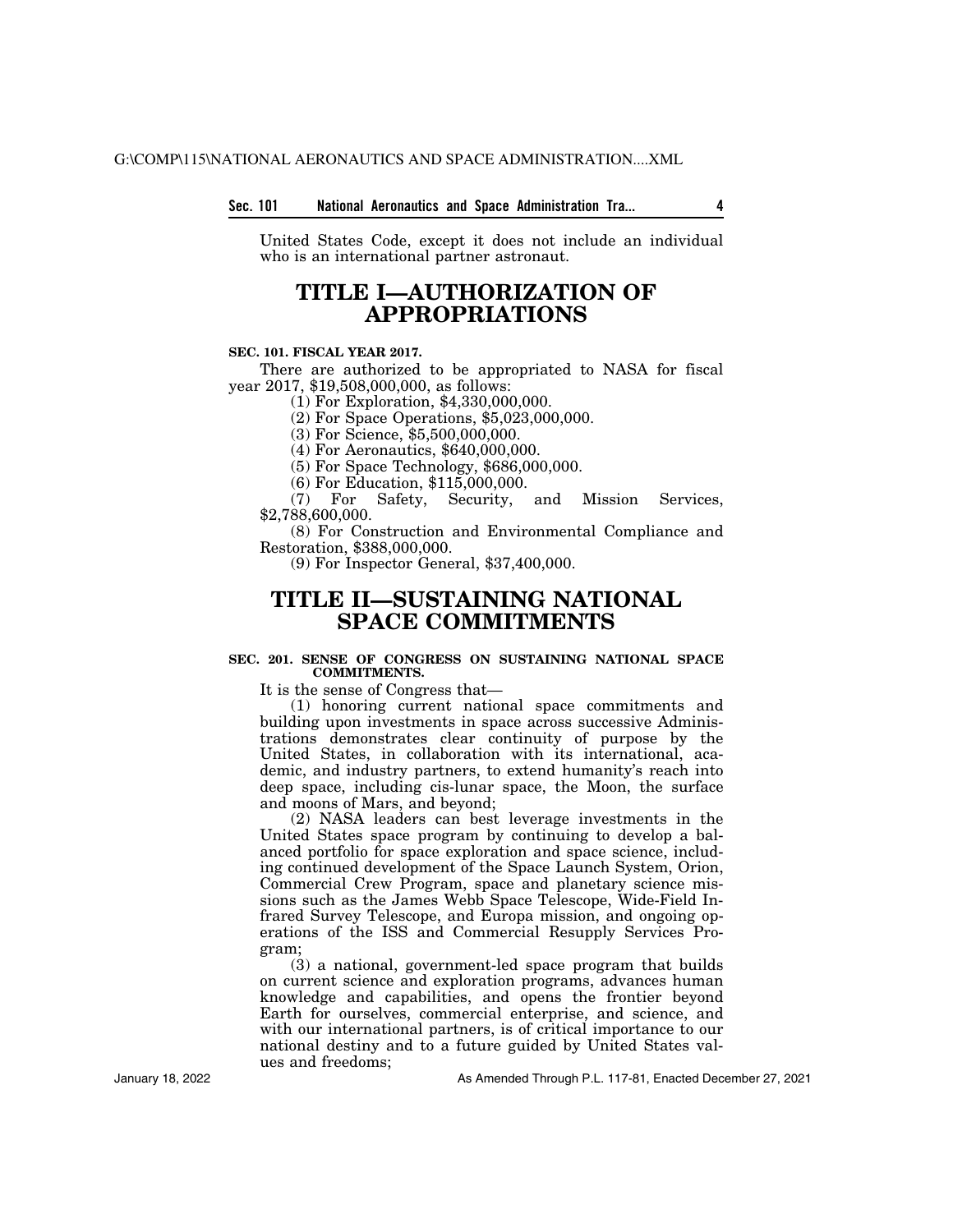(4) continuity of purpose and effective execution of core NASA programs are essential for efficient use of resources in pursuit of timely and tangible accomplishments;

(5) NASA could improve its efficiency and effectiveness by working with industry to streamline existing programs and requirements, procurement practices, institutional footprint, and bureaucracy while preserving effective program oversight, accountability, and safety;

(6) it is imperative that the United States maintain and enhance its leadership in space exploration and space science, and continue to expand freedom and economic opportunities in space for all Americans that are consistent with the Constitution of the United States; and

(7) NASA should be a multi-mission space agency, and should have a balanced and robust set of core missions in space science, space technology, aeronautics, human space flight and exploration, and education.

# **SEC. 202. FINDINGS.**

Congress makes the following findings:

(1) Returns on the Nation's investments in science, technology, and exploration accrue over decades-long timeframes, and a disruption of such investments could prevent returns from being fully realized.

(2) Past challenges to the continuity of such investments, particularly threats regarding the cancellation of authorized programs with bipartisan and bicameral support, have disrupted completion of major space systems thereby—

(A) impeding planning and pursuit of national objectives in space science and human space exploration;

(B) placing such investments in space science and space exploration at risk; and

(C) degrading the aerospace industrial base.

(3) The National Aeronautics and Space Administration Authorization Act of 2005 (Public Law 109-155; 119 Stat. 2895), National Aeronautics and Space Administration Authorization Act of 2008 (Public Law 110-422; 122 Stat. 4779), and National Aeronautics and Space Administration Authorization Act of 2010 (42 U.S.C. 18301 et seq.) reflect a broad, bipartisan agreement on the path forward for NASA's core missions in science, space technology, aeronautics, human space flight and exploration, and education, that serves as the foundation for the policy updates by this Act.

(4) Sufficient investment and maximum utilization of the ISS and ISS National Laboratory with our international and industry partners is—

(A) consistent with the goals and objectives of the United States space program; and

(B) imperative to continuing United States global leadership in human space exploration, science, research, technology development, and education opportunities that contribute to development of the next generation of American scientists, engineers, and leaders, and to creating the opportunity for economic development of low-Earth orbit.

As Amended Through P.L. 117-81, Enacted December 27, 2021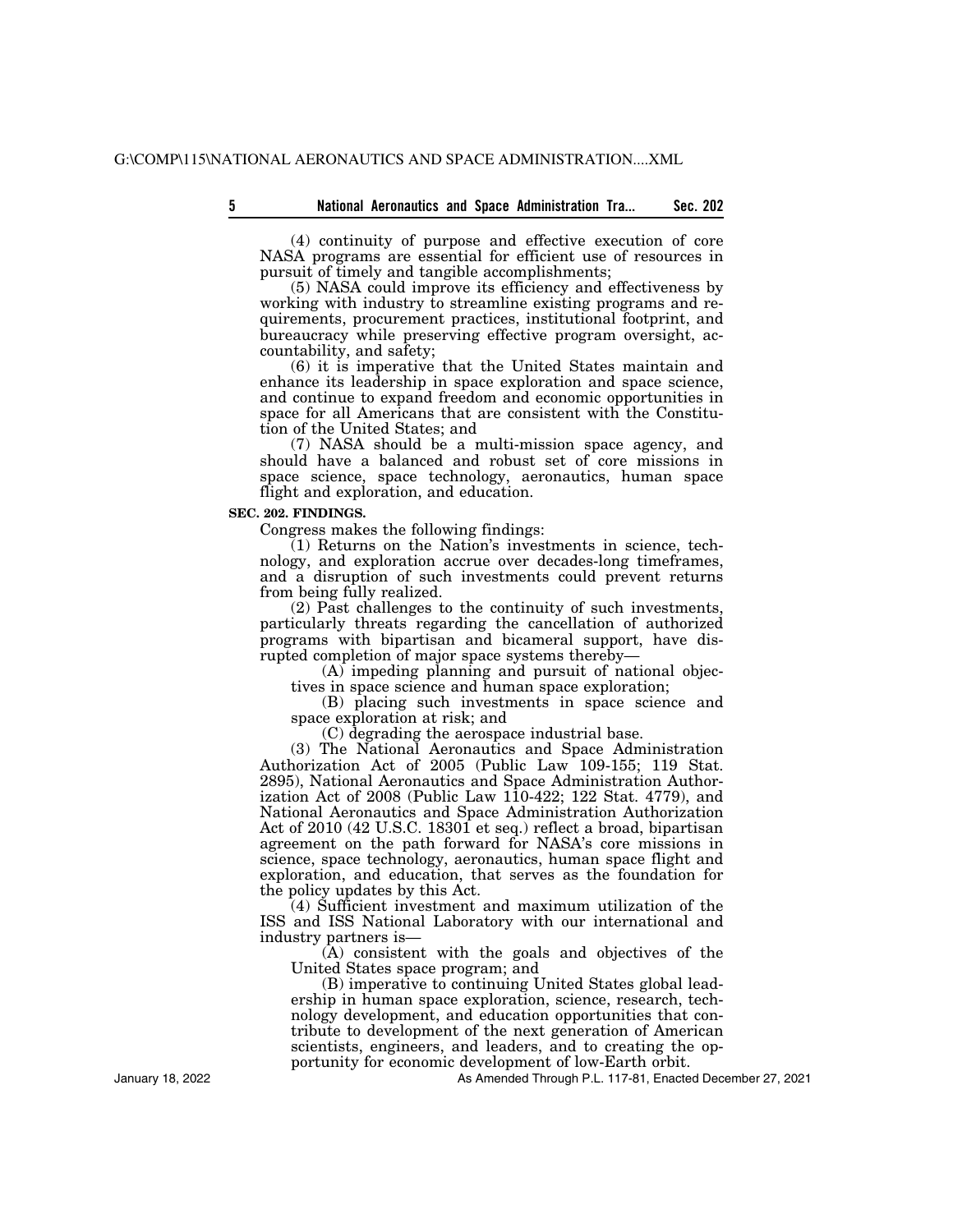# **Sec. 301 National Aeronautics and Space Administration Tra... 6**

(5) NASA has made measurable progress in the development and testing of the Space Launch System and Orion exploration systems with the near-term objectives of the initial integrated test flight and launch in 2018, a human mission in 2021, and continued missions with an annual cadence in cislunar space and eventually to the surface of Mars.

(6) The Commercial Crew Program has made measurable progress toward reestablishing the capability to launch United States government astronauts from United States soil into low-Earth orbit by the end of 2018.

(7) The Aerospace Safety Advisory Panel, in its 2015 Annual Report, urged continuity of purpose noting concerns over the potential for cost overruns and schedule slips that could accompany significant changes to core NASA programs.

# **TITLE III—MAXIMIZING UTILIZATION OF THE ISS AND LOW-EARTH ORBIT**

# **SEC. 301. [51 U.S.C. 50111 note] OPERATION OF THE ISS.**

(a) SENSE OF CONGRESS.—It is the sense of Congress that—

(1) after 15 years of continuous human presence in low-Earth orbit, the ISS continues to overcome challenges and operate safely;

(2) the ISS is a unique testbed for future space exploration systems development, including long-duration space travel;

(3) the expansion of partnerships, scientific research, and commercial applications of the ISS is essential to ensuring the greatest return on investments made by the United States and its international space partners in the development, assembly, and operations of that unique facility;

 $(\overline{4})$  utilization of the ISS will sustain United States leadership and progress in human space exploration by—

(A) facilitating the commercialization and economic development of low-Earth orbit;

(B) serving as a testbed for technologies and a platform for scientific research and development; and

(C) serving as an orbital facility enabling research upon—

(i) the health, well-being, and performance of humans in space; and

(ii) the development of in-space systems enabling human space exploration beyond low-Earth orbit; and

(5) the ISS provides a platform for fundamental, microgravity, discovery-based space life and physical sciences research that is critical for enabling space exploration, protecting humans in space, increasing pathways for commercial space development that depend on advances in basic research, and contributes to advancing science, technology, engineering, and mathematics research.

(b) OBJECTIVES.—The primary objectives of the ISS program shall be—

January 18, 2022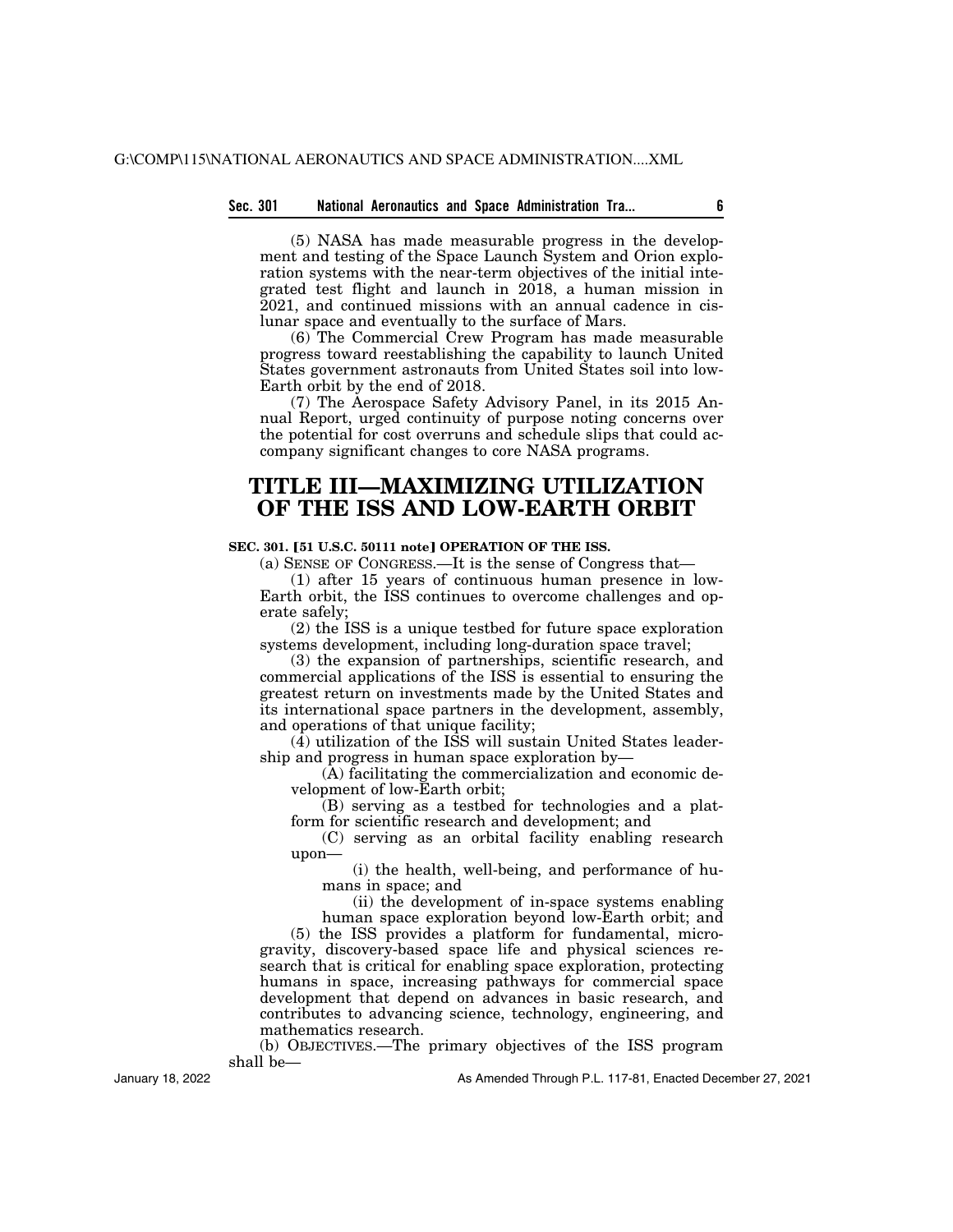|  |  | National Aeronautics and Space Administration Tra | Sec. 302 |
|--|--|---------------------------------------------------|----------|
|  |  |                                                   |          |

(1) to achieve the long term goal and objectives under section 202 of the National Aeronautics and Space Administration Authorization Act of 2010 (42 U.S.C. 18312); and

(2) to pursue a research program that advances knowledge and provides other benefits to the Nation.

(c) CONTINUATION OF THE ISS.—Section 501 of the National Aeronautics and Space Administration Authorization Act of 2010 (42 U.S.C. 18351) is amended to read as follows:

## **''SEC. 501. CONTINUATION OF THE INTERNATIONAL SPACE STATION**

"(a) POLICY OF THE UNITED STATES.—It shall be the policy of the United States, in consultation with its international partners in the ISS program, to support full and complete utilization of the ISS through at least 2024.

''(b) NASA ACTION.—In furtherance of the policy set forth in subsection (a), NASA shall—<br>
"(1) pursue

''(1) pursue international, commercial, and intragovernmental means to maximize ISS logistics supply, maintenance, and operational capabilities, reduce risks to ISS systems sustainability, and offset and minimize United States operations costs relating to the ISS;

 $\degree$ (2) utilize, to the extent practicable, the ISS for the development of capabilities and technologies needed for the future of human space exploration beyond low-Earth orbit; and

''(3) utilize, if practical and cost effective, the ISS for Science Mission Directorate missions in low-Earth orbit.''.

#### **SEC. 302. [51 U.S.C. 50111 note] <b>TRANSPORTATION TO ISS.**

(a) FINDINGS.—Congress finds that reliance on foreign carriers for United States crew transfer is unacceptable, and the Nation's human space flight program must acquire the capability to launch United States government astronauts on vehicles using United States rockets from United States soil as soon as is safe, reliable, and affordable to do so.

(b) SENSE OF CONGRESS ON COMMERCIAL CREW PROGRAM AND COMMERCIAL RESUPPLY SERVICES PROGRAM.—It is the sense of Congress that—

(1) once developed and certified to meet the Administration's safety and reliability requirements, United States commercially provided crew transportation systems can serve as the primary means of transporting United States government astronauts and international partner astronauts to and from the ISS and serving as ISS crew rescue vehicles;

(2) previous budgetary assumptions used by the Administration in its planning for the Commercial Crew Program assumed significantly higher funding levels than were authorized and appropriated by Congress;

 $(3)$  credibility in the Administration's budgetary estimates for the Commercial Crew Program can be enhanced by an independently developed cost estimate;

(4) such credibility in budgetary estimates is an important factor in understanding program risk;

(5) United States access to low-Earth orbit is paramount to the continued success of the ISS and ISS National Laboratory;

As Amended Through P.L. 117-81, Enacted December 27, 2021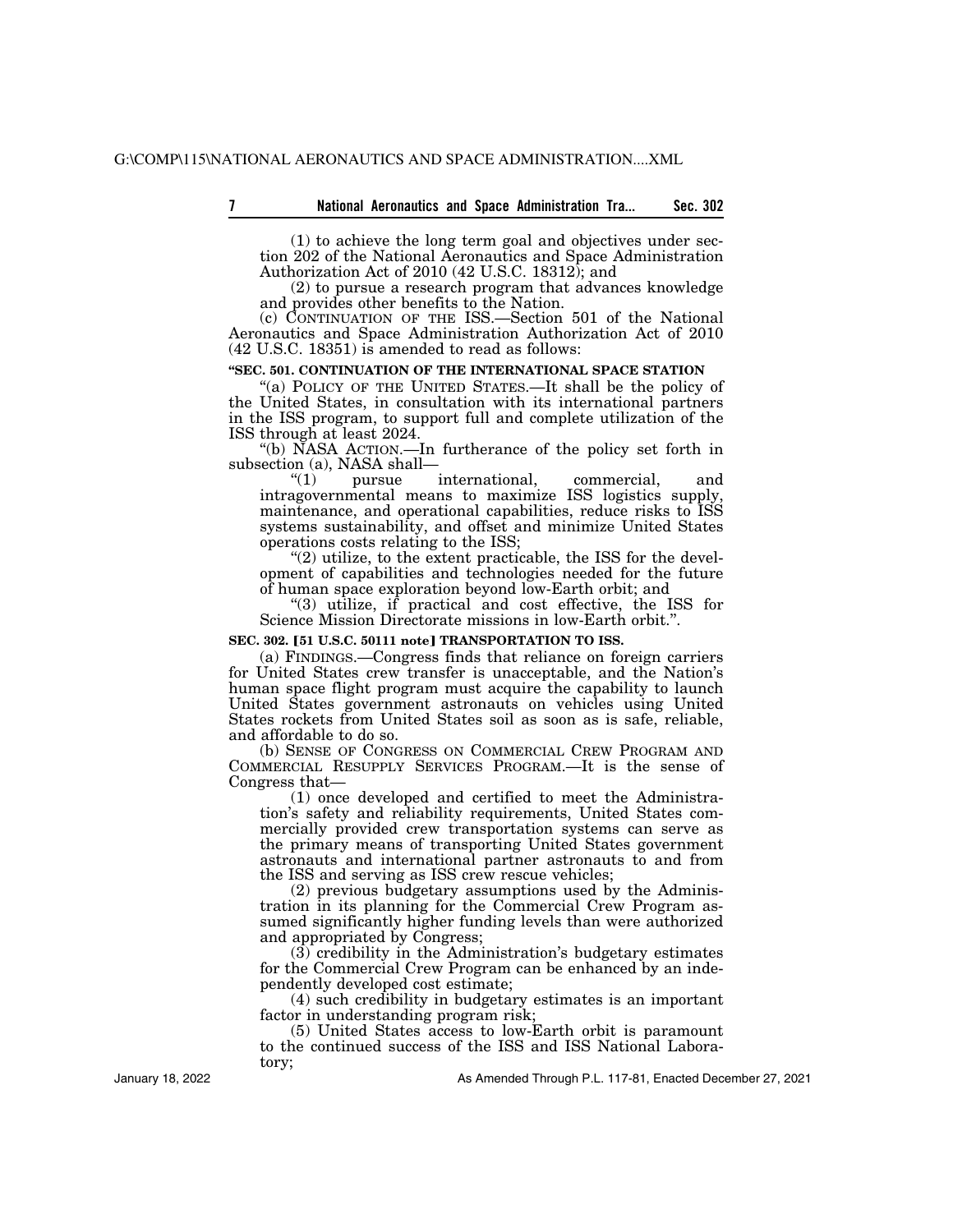# **Sec. 302 National Aeronautics and Space Administration Tra... 8**

(6) a stable and successful Commercial Resupply Services Program and Commercial Crew Program are critical to ensuring timely provisioning of the ISS and to reestablishing the capability to launch United States government astronauts from United States soil into orbit, ending reliance upon Russian transport of United States government astronauts to the ISS which has not been possible since the retirement of the Space Shuttle program in 2011;

(7) NASA should build upon the success of the Commercial Orbital Transportation Services Program and Commercial Resupply Services Program that have allowed private sector companies to partner with NASA to deliver cargo and scientific experiments to the ISS since 2012;

(8) the 21st Century Launch Complex Program has enabled significant modernization and infrastructure improvements at launch sites across the United States to support NASA's Commercial Resupply Services Program and other civil and commercial space flight missions; and

(9) the 21st Century Launch Complex Program should be continued in a manner that leverages State and private investments to achieve the goals of that program.

(c) REAFFIRMATION.—Congress reaffirms—

(1) its commitment to the use of a commercially developed, private sector launch and delivery system to the ISS for crew missions as expressed in the National Aeronautics and Space Administration Authorization Act of 2005 (Public Law 109-155; 119 Stat. 2895), the National Aeronautics and Space Administration Authorization Act of 2008 (Public Law 110-422; 122 Stat. 4779), and the National Aeronautics and Space Administration Authorization Act of 2010 (42 U.S.C. 18301 et seq.); and

(2) the requirement under section  $50111(b)(1)(A)$  of title 51, United States Code, that the Administration shall make use of United States commercially provided ISS crew transfer and crew rescue services to the maximum extent practicable. (d) USE OF NON-UNITED STATES HUMAN SPACE FLIGHT TRANS-

PORTATION CAPABILITIES.—Section 201(a) of the National Aeronautics and Space Administration Authorization Act of 2010 (42 U.S.C.  $18311(a)$  is amended to read as follows:

''(a) USE OF NON-UNITED STATES HUMAN SPACE FLIGHT TRANS-PORTATION SERVICES.

"(1) IN GENERAL.—The Federal Government may not acquire human space flight transportation services from a foreign entity unless—

''(A) no United States Government-operated human space flight capability is available;

''(B) no United States commercial provider is available; and

''(C) it is a qualified foreign entity.

''(2) DEFINITIONS.—In this subsection:

''(A) COMMERCIAL PROVIDER.—The term 'commercial provider' means any person providing human space flight transportation services, primary control of which is held by

As Amended Through P.L. 117-81, Enacted December 27, 2021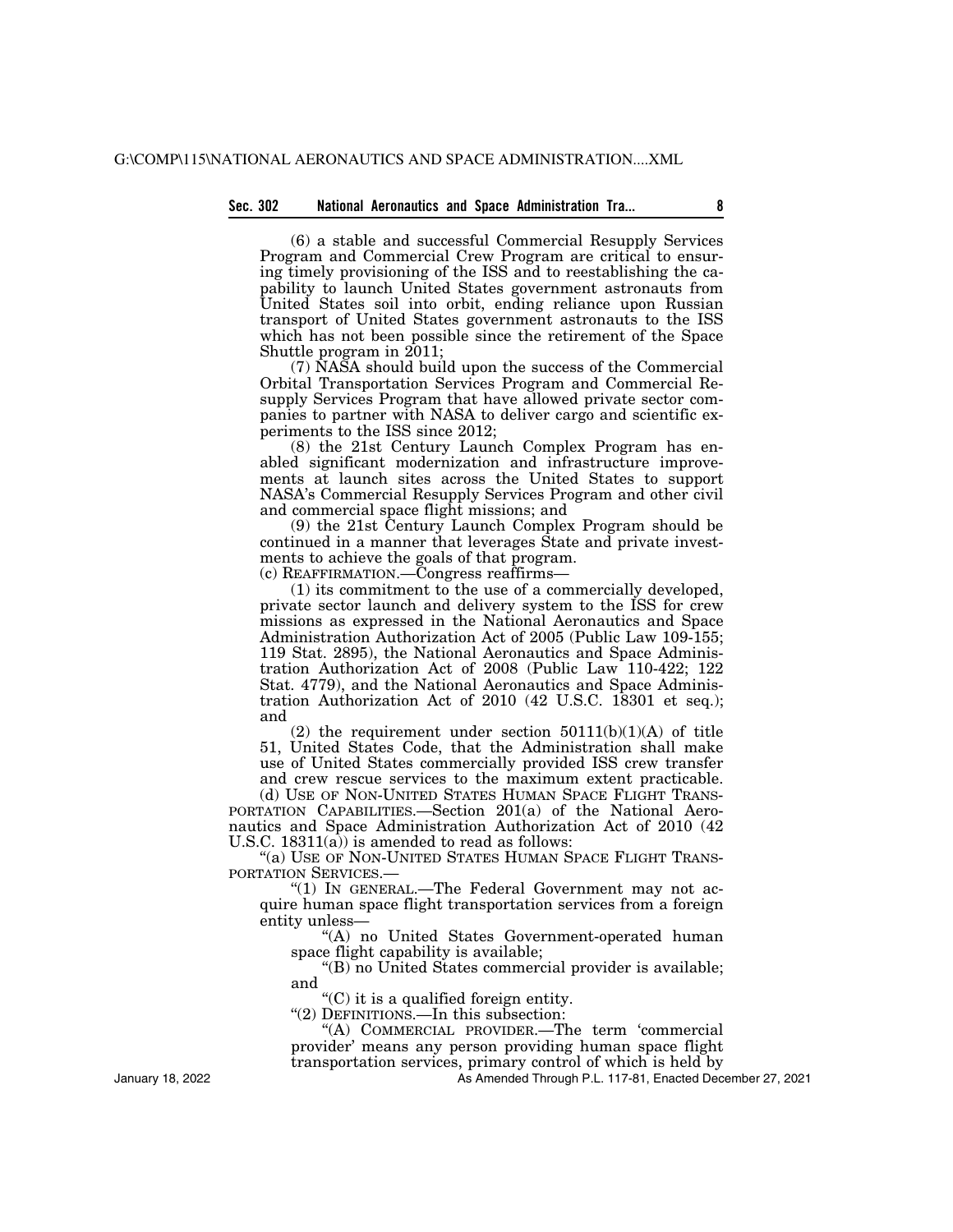|  | National Aeronautics and Space Administration Tra |  |  | Sec. 302 |
|--|---------------------------------------------------|--|--|----------|
|--|---------------------------------------------------|--|--|----------|

persons other than the Federal Government, a State or local government, or a foreign government.

''(B) QUALIFIED FOREIGN ENTITY.—The term 'qualified foreign entity' means a foreign entity that is in compliance with all applicable safety standards and is not prohibited from providing space transportation services under other law.

''(C) UNITED STATES COMMERCIAL PROVIDER.—The term 'United States commercial provider' means a commercial provider, organized under the laws of the United States or of a State, that is more than 50 percent owned by United States nationals.

''(3) ARRANGEMENTS WITH FOREIGN ENTITIES.—Nothing in this subsection shall prevent the Administrator from negotiating or entering into human space flight transportation arrangements with foreign entities to ensure safety of flight and continued ISS operations.".<br>(e) COMMERCIAL CREW PROGRAM.—

(1) OBJECTIVE.—The objective of the Commercial Crew Program shall be to assist in the development and certification of commercially provided transportation that—

(A) can carry United States government astronauts safely, reliably, and affordably to and from the ISS;

(B) can serve as a crew rescue vehicle; and

(C) can accomplish subparagraphs (A) and (B) as soon as practicable.

(2) PRIMARY CONSIDERATION.—The objective described in paragraph (1) shall be the primary consideration in the acquisition strategy for the Commercial Crew Program.

(3) SAFETY.—

(A) IN GENERAL.—The Administrator shall protect the safety of government astronauts by ensuring that each commercially provided transportation system under this subsection meets all applicable human rating requirements in accordance with section 403(b)(1) of the National Aeronautics and Space Administration Authorization Act of 2010 (42 U.S.C. 18342(b)(1)).

(B) LESSONS LEARNED.—Consistent with the findings and recommendations of the Columbia Accident Investigation Board, the Administration shall ensure that safety and the minimization of the probability of loss of crew are the critical priorities of the Commercial Crew Program.

(4) COST MINIMIZATION.—The Administrator shall strive through the competitive selection process to minimize the life cycle cost to the Administration through the planned period of commercially provided crew transportation services.

(f) COMMERCIAL CARGO PROGRAM.—Section 401 of the National Aeronautics and Space Administration Authorization Act of 2010 (42 U.S.C. 18341) is amended by striking ''Commercial Orbital Transportation Services'' and inserting ''Commercial Resupply Services''.

(g) COMPETITION.—It is the policy of the United States that, to foster the competitive development, operation, improvement, and commercial availability of space transportation services, and to

As Amended Through P.L. 117-81, Enacted December 27, 2021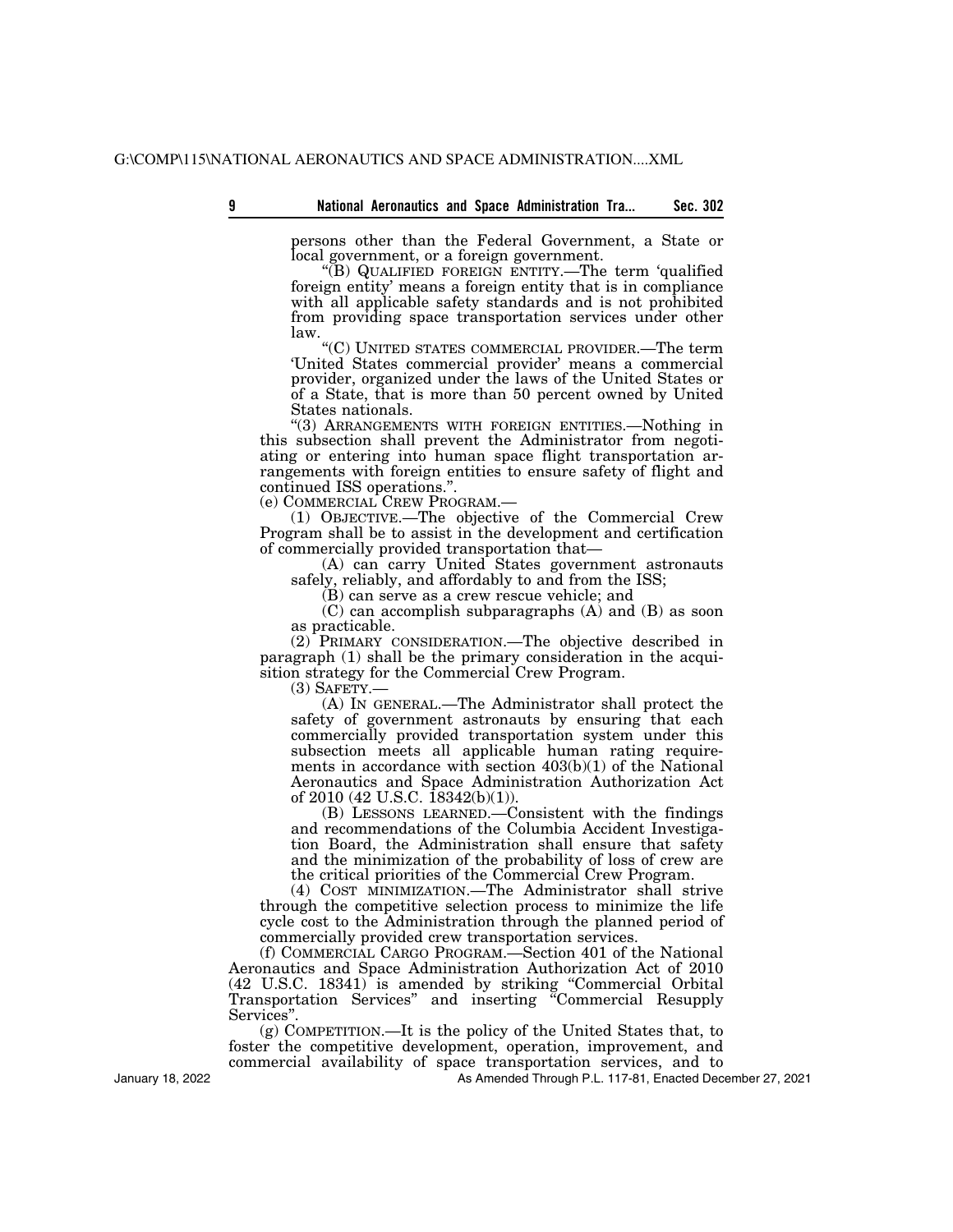minimize the life cycle cost to the Administration, the Administrator shall procure services for Federal Government access to and return from the ISS, whenever practicable, via fair and open competition for well-defined, milestone-based, Federal Acquisition Regulation-based contracts under section 201(a) of the National Aeronautics and Space Administration Authorization Act of 2010 (42 U.S.C. 18311(a)).

(h) TRANSPARENCY.—

(1) SENSE OF CONGRESS.—It is the sense of Congress that cost transparency and schedule transparency aid in effective program management and risk assessment.

(2) IN GENERAL.—The Administrator shall, to the greatest extent practicable and in a manner that does not add costs or schedule delays to the program, ensure all Commercial Crew Program and Commercial Resupply Services Program providers provide evidence-based support for their costs and schedules.

(i) ISS CARGO RESUPPLY SERVICES LESSONS LEARNED.—Not later than 120 days after the date of enactment of this Act, the Administrator shall submit to the appropriate committees of Congress a report that—

(1) identifies the lessons learned to date from previous and existing Commercial Resupply Services contracts;

(2) indicates whether changes are needed to the manner in which the Administration procures and manages similar services prior to the issuance of future Commercial Resupply Services procurement opportunities; and

(3) identifies any lessons learned from the Commercial Resupply Services contracts that should be applied to the procurement and management of commercially provided crew transfer services to and from the ISS or to other future procurements.

## **SEC. 303. [51 U.S.C. 50111 note] ISS TRANSITION PLAN.**

(a) FINDINGS.—Congress finds that—

(1) NASA has been both the primary supplier and consumer of human space flight capabilities and services of the ISS and in low-Earth orbit; and

(2) according to the National Research Council report ''Pathways to Exploration: Rationales and Approaches for a U.S. Program of Human Space Exploration'' extending ISS beyond 2020 to 2024 or 2028 will have significant negative impacts on the schedule of crewed missions to Mars, without significant increases in funding.

(b) SENSE OF CONGRESS.—It is the sense of Congress that—

(1) an orderly transition for United States human space flight activities in low-Earth orbit from the current regime, that relies heavily on NASA sponsorship, to a regime where NASA is one of many customers of a low-Earth orbit commercial human space flight enterprise may be necessary; and

(2) decisions about the long-term future of the ISS impact the ability to conduct future deep space exploration activities, and that such decisions regarding the ISS should be considered

As Amended Through P.L. 117-81, Enacted December 27, 2021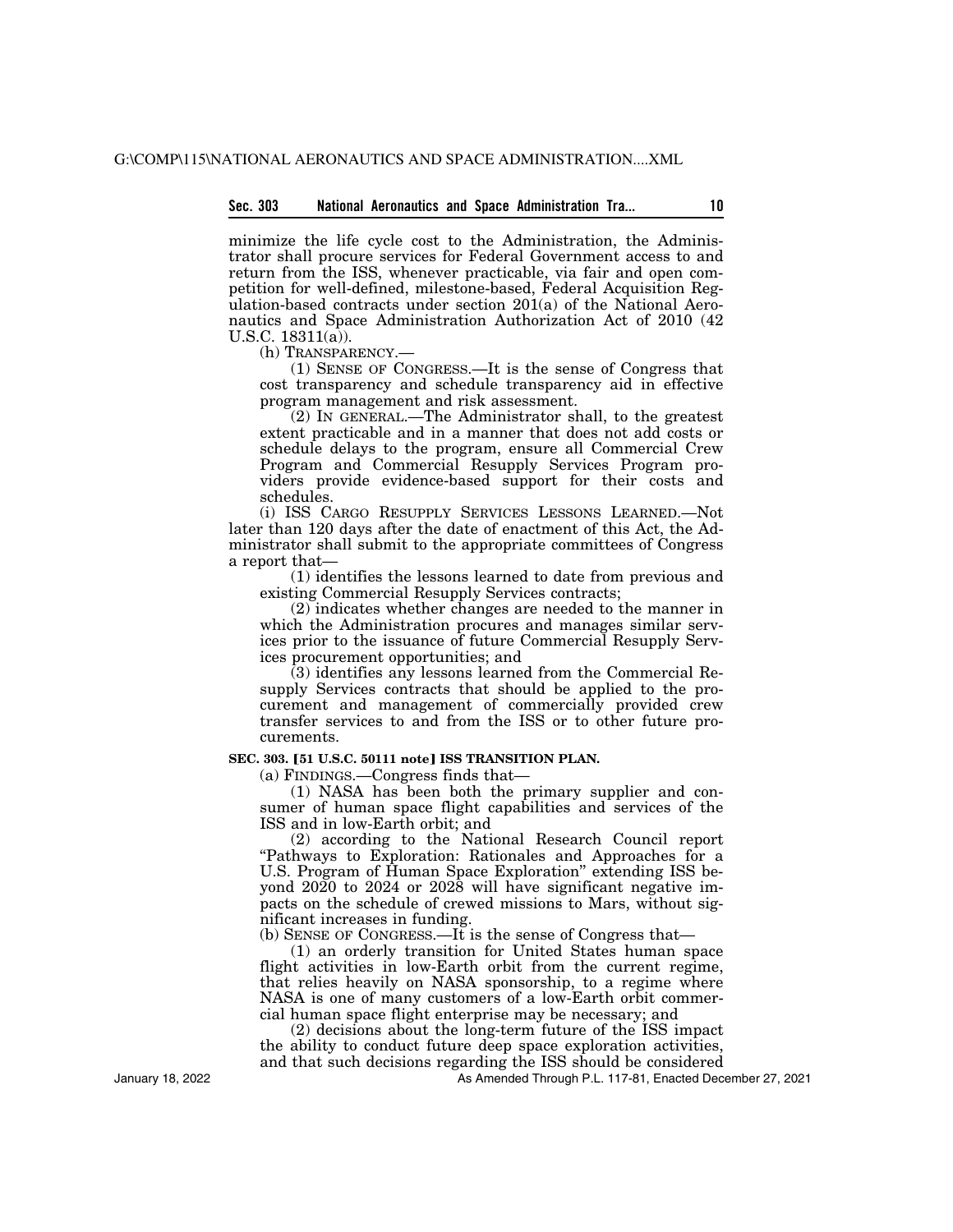in the context of the human exploration roadmap under section 432 of this Act.

(c) REPORTS.—Section 50111 of title 51, United States Code, is amended by adding at the end the following:<br>"(c) ISS TRANSITION PLAN.—

" $(1)$  IN GENERAL.—The Administrator, in coordination with the ISS management entity (as defined in section 2 of the National Aeronautics and Space Administration Transition Authorization Act of 2017), ISS partners, the scientific user community, and the commercial space sector, shall develop a plan to transition in a step-wise approach from the current regime that relies heavily on NASA sponsorship to a regime where NASA could be one of many customers of a low-Earth orbit non-governmental human space flight enterprise.

 $\mathbb{I}(2)$  REPORTS.—Not later than December 1, 2017, and biennially thereafter until 2023, the Administrator shall submit to the Committee on Commerce, Science, and Transportation of the Senate and the Committee on Science, Space, and Technology of the House of Representatives a report that includes—

"(A) a description of the progress in achieving the Administration's deep space human exploration objectives on ISS and prospects for accomplishing future mission requirements, space exploration objectives, and other research objectives on future commercially supplied low-Earth orbit platforms or migration of those objectives to cis-lunar space;

''(B) the steps NASA is taking and will take, including demonstrations that could be conducted on the ISS, to stimulate and facilitate commercial demand and supply of products and services in low-Earth orbit;

''(C) an identification of barriers preventing the commercialization of low-Earth orbit, including issues relating to policy, regulations, commercial intellectual property, data, and confidentiality, that could inhibit the use of the ISS as a commercial incubator;

 $\mathrm{``(D)}$  the criteria for defining the ISS as a research success;

''(E) the criteria used to determine whether the ISS is meeting the objective under section 301(b)(2) of the National Aeronautics and Space Administration Transition Authorization Act of 2017;

 $f(F)$  an assessment of whether the criteria under subparagraphs (D) and (E) are consistent with the research areas defined in, and recommendations and schedules under, the current National Academies of Sciences, Engineering, and Medicine Decadal Survey on Biological and Physical Sciences in Space;

''(G) any necessary contributions that ISS extension would make to enabling execution of the human exploration roadmap under section 432 of the National Aeronautics and Space Administration Transition Authorization Act of 2017;

''(H) the cost estimates for operating the ISS to achieve the criteria required under subparagraphs (D) and

As Amended Through P.L. 117-81, Enacted December 27, 2021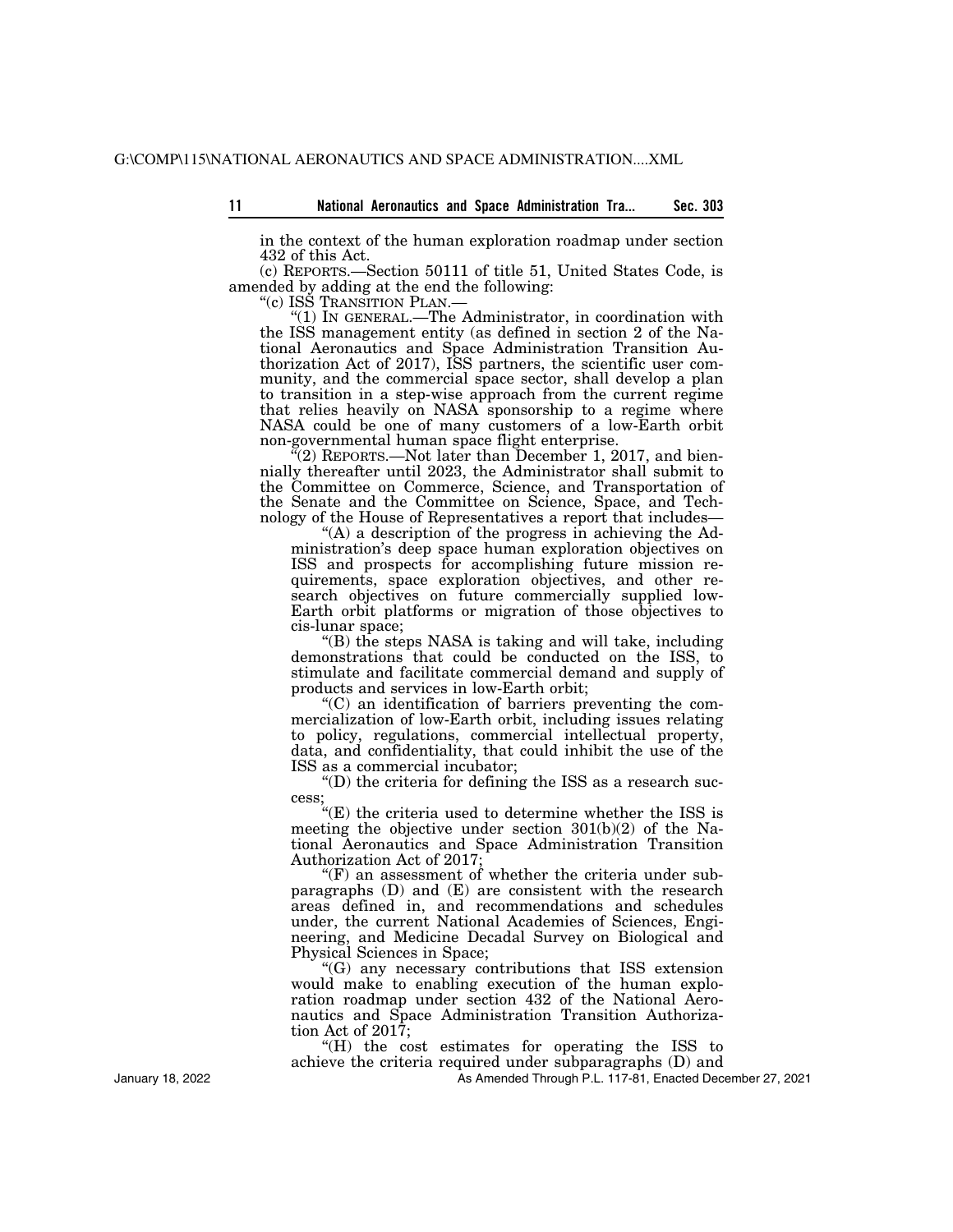(E) and the contributions identified under subparagraph (G);

''(I) the cost estimates for extending operations of the ISS to 2024, 2028, and 2030;

''(J) an evaluation of the feasible and preferred service life of the ISS beyond the period described in section 503 of the National Aeronautics and Space Administration Authorization Act of 2010 (42 U.S.C. 18353), through at least 2028, as a unique scientific, commercial, and space exploration-related facility, including—

''(i) a general discussion of international partner capabilities and prospects for extending the partnership;

''(ii) the cost associated with extending the service life;

"(iii) an assessment on the technical limiting factors of the service life of the ISS, including a list of critical components and their expected service life and availability; and

"(iv) such other information as may be necessary to fully describe the justification for and feasibility of extending the service life of the ISS, including the potential scientific or technological benefits to the Federal Government, public, or to academic or commercial entities;

 $K(K)$  an identification of the necessary actions and an estimate of the costs to deorbit the ISS once it has reached the end of its service life;

 $(L)$  the impact on deep space exploration capabilities, including a crewed mission to Mars in the 2030s, if the preferred service life of the ISS is extended beyond 2024 and NASA maintains a flat budget profile; and

 $(M)$  an evaluation of the functions, roles, and responsibilities for management and operation of the ISS and a determination of—

''(i) those functions, roles, and responsibilities the Federal Government should retain during the lifecycle of the ISS;

''(ii) those functions, roles, and responsibilities that could be transferred to the commercial space sector;

"(iii) the metrics that would indicate the commercial space sector's readiness and ability to assume the functions, roles, and responsibilities described in clause (ii); and

''(iv) any necessary changes to any agreements or other documents and the law to enable the activities described in subparagraphs (A) and (B).

''(3) DEMONSTRATIONS.—If additional Government crew, power, and transportation resources are available after meeting the Administration's requirements for ISS activities defined in the human exploration roadmap and related research, demonstrations identified under paragraph (2) may—

As Amended Through P.L. 117-81, Enacted December 27, 2021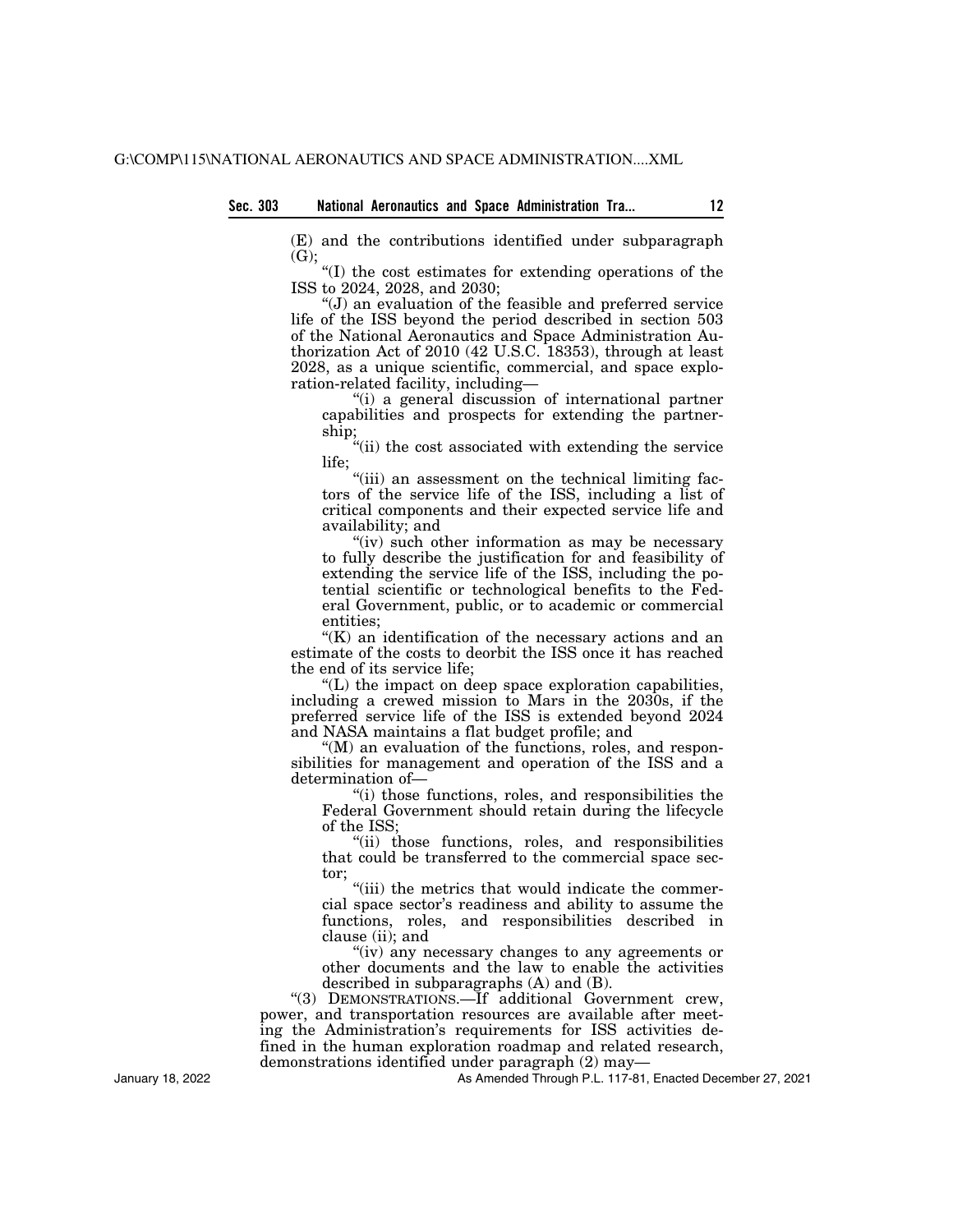''(A) test the capabilities needed to meet future mission requirements, space exploration objectives, and other research objectives described in paragraph (2)(A); and

''(B) demonstrate or test capabilities, including commercial modules or deep space habitats, Environmental Control and Life Support Systems, orbital satellite assembly, exploration space suits, a node that enables a wide variety of activity, including multiple commercial modules and airlocks, additional docking or berthing ports for commercial crew and cargo, opportunities for the commercial space sector to cost share for transportation and other services on the ISS, other commercial activities, or services obtained through alternate acquisition approaches.''.

# **SEC. 304. SPACE COMMUNICATIONS.**

(a) PLAN.—The Administrator shall develop a plan, in consultation with relevant Federal agencies, to meet the Administration's projected space communication and navigation needs for low-Earth orbit and deep space operations in the 20-year period following the date of enactment of this Act.

(b) CONTENTS.—The plan shall include—

(1) the lifecycle cost estimates and a 5-year funding profile;

(2) the performance capabilities required to meet the Administration's projected space communication and navigation needs;

(3) the measures the Administration will take to sustain the existing space communications and navigation architecture;

(4) an identification of the projected space communications and navigation network and infrastructure needs;

(5) a description of the necessary upgrades to meet the needs identified in paragraph (4), including—

(A) an estimate of the cost of the upgrades;

(B) a schedule for implementing the upgrades; and

(C) an assessment of whether and how any related missions will be impacted if resources are not secured at the level needed;

(6) the cost estimates for the maintenance of existing space communications network capabilities necessary to meet the needs identified in paragraph (4);

(7) the criteria for prioritizing resources for the upgrades described in paragraph (5) and the maintenance described in paragraph (6);

(8) an estimate of any reimbursement amounts the Administration may receive from other Federal agencies;

(9) an identification of the projected Tracking and Data Relay Satellite System needs in the 20-year period following the date of enactment of this Act, including in support of relevant Federal agencies, and cost and schedule estimates to maintain and upgrade the Tracking and Data Relay Satellite System to meet the projected needs;

(10) the measures the Administration is taking to meet space communications needs after all Tracking and Data Relay

As Amended Through P.L. 117-81, Enacted December 27, 2021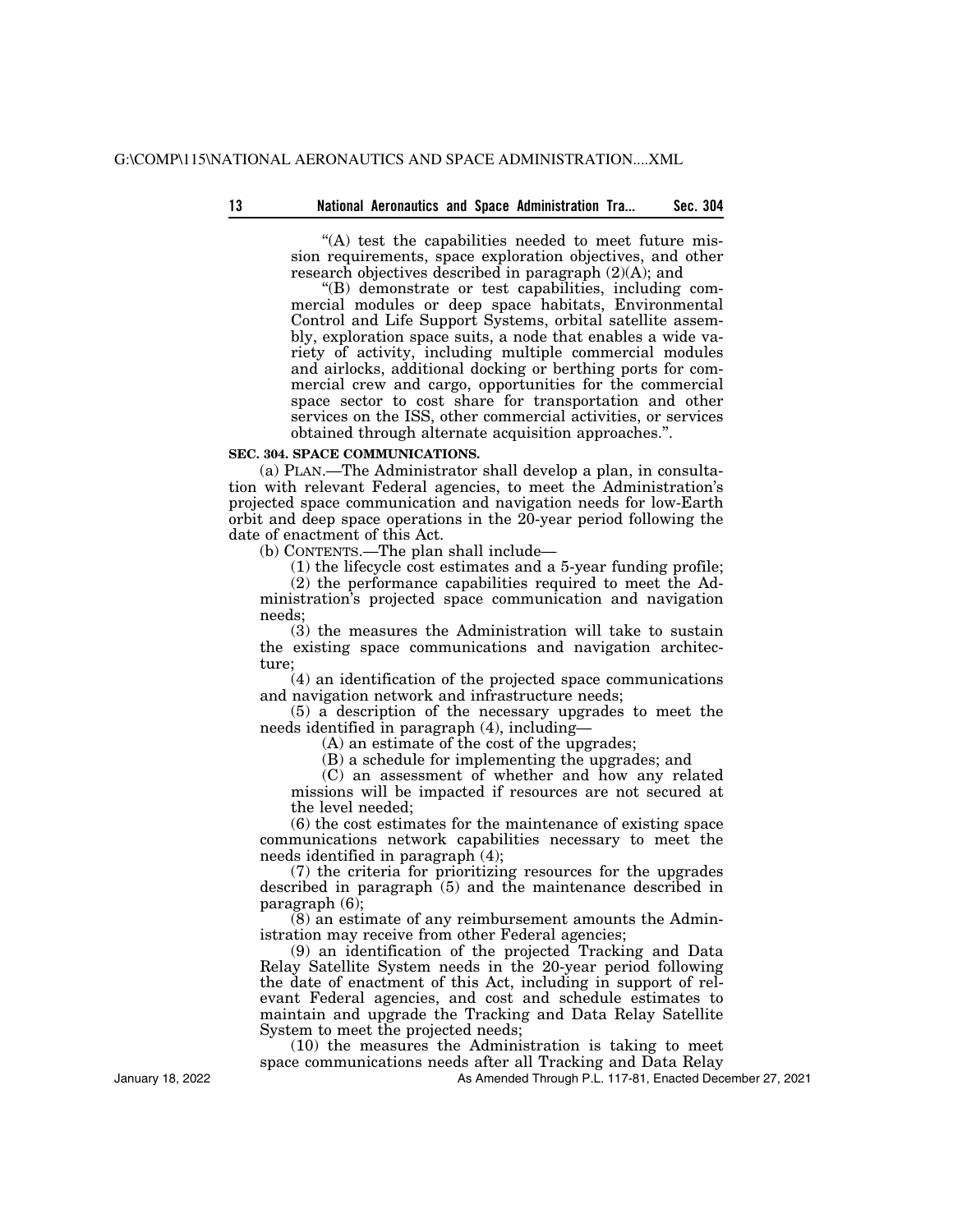# **Sec. 305 National Aeronautics and Space Administration Tra... 14**

Satellite System third-generation communications satellites are operational; and

(11) the measures the Administration is taking to mitigate threats to electromagnetic spectrum use.

(c) SCHEDULE.—Not later than 1 year after the date of enactment of this Act, the Administrator shall submit the plan to the appropriate committees of Congress.

### **SEC. 305. INDEMNIFICATION; NASA LAUNCH SERVICES AND REENTRY SERVICES.**

(a) IN GENERAL.—Subchapter III of chapter 201 of title 51, United States Code, is amended by adding at the end the following:

## **''§ 20148.** ø**51 U.S.C. 20148**¿ **Indemnification; NASA launch services and reentry services**

''(a) IN GENERAL.—Under such regulations in conformity with this section as the Administrator shall prescribe taking into account the availability, cost, and terms of liability insurance, any contract between the Administration and a provider may provide that the United States will indemnify the provider against successful claims (including reasonable expenses of litigation or settlement) by third parties for death, bodily injury, or loss of or damage to property resulting from launch services and reentry services carried out under the contract that the contract defines as unusually hazardous or nuclear in nature, but only to the extent the total amount of successful claims related to the activities under the contract—

 $\degree$ (1) is more than the amount of insurance or demonstration of financial responsibility described in subsection  $(c)(3)$ ; and

 $(2)$  is not more than the amount specified in section 50915(a)(1)(B).

''(b) TERMS OF INDEMNIFICATION.—A contract made under subsection (a) that provides indemnification shall provide for-

 $''(1)$  notice to the United States of any claim or suit against the provider for death, bodily injury, or loss of or damage to property; and

" $(2)$  control of or assistance in the defense by the United States, at its election, of that claim or suit and approval of any settlement.<br>"(c) LIABILITY INSURANCE OF THE PROVIDER.—

"(1) IN GENERAL.—The provider under subsection (a) shall obtain liability insurance or demonstrate financial responsibility in amounts to compensate for the maximum probable loss from claims by—

''(A) a third party for death, bodily injury, or property damage or loss resulting from a launch service or reentry service carried out under the contract; and

''(B) the United States Government for damage or loss to Government property resulting from a launch service or reentry service carried out under the contract.

''(2) MAXIMUM PROBABLE LOSSES.—

''(A) IN GENERAL.—The Administrator shall determine the maximum probable losses under subparagraphs (A)

and (B) of paragraph (1) not later than 90 days after the

As Amended Through P.L. 117-81, Enacted December 27, 2021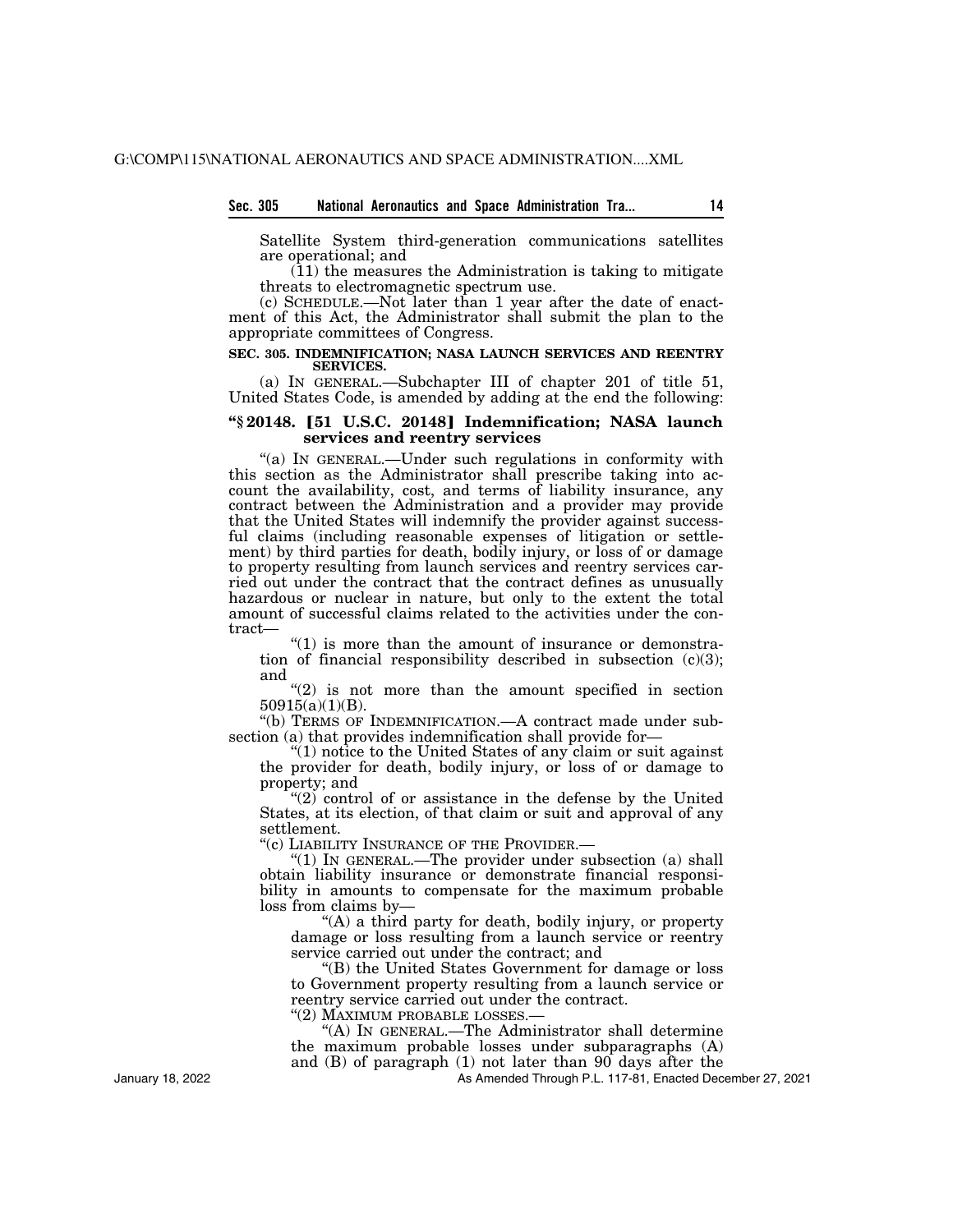| 15 |  |  |  |  | National Aeronautics and Space Administration Tra |  | Sec. 305 |
|----|--|--|--|--|---------------------------------------------------|--|----------|
|----|--|--|--|--|---------------------------------------------------|--|----------|

date that the provider requests such a determination and submits all information the Administrator requires.

''(B) REVISIONS.—The Administrator may revise a determination under subparagraph (A) of this paragraph if the Administrator determines the revision is warranted based on new information.

"(3) AMOUNT OF INSURANCE.—For the total claims related to one launch or reentry, a provider shall not be required to obtain insurance or demonstrate financial responsibility of more than— $\frac{((A)(i) \$500,000,000 \text{ under paragraph } (1)(A))}{(B)(i) \$500,000,000 \text{ under paragraph } (1)(A))}$ 

"(ii)  $$100,000,000$  under paragraph (1)(B); or

''(B) the maximum liability insurance available on the world market at reasonable cost.

''(4) COVERAGE.—An insurance policy or demonstration of financial responsibility under this subsection shall protect the following, to the extent of their potential liability for involvement in launch services or reentry services:

''(A) The Government.

''(B) Personnel of the Government.

''(C) Related entities of the Government.

''(D) Related entities of the provider.

''(E) Government astronauts.

''(d) NO INDEMNIFICATION WITHOUT CROSS-WAIVER.—Notwithstanding subsection (a), the Administrator may not indemnify a provider under this section unless there is a cross-waiver between the Administration and the provider as described in subsection (e).  $"$ (e) CROSS-WAIVERS.—

"(1) In GENERAL.—The Administrator, on behalf of the United States and its departments, agencies, and instrumentalities, shall reciprocally waive claims with a provider under which each party to the waiver agrees to be responsible, and agrees to ensure that its related entities are responsible, for damage or loss to its property, or for losses resulting from any injury or death sustained by its employees or agents, as a result of activities arising out of the performance of the contract.

"(2) LIMITATION.—The waiver made by the Government under paragraph (1) shall apply only to the extent that the claims are more than the amount of insurance or demonstration of financial responsibility required under subsection  $(c)(1)(B).$ 

''(f) WILLFUL MISCONDUCT.—Indemnification under subsection (a) may exclude claims resulting from the willful misconduct of the provider or its related entities.

"(g) CERTIFICATION OF JUST AND REASONABLE AMOUNT.—No payment may be made under subsection (a) unless the Administrator or the Administrator's designee certifies that the amount is just and reasonable.

''(h) PAYMENTS.—

"(1) IN GENERAL.—Upon the approval by the Administrator, payments under subsection (a) may be made from funds appropriated for such payments.

" $(2)$  LIMITATION.—The Administrator shall not approve payments under paragraph (1), except to the extent provided

As Amended Through P.L. 117-81, Enacted December 27, 2021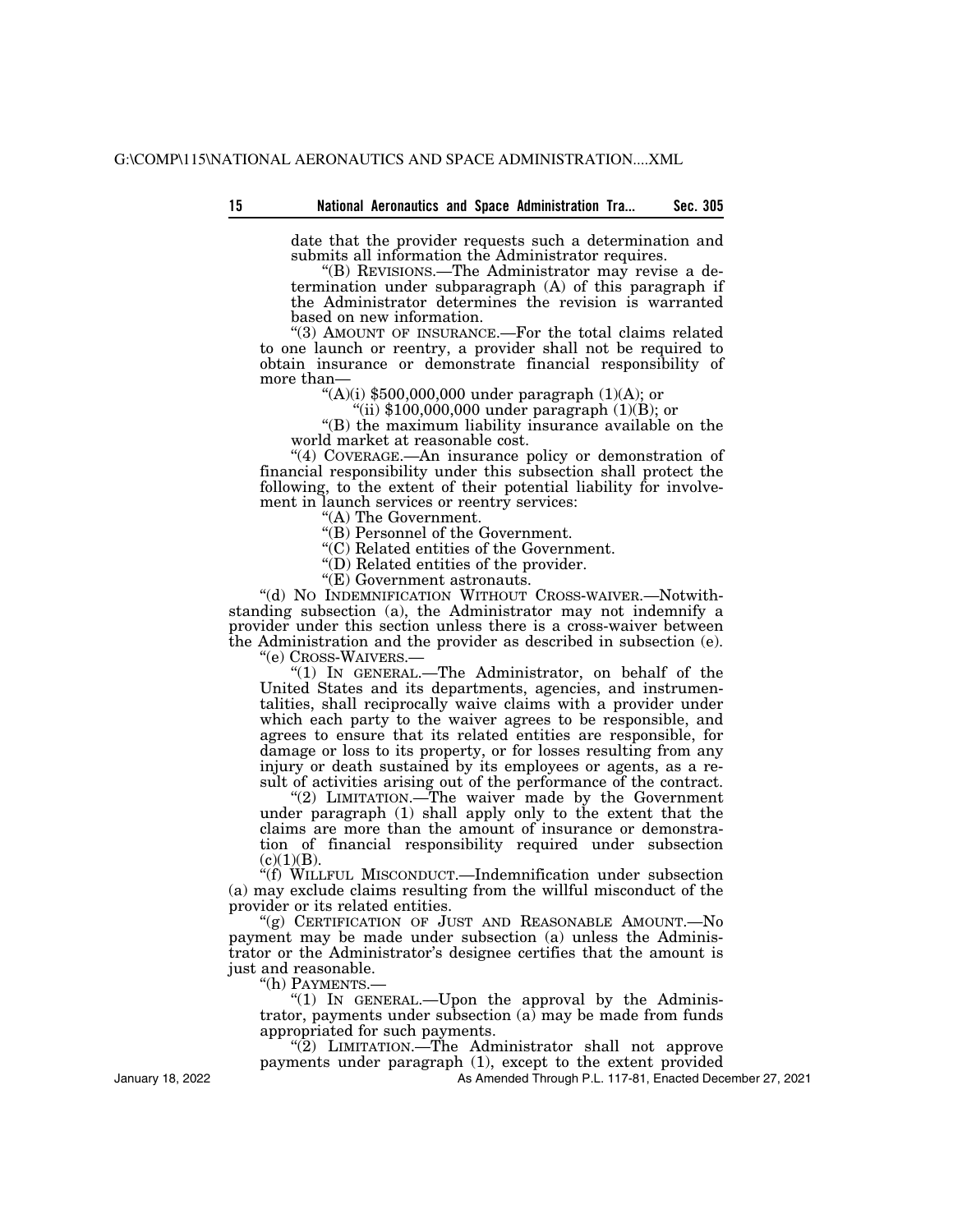in an appropriation law or to the extent additional legislative authority is enacted providing for such payments.

''(3) ADDITIONAL APPROPRIATIONS.—If the Administrator requests additional appropriations to make payments under this subsection, then the request for those appropriations shall be made in accordance with the procedures established under section 50915.

''(i) RULES OF CONSTRUCTION.—

''(1) IN GENERAL.—The authority to indemnify under this section shall not create any rights in third persons that would not otherwise exist by law.

''(2) OTHER AUTHORITY.—Nothing in this section may be construed as prohibiting the Administrator from indemnifying a provider or any other NASA contractor under other law, including under Public Law 85-804 (50 U.S.C. 1431 et seq.).

" $(3)$  ANTI-DEFICIENCY ACT.—Notwithstanding any other provision of this section—

''(A) all obligations under this section are subject to the availability of funds; and

''(B) nothing in this section may be construed to require obligation or payment of funds in violation of sections 1341, 1342, 1349 through 1351, and 1511 through 1519 of title 31, United States Code (commonly referred to as the 'Anti-Deficiency Act').

''(j) RELATIONSHIP TO OTHER LAWS.—The Administrator may not provide indemnification under this section for an activity that requires a license or permit under chapter 509.

"(k) DEFINITIONS.—In this section:

"(1) GOVERNMENT ASTRONAUT.—The term 'government astronaut' has the meaning given the term in section 50902.

" $(2)$  LAUNCH SERVICES.—The term 'launch services' has the meaning given the term in section 50902.

"(3) PROVIDER.—The term 'provider' means a person that provides domestic launch services or domestic reentry services to the Government.

"(4) REENTRY SERVICES.—The term 'reentry services' has the meaning given the term in section 50902.

"(5) RELATED ENTITY.—The term 'related entity' means a contractor or subcontractor.

"(6) THIRD PARTY.—The term 'third party' means a person except—

''(A) the United States Government;

''(B) related entities of the Government involved in launch services or reentry services;

"(C) a provider;

''(D) related entities of the provider involved in launch services or reentry services; or

''(E) a government astronaut.''.

(b) [51 U.S.C. 20101] CONFORMING AMENDMENT.—The table of contents for subchapter III of chapter 201 of title 51, United States Code, is amended by inserting after the item relating to section 20147 the following:

''20148. Indemnification; NASA launch services and reentry services.''.

As Amended Through P.L. 117-81, Enacted December 27, 2021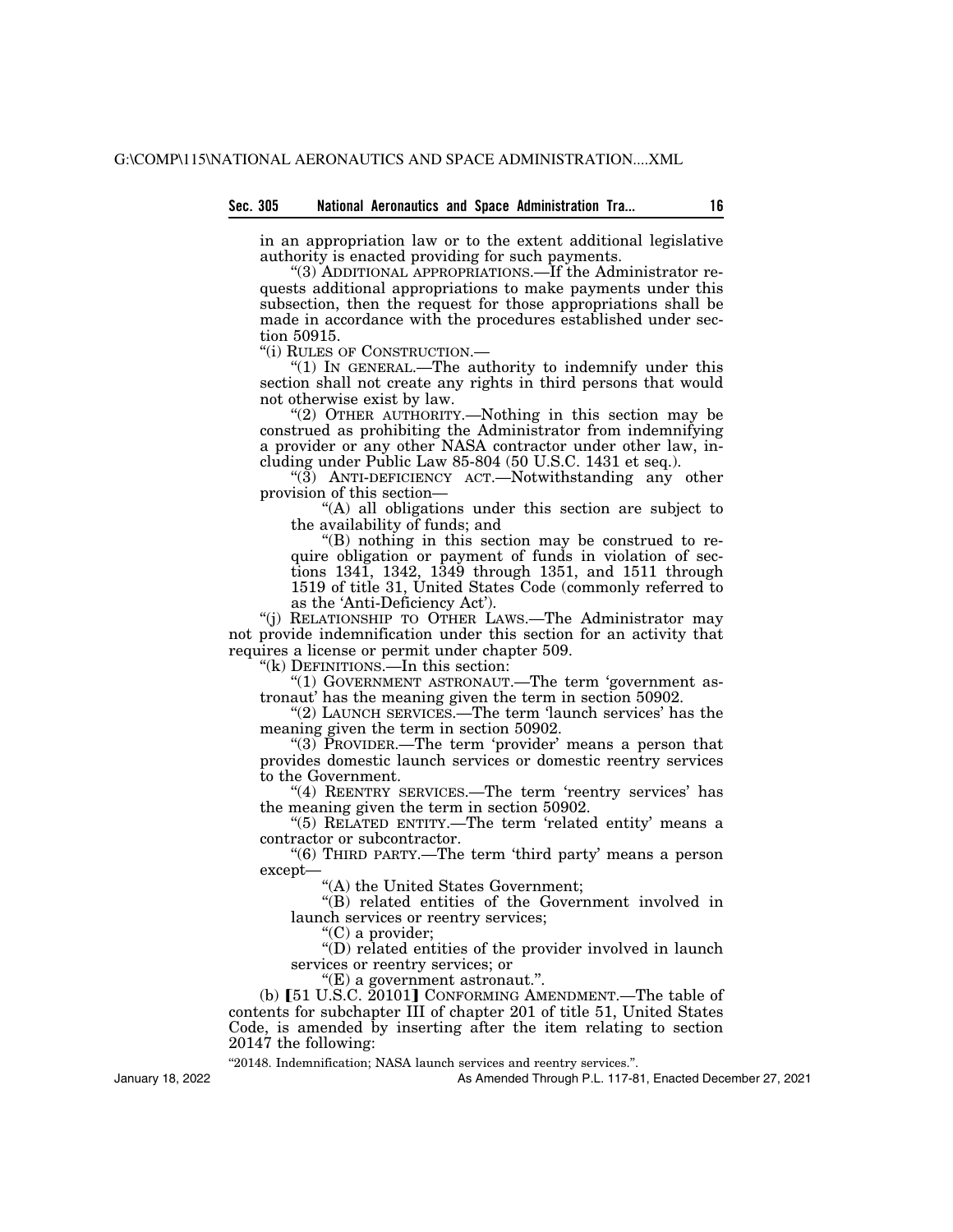# **TITLE IV—ADVANCING HUMAN DEEP SPACE EXPLORATION**

# **Subtitle A—Human Space Flight and Exploration Goals and Objectives**

# **SEC. 411. HUMAN SPACE FLIGHT AND EXPLORATION LONG-TERM GOALS.**

Section 202(a) of the National Aeronautics and Space Administration Authorization Act of 2010 (42 U.S.C. 18312(a)) is amended to read as follows:

"(a) LONG-TERM GOALS.—The long-term goals of the human space flight and exploration efforts of NASA shall be—

 $f''(1)$  to expand permanent human presence beyond low-Earth orbit and to do so, where practical, in a manner involving international, academic, and industry partners;

''(2) crewed missions and progress toward achieving the goal in paragraph (1) to enable the potential for subsequent human exploration and the extension of human presence throughout the solar system; and

''(3) to enable a capability to extend human presence, including potential human habitation on another celestial body and a thriving space economy in the 21st Century.''.

#### **SEC. 412. KEY OBJECTIVES.**

Section 202(b) of the National Aeronautics and Space Administration Authorization Act of  $2010$  (42 U.S.C. 18312 $(b)$ ) is amended—

 $(1)$  in paragraph  $(3)$ , by striking "; and" and inserting a semicolon;

(2) in paragraph (4), by striking the period at the end and inserting "; and"; and

(3) by adding at the end the following:

"(5) to achieve human exploration of Mars and beyond through the prioritization of those technologies and capabilities best suited for such a mission in accordance with the stepping stone approach to exploration under section 70504 of title 51, United States Code.''.

## **SEC. 413. VISION FOR SPACE EXPLORATION.**

Section 20302 of title 51, United States Code, is amended—

 $(1)$  in subsection  $(a)$ , by inserting "in cis-lunar space or" after ''sustained human presence'';

(2) by amending subsection (b) to read as follows:

''(b) FUTURE EXPLORATION OF MARS.—The Administrator shall manage human space flight programs, including the Space Launch System and Orion, to enable humans to explore Mars and other destinations by defining a series of sustainable steps and conducting mission planning, research, and technology development on a timetable that is technically and fiscally possible, consistent with section 70504.''; and

(3) by adding at the end the following:

''(c) DEFINITIONS.—In this section:

January 18, 2022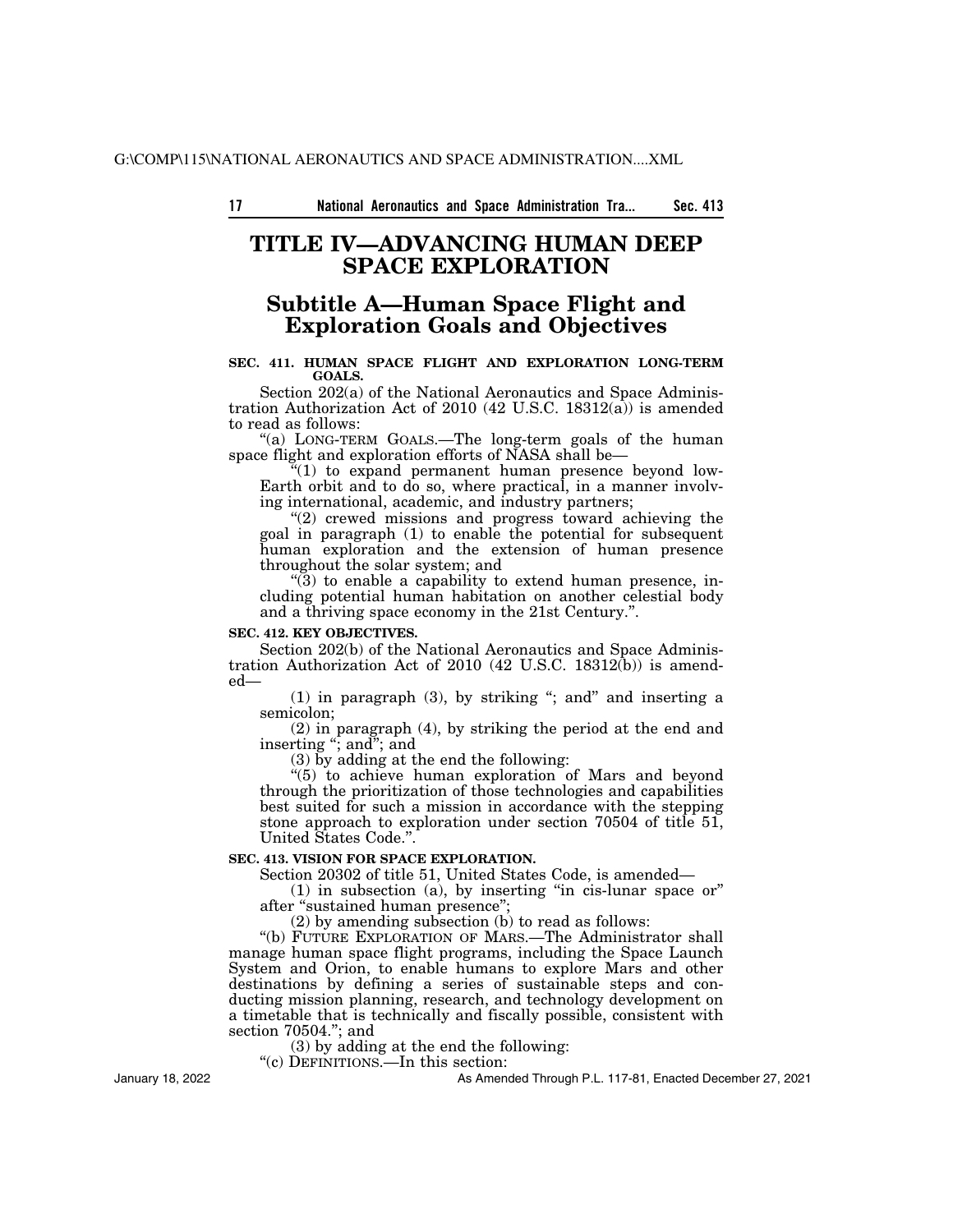# **Sec. 414 National Aeronautics and Space Administration Tra... 18**

''(1) ORION.—The term 'Orion' means the multipurpose crew vehicle described under section 303 of the National Aeronautics and Space Administration Authorization Act of 2010 (42 U.S.C. 18323).

''(2) SPACE LAUNCH SYSTEM.—The term 'Space Launch System' means has the meaning given the term in section 3 of the National Aeronautics and Space Administration Authorization Act of 2010 (42 U.S.C. 18302).''.

# **§ 414. STEPPING STONE APPROACH TO EXPLORATION.**

Section 70504 of title 51, United States Code, is amended to read as follows:

## **''§ 70504. Stepping stone approach to exploration**

''(a) IN GENERAL.—The Administration—

''(1) may conduct missions to intermediate destinations in sustainable steps in accordance with section 20302(b) of this title, and on a timetable determined by the availability of funding, in order to achieve the objective of human exploration of Mars specified in section 202(b)(5) of the National Aeronautics and Space Administration Authorization Act of 2010 (42 U.S.C. 18312(b)(5)); and

 $''(2)$  shall incorporate any such missions into the human exploration roadmap under section 432 of the National Aeronautics and Space Administration Transition Authorization Act of 2017.

''(b) COST-EFFECTIVENESS.—In order to maximize the cost-effectiveness of the long-term space exploration and utilization activities of the United States, the Administrator shall take all necessary steps, including engaging international, academic, and industry partners, to ensure that activities in the Administration's human space exploration program balance how those activities might also help meet the requirements of future exploration and utilization activities leading to human habitation on the surface of Mars.

''(c) COMPLETION.—Within budgetary considerations, once an exploration-related project enters its development phase, the Administrator shall seek, to the maximum extent practicable, to complete that project without undue delays.

'(d) INTERNATIONAL PARTICIPATION.—In order to achieve the goal of successfully conducting a crewed mission to the surface of Mars, the President may invite the United States partners in the ISS program and other nations, as appropriate, to participate in an international initiative under the leadership of the United States.''.

# **SEC. 415. UPDATE OF EXPLORATION PLAN AND PROGRAMS.**

Section 70502(2) of title 51, United States Code, is amended to read as follows:

"(2) implement an exploration research and technology development program to enable human and robotic operations consistent with section 20302(b) of this title;''.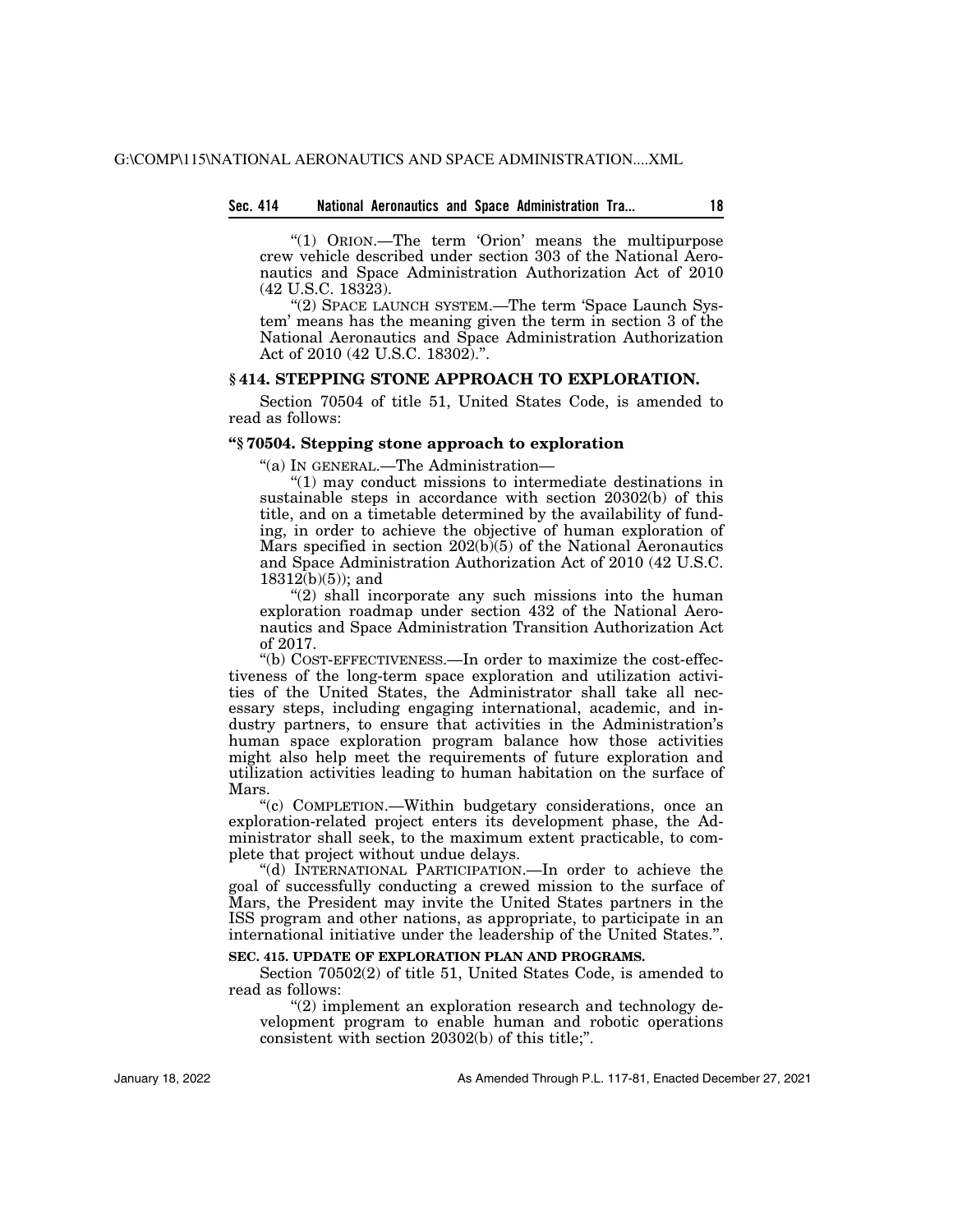## **SEC. 416. REPEALS.**

(a) SPACE SHUTTLE CAPABILITY ASSURANCE.—Section 203 of the National Aeronautics and Space Administration Authorization Act of 2010 (42 U.S.C. 18313) is amended—

(1) by striking subsection (b);

 $(2)$  in subsection  $(d)$ , by striking "subsection  $(c)$ " and inserting "subsection (b)"; and

(3) by redesignating subsections (c) and (d) as subsections (b) and (c), respectively.

(b) SHUTTLE PRICING POLICY FOR COMMERCIAL AND FOREIGN USERS.—Chapter 703 of title 51, United States Code, and the item relating to that chapter in the table of chapters for that title, are repealed.

(c)  $[51$  U.S.C. 50101] SHUTTLE PRIVATIZATION.—Section 50133 of title 51, United States Code, and the item relating to that section in the table of sections for chapter 501 of that title, are repealed.

# **SEC. 417. ASSURED ACCESS TO SPACE.**

Section 70501 of title 51, United States Code, is amended—

(1) by amending subsection (a) to read as follows:

"(a) POLICY STATEMENT.—In order to ensure continuous United States participation and leadership in the exploration and utilization of space and as an essential instrument of national security, it is the policy of the United States to maintain an uninterrupted capability for human space flight and operations—

 $*(1)$  in low-Earth orbit; and

 $\hat{C}(2)$  beyond low-Earth orbit once the capabilities described in section 421(f) of the National Aeronautics and Space Administration Transition Authorization Act of 2017 become available.''; and

 $(2)$  in subsection (b), by striking "Committee on Science and Technology of the House of Representatives and the Committee on Commerce, Science, and Transportation of the Senate describing the progress being made toward developing the Crew Exploration Vehicle and the Crew Launch Vehicle'' and inserting ''Committee on Commerce, Science, and Transportation of the Senate and the Committee on Science, Space, and Technology of the House of Representatives describing the progress being made toward developing the Space Launch System and Orion''.

# **Subtitle B—Assuring Core Capabilities for Exploration**

## SEC. 421. [51 U.S.C. 20301 note] SPACE LAUNCH SYSTEM, ORION, AND **EXPLORATION GROUND SYSTEMS.**

(a) FINDINGS.—Congress makes the following findings:

(1) NASA has made steady progress in developing and testing the Space Launch System and Orion exploration systems with the successful Exploration Flight Test of Orion in December of 2014, the final qualification test firing of the 5 segment Space Launch System boosters in June 2016, and a

January 18, 2022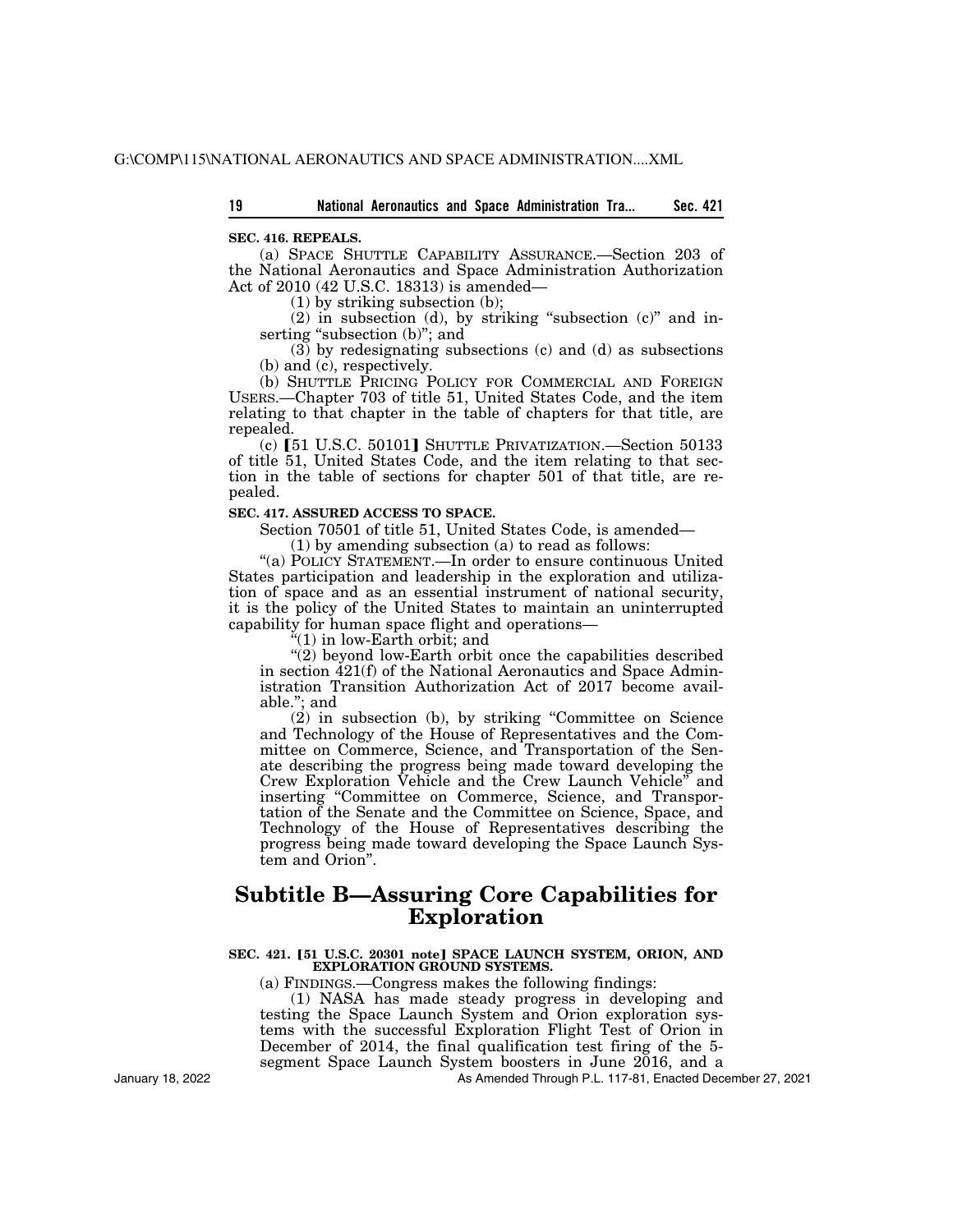full thrust, full duration test firing of the RS-25 Space Launch System core stage engine in August 2016.

(2) Through the 21st Century Launch Complex program and Exploration Ground Systems programs, NASA has made significant progress in transforming exploration ground systems infrastructure to meet NASA's mission requirements for the Space Launch System and Orion and to modernize NASA's launch complexes to the benefit of the civil, defense, and commercial space sectors.<br>(b) SPACE LAUNCH SYSTEM.—

 $(1)$  SENSE OF CONGRESS.—It is the sense of Congress that use of the Space Launch System and Orion, with contributions from partnerships with the private sector, academia, and the international community, is the most practical approach to reaching the Moon, Mars, and beyond.

(2) REAFFIRMATION.—Congress reaffirms the policy and minimum capability requirements for the Space Launch System under section 302 of the National Aeronautics and Space Administration Authorization Act of 2010 (42 U.S.C. 18322).<br>(c) SENSE OF CONGRESS ON SPACE LAUNCH SYSTEM, ORION.

AND EXPLORATION GROUND SYSTEMS.—It is the sense of Congress that—

(1) as the United States works to send humans on a series of missions to Mars in the 2030s, the United States national space program should continue to make progress on its commitment by fully developing the Space Launch System, Orion, and related Exploration Ground Systems;

(2) using the Space Launch System and Orion for a wide range of contemplated missions will facilitate the national defense, science, and exploration objectives of the United States;

(3) the United States should have continuity of purpose for the Space Launch System and Orion in deep space exploration missions, using them beginning with the uncrewed mission, EM-1, planned for 2018, followed by the crewed mission, EM-2, in cis-lunar space planned for 2021, and for subsequent missions beginning with EM-3 extending into cis-lunar space and eventually to Mars;

(4) the President's annual budget requests for the Space Launch System and Orion development, test, and operational phases should strive to accurately reflect the resource requirements of each of those phases;

(5) the fully integrated Space Launch System, including an upper stage needed to go beyond low-Earth orbit, will safely enable human space exploration of the Moon, Mars, and beyond; and

(6) the Administrator should budget for and undertake a robust ground test and uncrewed and crewed flight test and demonstration program for the Space Launch System and Orion in order to promote safety and reduce programmatic risk.

(d) IN GENERAL.—The Administrator shall continue the development of the fully integrated Space Launch System, including an upper stage needed to go beyond low-Earth orbit, in order to safely enable human space exploration of the Moon, Mars, and beyond

As Amended Through P.L. 117-81, Enacted December 27, 2021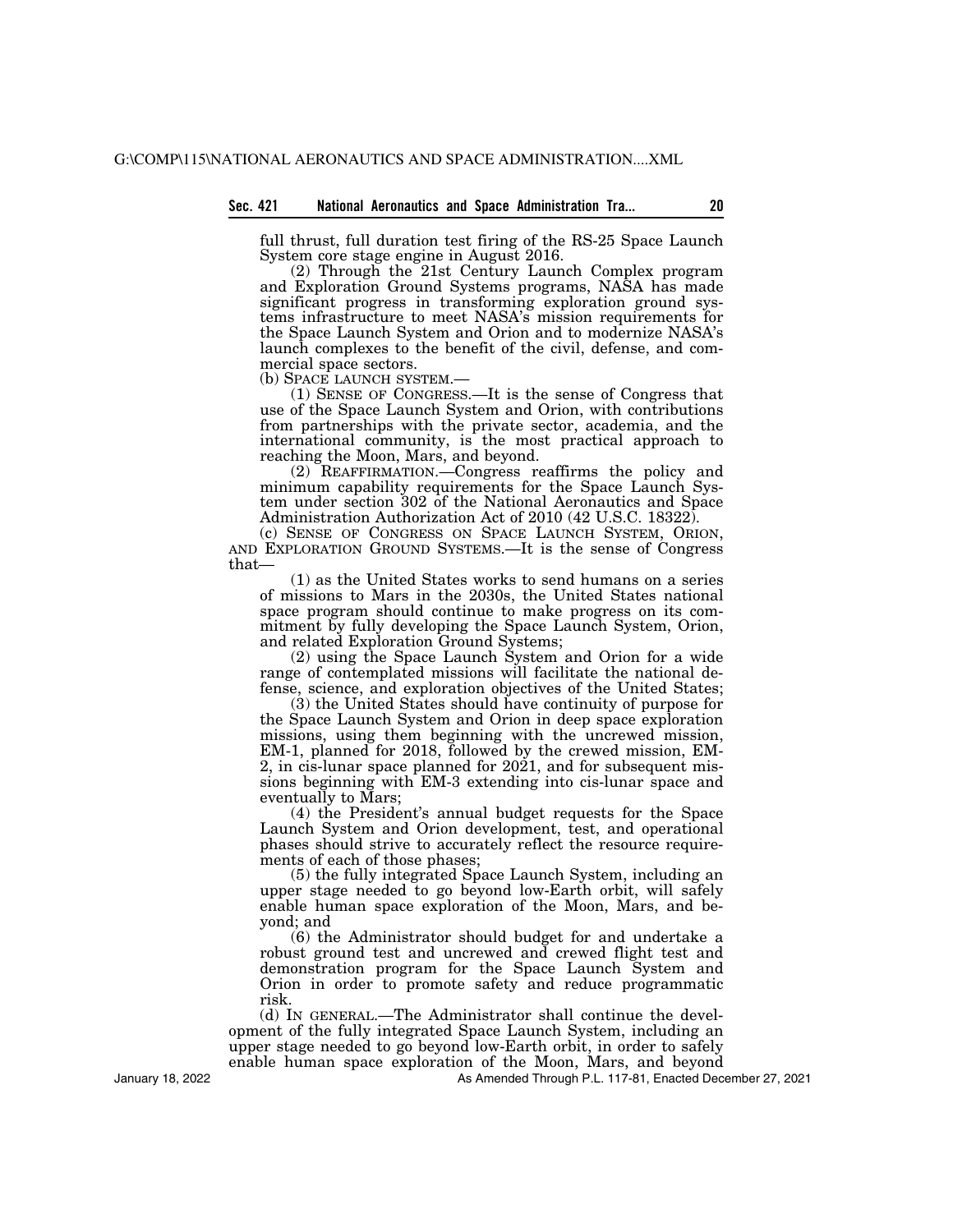over the course of the next century as required in section  $302(c)$  of the National Aeronautics and Space Administration Authorization Act of 2010 (42 U.S.C. 18322(c)).

(e) REPORT.— (1) IN GENERAL.—Not later than 60 days after the date of enactment of this Act, the Administrator shall submit to the appropriate committees of Congress a report addressing the ability of Orion to meet the needs and the minimum capability requirements described in section 303(b)(3) of the National Aeronautics and Space Administration Authorization Act of 2010 (42 U.S.C. 18323(b)(3)).

(2) CONTENTS.—The report shall detail—

(A) those components and systems of Orion that ensure it is in compliance with section 303(b)(3) of that Act  $(42 \text{ U.S.C. } 18323(\text{b})(3))$ ;

(B) the expected date that Orion, integrated with a vehicle other than the Space Launch System, could be available to transport crew and cargo to the ISS;

(C) any impacts to the deep space exploration missions under subsection (f) of this section due to enabling Orion to meet the minimum capability requirements described in section  $303(b)(3)$  of that Act (42 U.S.C. 18323(b)(3)) and conducting the mission described in subparagraph (B) of this paragraph; and

(D) the overall cost and schedule impacts associated with enabling Orion to meet the minimum capability requirements described in section 303(b)(3) of that Act (42  $\hat{U}$ .S.C. 18323(b)(3)) and conducting the mission described in subparagraph (B) of this paragraph.

(f) EXPLORATION MISSIONS.—The Administrator shall continue development of—

(1) an uncrewed exploration mission to demonstrate the capability of both the Space Launch System and Orion as an integrated system by 2018;

(2) subject to applicable human rating processes and requirements, a crewed exploration mission to demonstrate the Space Launch System, including the Core Stage and Exploration Upper Stages, by 2021;

(3) subsequent missions beginning with EM-3 at operational flight rate sufficient to maintain safety and operational readiness using the Space Launch System and Orion to extend into cis-lunar space and eventually to Mars; and

(4) a deep space habitat as a key element in a deep space exploration architecture along with the Space Launch System and Orion.

(g) OTHER USES.—The Administrator shall assess the utility of the Space Launch System for use by the science community and for other Federal Government launch needs, including consideration of overall cost and schedule savings from reduced transit times and increased science returns enabled by the unique capabilities of the Space Launch System.

(h) UTILIZATION REPORT.—

(1) IN GENERAL.—The Administrator, in consultation with

the Secretary of Defense and the Director of National Intel-

As Amended Through P.L. 117-81, Enacted December 27, 2021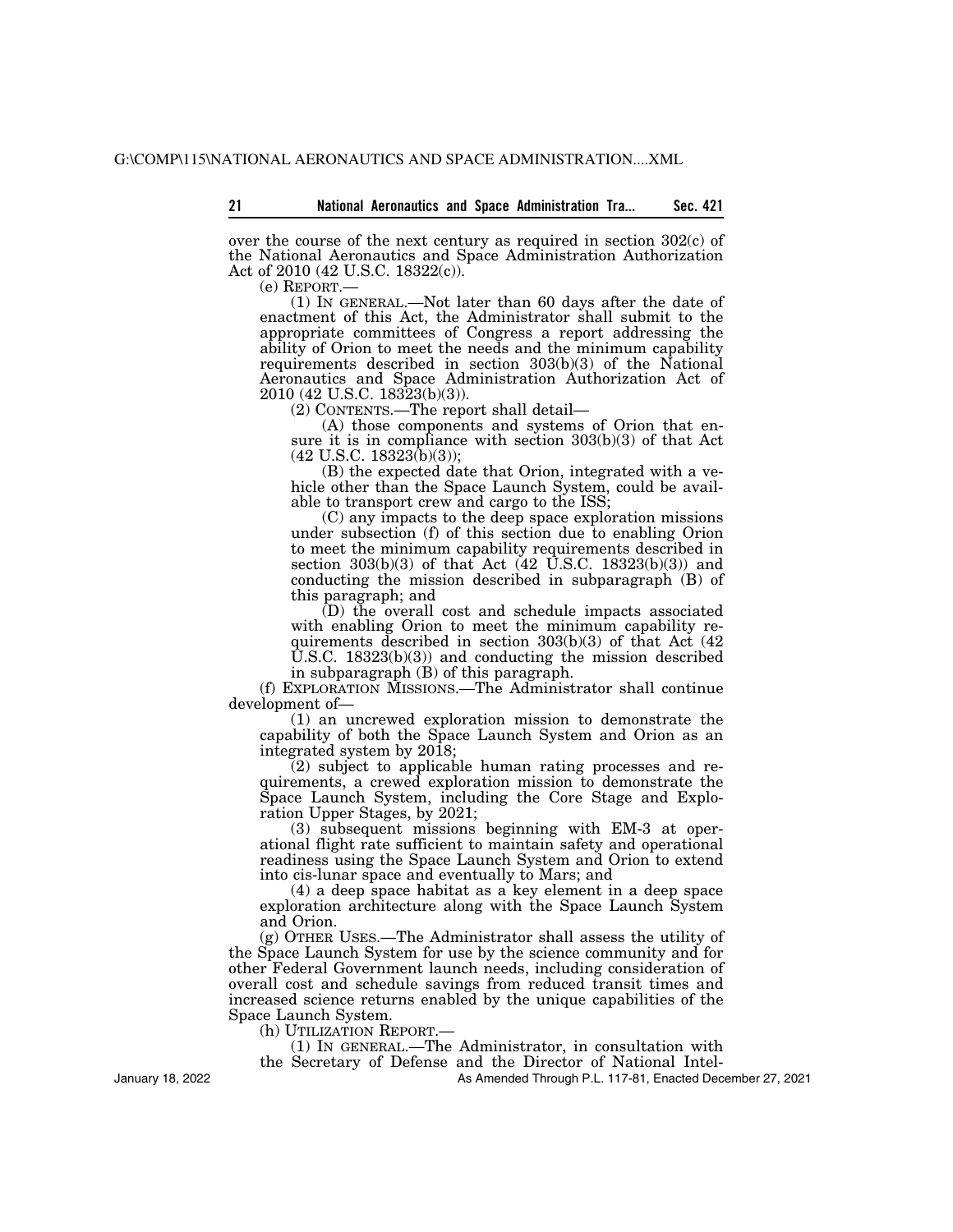#### **Sec. 431 National Aeronautics and Space Administration Tra... 22**

ligence, shall prepare a report that addresses the effort and budget required to enable and utilize a cargo variant of the 130-ton Space Launch System configuration described in section 302(c) of the National Aeronautics and Space Administration Authorization Act of  $2010$  (42 U.S.C. 18322(c)).

(2) CONTENTS.—In preparing the report, the Administrator shall—

(A) consider the technical requirements of the scientific and national security communities related to a cargo variant of the Space Launch System; and

(B) directly assess the utility and estimated cost savings obtained by using a cargo variant of the Space Launch System for national security and space science missions.

(3) SUBMISSION TO CONGRESS.—Not later than 180 days after the date of enactment of this Act, the Administrator shall submit the report to the appropriate committees of Congress.

# **Subtitle C—Journey to Mars**

## SEC. 431. [51 U.S.C. 20302 note] FINDINGS ON HUMAN SPACE EXPLO-**RATION.**

Congress makes the following findings:

 $(1)$  In accordance with section 204 of the National Aeronautics and Space Administration Authorization Act of 2010 (124 Stat. 2813), the National Academies of Sciences, Engineering, and Medicine, through its Committee on Human Spaceflight, conducted a review of the goals, core capabilities, and direction of human space flight, and published the findings and recommendations in a 2014 report entitled, "Pathways to Exploration: Rationales and Approaches for a U.S. Program of Human Space Exploration''.

(2) The Committee on Human Spaceflight included leaders from the aerospace, scientific, security, and policy communities.

(3) With input from the public, the Committee on Human Spaceflight concluded that many practical and aspirational rationales for human space flight together constitute a compelling case for continued national investment and pursuit of human space exploration toward the horizon goal of Mars.

(4) According to the Committee on Human Spaceflight, the rationales include economic benefits, national security, national prestige, inspiring students and other citizens, scientific discovery, human survival, and a sense of shared destiny.

(5) The Committee on Human Spaceflight affirmed that Mars is the appropriate long-term goal for the human space flight program.

(6) The Committee on Human Spaceflight recommended that NASA define a series of sustainable steps and conduct mission planning and technology development as needed to achieve the long-term goal of placing humans on the surface of Mars.

January 18, 2022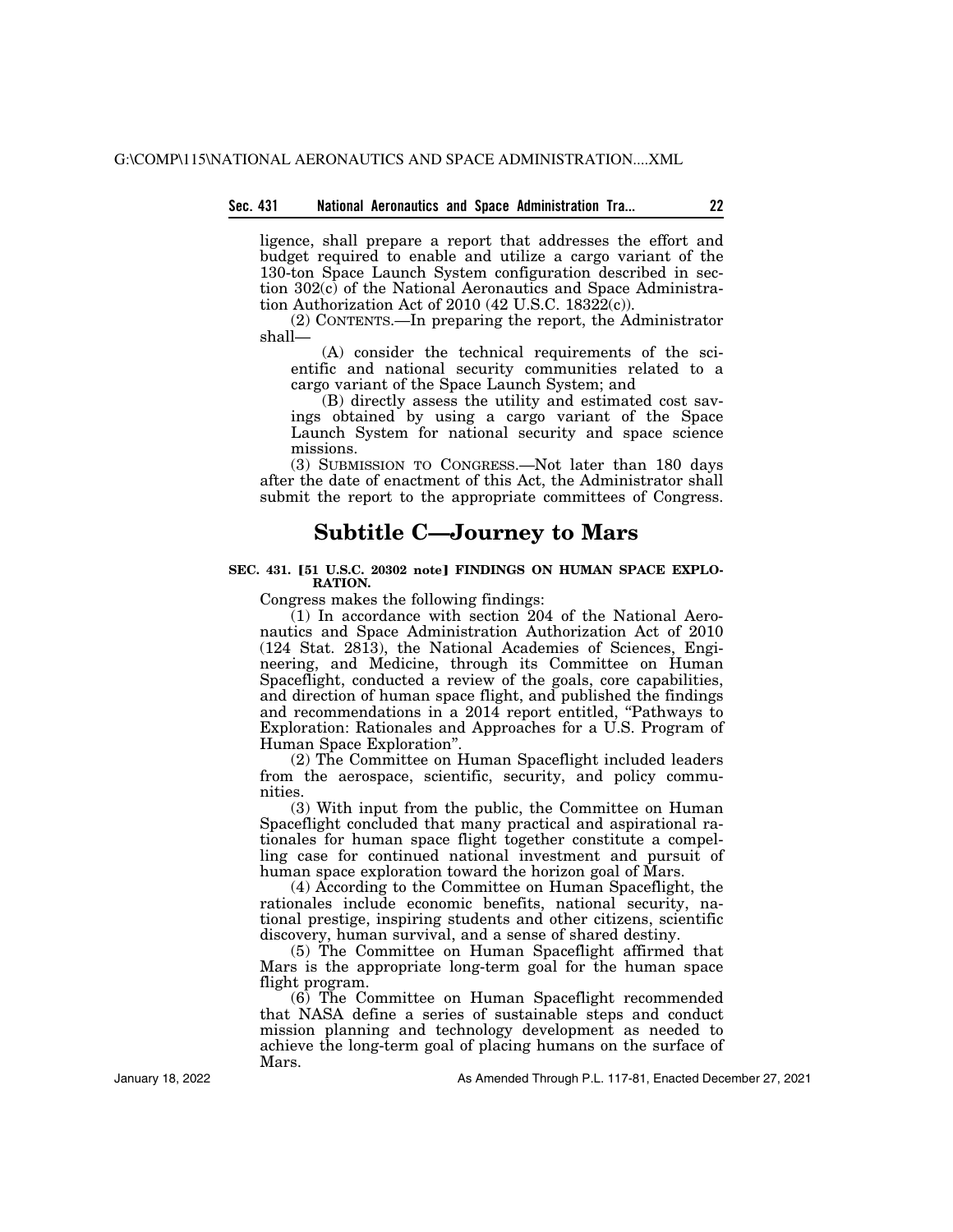(7) Expanding human presence beyond low-Earth orbit and advancing toward human missions to Mars requires early planning and timely decisions to be made in the near-term on the necessary courses of action for commitments to achieve shortterm and long-term goals and objectives.

(8) In addition to the 2014 report described in paragraph (1), there are several independently developed reports or concepts that describe potential Mars architectures or concepts and identify Mars as the long-term goal for human space exploration, including NASA's ''The Global Exploration Roadmap'' of 2013, ''NASA's Journey to Mars-Pioneering Next Steps in Space Exploration'' of 2015, NASA Jet Propulsion Laboratory's ''Minimal Architecture for Human Journeys to Mars'' of 2015, and Explore Mars' ''The Humans to Mars Report 2016''.

# **SEC. 432. [51 U.S.C. 20302 note] HUMAN EXPLORATION ROADMAP.**

(a) SENSE OF CONGRESS.—It is the sense of Congress that—

(1) expanding human presence beyond low-Earth orbit and advancing toward human missions to Mars in the 2030s requires early strategic planning and timely decisions to be made in the near-term on the necessary courses of action for commitments to achieve short-term and long-term goals and objectives;

(2) for strong and sustained United States leadership, a need exists to advance a human exploration roadmap, addressing exploration objectives in collaboration with international, academic, and industry partners;

(3) an approach that incrementally advances toward a long-term goal is one in which nearer-term developments and implementation would influence future development and implementation; and

(4) a human exploration roadmap should begin with low-Earth orbit, then address in greater detail progress beyond low-Earth orbit to cis-lunar space, and then address future missions aimed at human arrival and activities near and then on the surface of Mars.

(b) HUMAN EXPLORATION ROADMAP.—

(1) IN GENERAL.—The Administrator shall develop a human exploration roadmap, including a critical decision plan, to expand human presence beyond low-Earth orbit to the surface of Mars and beyond, considering potential interim destinations such as cis-lunar space and the moons of Mars.

(2) SCOPE.—The human exploration roadmap shall include—

(A) an integrated set of exploration, science, and other goals and objectives of a United States human space exploration program to achieve the long-term goal of human missions near or on the surface of Mars in the 2030s;

(B) opportunities for international, academic, and industry partnerships for exploration-related systems, services, research, and technology if those opportunities provide cost-savings, accelerate program schedules, or otherwise benefit the goals and objectives developed under subparagraph (A);

As Amended Through P.L. 117-81, Enacted December 27, 2021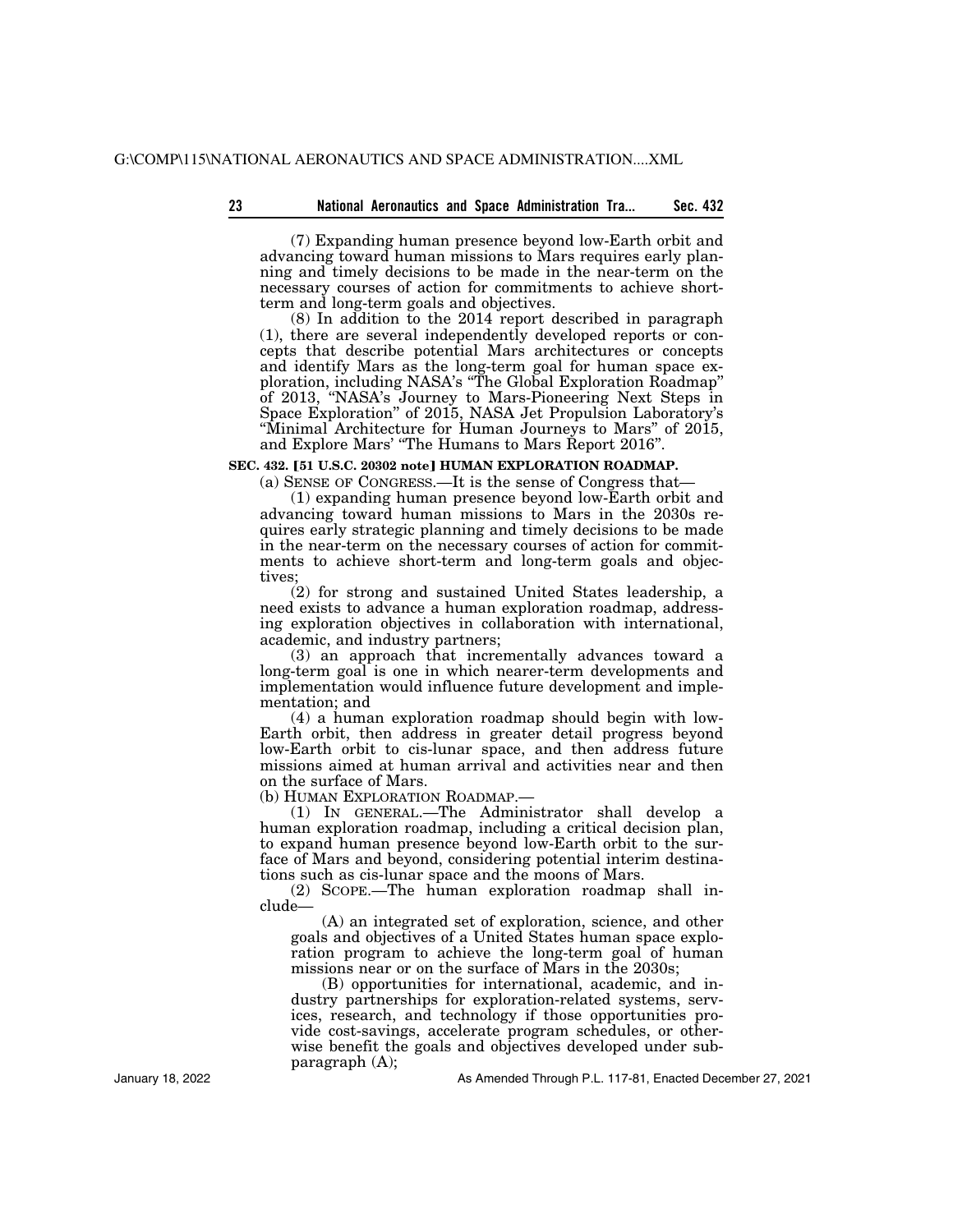(C) sets and sequences of precursor missions in cislunar space and other missions or activities necessary—

(i) to demonstrate the proficiency of the capabilities and technologies identified under subparagraph (D); and

(ii) to meet the goals and objectives developed under subparagraph (A), including anticipated timelines and missions for the Space Launch System and Orion;

(D) an identification of the specific capabilities and technologies, including the Space Launch System, Orion, a deep space habitat, and other capabilities, that facilitate the goals and objectives developed under subparagraph  $(A)$ :

(E) a description of how cis-lunar elements, objectives, and activities advance the human exploration of Mars;

(F) an assessment of potential human health and other risks, including radiation exposure;

(G) mitigation plans, whenever possible, to address the risks identified in subparagraph (F);

(H) a description of those technologies already under development across the Federal Government or by other entities that facilitate the goals and objectives developed under subparagraph (A);

(I) a specific process for the evolution of the capabilities of the fully integrated Orion with the Space Launch System and a description of how these systems facilitate the goals and objectives developed under subparagraph (A) and demonstrate the capabilities and technologies described in subparagraph  $(D)$ ;

(J) a description of the capabilities and technologies that need to be demonstrated or research data that could be gained through the utilization of the ISS and the status of the development of such capabilities and technologies;

(K) a framework for international cooperation in the development of all capabilities and technologies identified under this section, including an assessment of the risks posed by relying on international partners for capabilities and technologies on the critical path of development;

(L) a process for partnering with nongovernmental entities using Space Act Agreements or other acquisition instruments for future human space exploration; and

(M) include information on the phasing of planned intermediate destinations, Mars mission risk areas and potential risk mitigation approaches, technology requirements and phasing of required technology development activities, the management strategy to be followed, related ISS activities, planned international collaborative activities, potential commercial contributions, and other activities relevant to the achievement of the goal established in this section.

(3) CONSIDERATIONS.—In developing the human exploration roadmap, the Administrator shall consider—

As Amended Through P.L. 117-81, Enacted December 27, 2021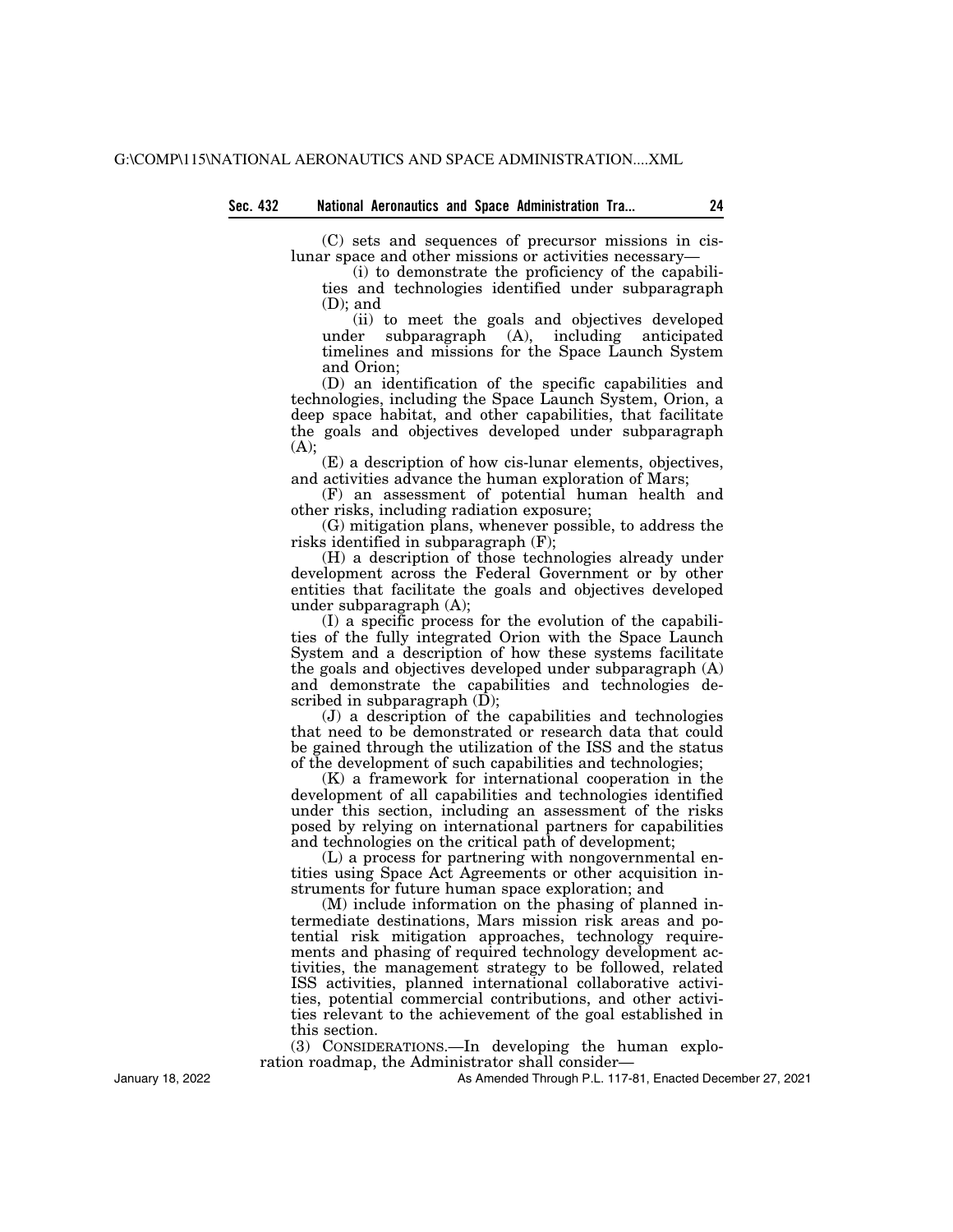(A) using key exploration capabilities, namely the Space Launch System and Orion;

(B) using existing commercially available technologies and capabilities or those technologies and capabilities being developed by industry for commercial purposes;

(C) establishing an organizational approach to ensure collaboration and coordination among NASA's Mission Directorates under section 821, when appropriate, including to collect and return to Earth a sample from the Martian surface;

(D) building upon the initial uncrewed mission, EM-1, and first crewed mission, EM-2, of the Space Launch System and Orion to establish a sustainable cadence of missions extending human exploration missions into cis-lunar space, including anticipated timelines and milestones;

(E) developing the robotic and precursor missions and activities that will demonstrate, test, and develop key technologies and capabilities essential for achieving human missions to Mars, including long-duration human operations beyond low-Earth orbit, space suits, solar electric propulsion, deep space habitats, environmental control life support systems, Mars lander and ascent vehicle, entry, descent, landing, ascent, Mars surface systems, and in-situ resource utilization;

(F) demonstrating and testing 1 or more habitat modules in cis-lunar space to prepare for Mars missions;

(G) using public-private, firm fixed-price partnerships, where practicable;

(H) collaborating with international, academic, and industry partners, when appropriate;

(I) any risks to human health and sensitive onboard technologies, including radiation exposure;

(J) any risks identified through research outcomes under the NASA Human Research Program's Behavioral Health Element; and

(K) the recommendations and ideas of several independently developed reports or concepts that describe potential Mars architectures or concepts and identify Mars as the long-term goal for human space exploration, including the reports described under section 431.

(4) CRITICAL DECISION PLAN ON HUMAN SPACE EXPLO-RATION.—As part of the human exploration roadmap, the Administrator shall include a critical decision plan—

(A) identifying and defining key decisions guiding human space exploration priorities and plans that need to be made before June 30, 2020, including decisions that may guide human space exploration capability development, precursor missions, long-term missions, and activities;

(B) defining decisions needed to maximize efficiencies and resources for reaching the near, intermediate, and long-term goals and objectives of human space exploration; and

January 18, 2022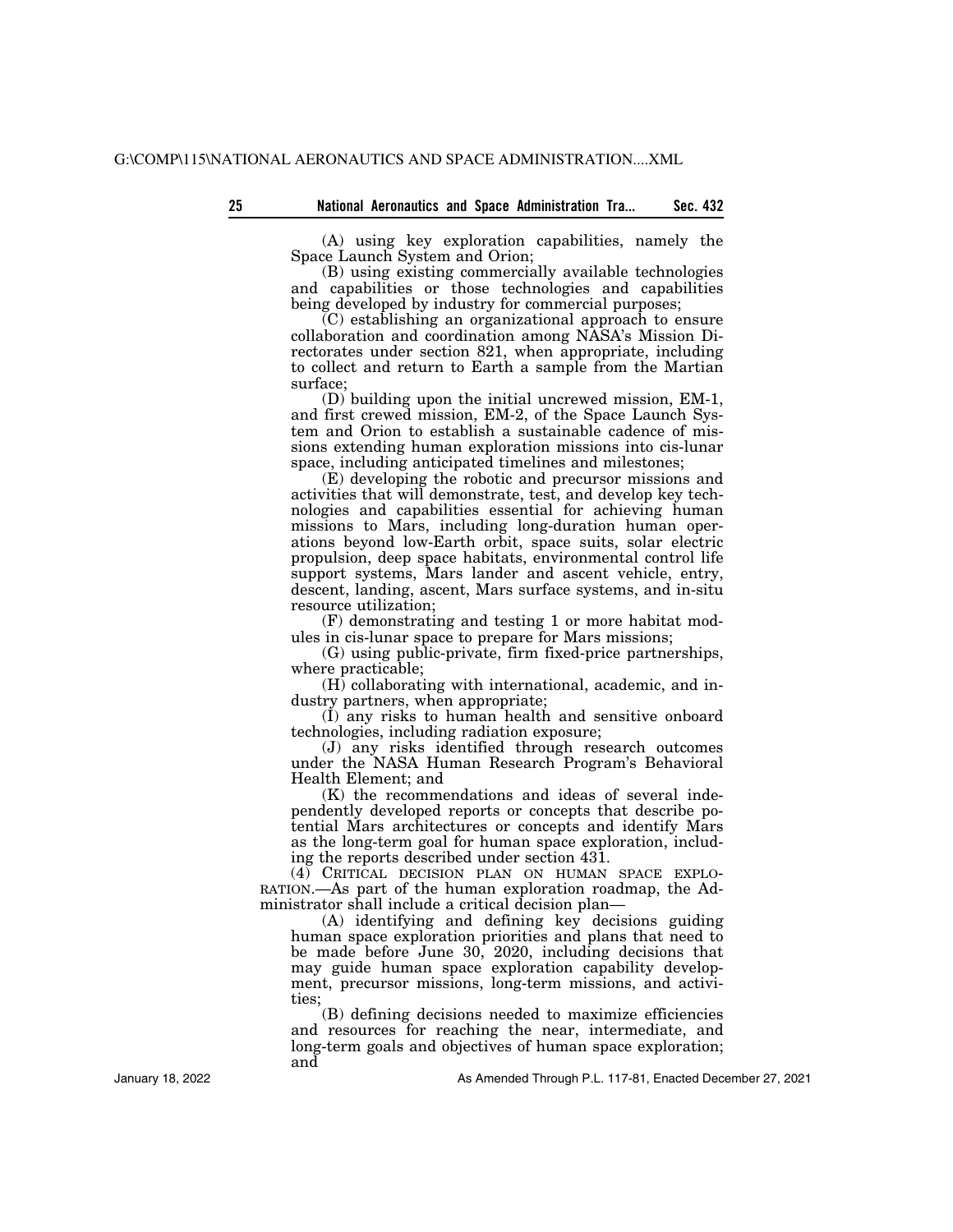#### **Sec. 433 National Aeronautics and Space Administration Tra... 26**

(C) identifying and defining timelines and milestones for a sustainable cadence of missions beginning with EM-3 for the Space Launch System and Orion to extend human exploration from cis-lunar space to the surface of Mars.

(5) REPORTS.—

(A) INITIAL HUMAN EXPLORATION ROADMAP.—The Administrator shall submit to the appropriate committees of Congress—

(i) an initial human exploration roadmap, including a critical decision plan, before December 1, 2017; and

(ii) an updated human exploration roadmap periodically as the Administrator considers necessary but not less than biennially.

(B) CONTENTS.—Each human exploration roadmap under this paragraph shall include a description of—

(i) the achievements and goals accomplished in the process of developing such capabilities and technologies during the 2-year period prior to the submission of the human exploration roadmap; and

(ii) the expected goals and achievements in the following 2- year period.

(C) SUBMISSION WITH BUDGET.—Each human exploration roadmap under this section shall be included in the budget for that fiscal year transmitted to Congress under section 1105(a) of title 31, United States Code.

# **SEC. 433. ADVANCED SPACE SUIT CAPABILITY.**

Not later than 90 days after the date of enactment of this Act, the Administrator shall submit to the appropriate committees of Congress a detailed plan for achieving an advanced space suit capability that aligns with the crew needs for exploration enabled by the Space Launch System and Orion, including an evaluation of the merit of delivering the planned suit system for use on the ISS.

# **SEC. 434. ASTEROID ROBOTIC REDIRECT MISSION.**

(a) FINDINGS.—Congress makes the following findings:

(1) NASA initially estimated that the Asteroid Robotic Redirect Mission would launch in December 2020 and cost no more than \$1,250,000,000, excluding launch and operations.

(2) On July 15, 2016, NASA conducted its Key Decision Point-B review of the Asteroid Robotic Redirect Mission or approval for Phase B in mission formulation.

(3) During the Key Decision Point-B review, NASA esti- mated that costs have grown to \$1,400,000,000 excluding launch and operations for a launch in December 2021 and the agency must evaluate whether to accept the increase or reduce the Asteroid Robotic Redirect Mission's scope to stay within the cost cap set by the Administrator.

(4) In April 2015, the NASA Advisory Council—

(A) issued a finding that—

(i) high-performance solar electric propulsion will likely be an important part of an architecture to send humans to Mars; and

As Amended Through P.L. 117-81, Enacted December 27, 2021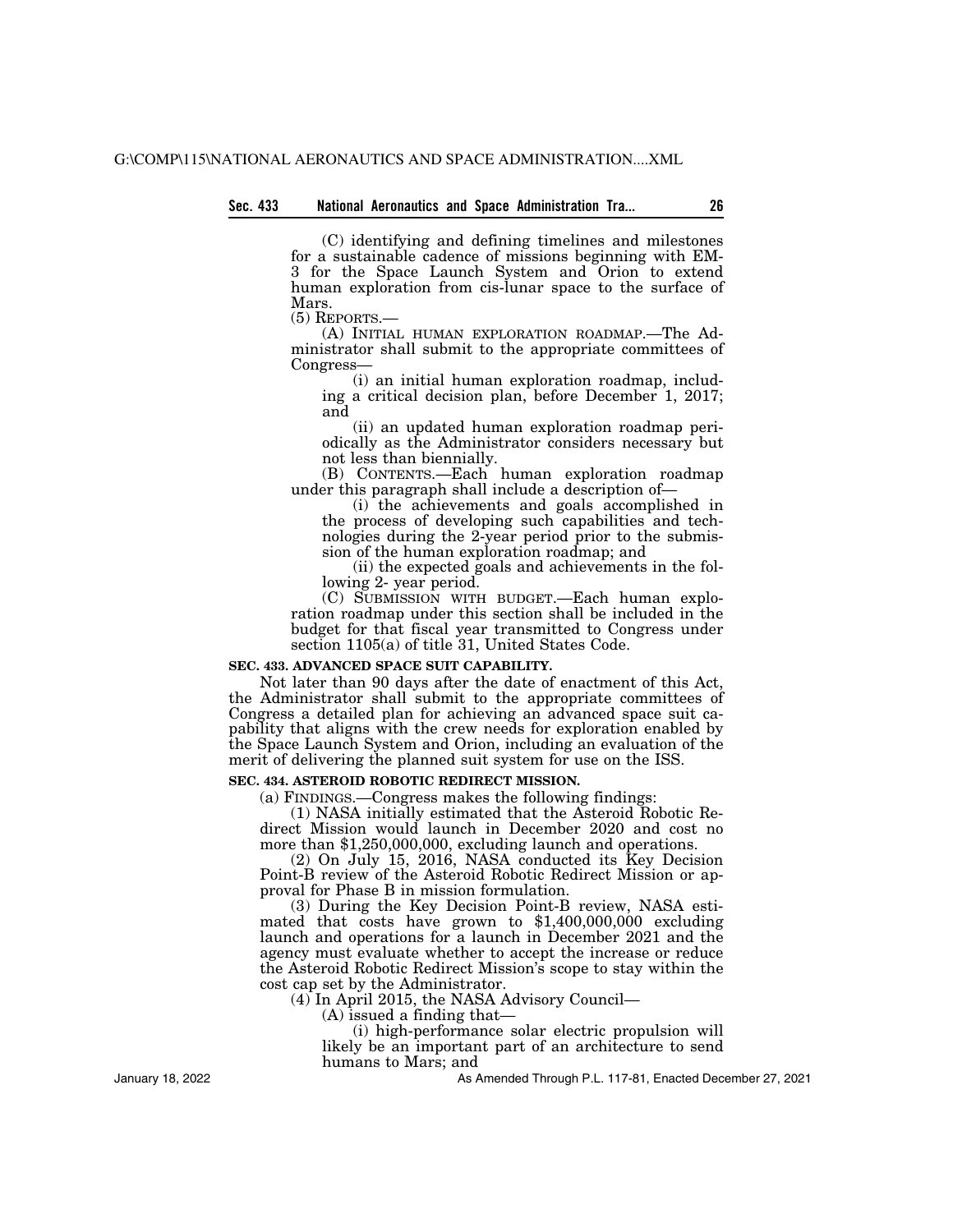(ii) maneuvering a large test mass is not necessary to provide a valid in-space test of a new solar electric propulsion stage;

(B) determined that a solar electric propulsion mission will contribute more directly to the goal of sending humans to Mars if the mission is focused entirely on development and validation of the solar electric propulsion stage; and

(C) determined that other possible motivations for acquiring and maneuvering a boulder, such as asteroid science and planetary defense, do not have value commensurate with their probable cost.

(5) The Asteroid Robotic Redirect Mission is competing for resources with other critical exploration development programs, including the Space Launch System, Orion, commercial crew, and a habitation module.

(6) In 2014, the NASA Advisory Council recommended that NASA conduct an independent cost and technical assessment of the Asteroid Robotic Redirect Mission.

(7) In 2015, the NASA Advisory Council recommended that NASA preserve the following key objectives if the program needed to be descoped:

(A) Development of high power solar electric propulsion.

(B) Ability to maneuver in a low gravity environment in deep space.

(8) In January 2015 and July 2015, the NASA Advisory Council expressed its concern to NASA about the potential for growing costs for the program and highlighted that choices would need to be made about the program's content.

(b) SENSE OF CONGRESS.—It is the sense of Congress that—

(1) the technological and scientific goals of the Asteroid Robotic Redirect Mission have not been demonstrated to Congress to be commensurate with the cost; and

(2) alternative missions may provide a more cost effective and scientifically beneficial means to demonstrate the technologies needed for a human mission to Mars that would otherwise be demonstrated by the Asteroid Robotic Redirect Mission.

(c) EVALUATION AND REPORT.—Not later than 180 days after the date of enactment of this Act, the Administrator shall—

(1) conduct an evaluation of—

(A) alternative approaches to the Asteroid Robotic Redirect Mission for demonstrating the technologies and capabilities needed for a human mission to Mars that would otherwise be demonstrated by the Asteroid Robotic Redirect Mission;

(B) the scientific and technical benefits of the alternative approaches under subparagraph (A) to future human space exploration compared to scientific and technical benefits of the Asteroid Redirect Robotic Mission;

(C) the commercial benefits of the alternative approaches identified in subparagraph (A), including the impact on the development of domestic solar electric propul-

As Amended Through P.L. 117-81, Enacted December 27, 2021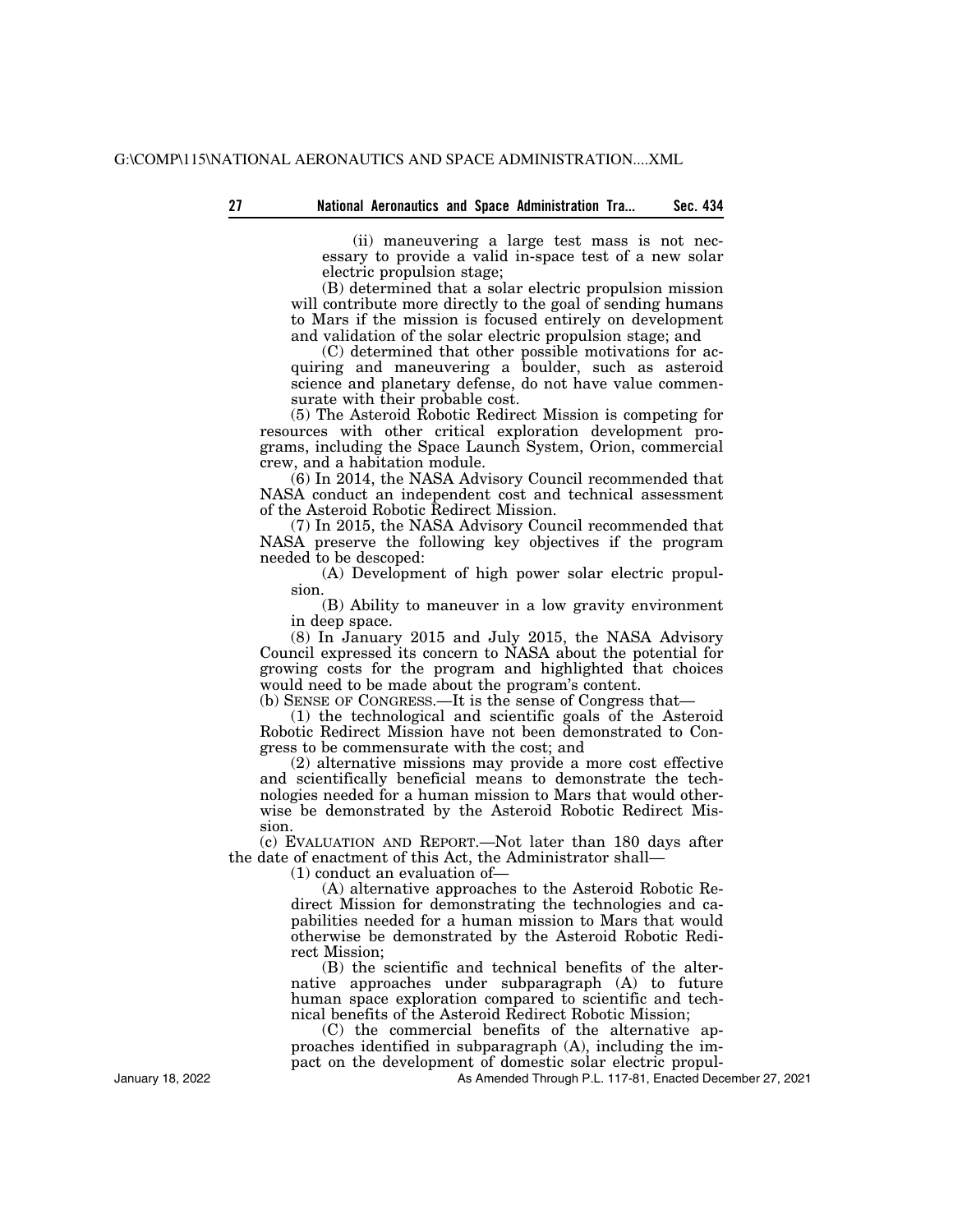### **Sec. 435 National Aeronautics and Space Administration Tra... 28**

sion technology to bolster United States competitiveness in the global marketplace; and

 $\overline{D}$ ) a comparison of the estimated costs of the alternative approaches identified in subparagraph (A); and

(2) submit to the appropriate committees of Congress a report on the evaluation under paragraph (1), including any recommendations.

#### **SEC. 435. MARS 2033 REPORT.**

(a) IN GENERAL.—Not later than 120 days after the date of enactment of this Act, the Administrator shall contract with an independent, non-governmental systems engineering and technical assistance organization to study a Mars human space flight mission to be launched in 2033.

(b) CONTENTS.—The study shall include—

(1) a technical development, test, fielding, and operations plan using the Space Launch System, Orion, and other systems to successfully launch such a Mars human space flight mission by 2033;

(2) an annual budget profile, including cost estimates, for the technical development, test, fielding, and operations plan to carry out a Mars human space flight mission by 2033; and

(3) a comparison of the annual budget profile to the 5-year budget profile contained in the President's budget request for fiscal year 2017 under section 1105 of title 31, United States Code.

(c) REPORT.—Not later than 180 days after the date of enactment of this Act, the Administrator shall submit to the appropriate committees of Congress a report on the study, including findings and recommendations regarding the Mars 2033 human space flight mission described in subsection (a).

(d) ASSESSMENT.—Not later than 60 days after the date the report is submitted under subsection (c), the Administrator shall submit to the appropriate committees of Congress an assessment by the NASA Advisory Council of whether the proposal for a Mars human space flight mission to be launched in 2033 is in the strategic interests of the United States in space exploration.

# **Subtitle D—TREAT Astronauts Act**

# **SEC. 441. [51 U.S.C. 10101 note] SHORT TITLE.**

This subtitle may be cited as the ''To Research, Evaluate, Assess, and Treat Astronauts Act'' or the ''TREAT Astronauts Act''.

# **SEC. 442. FINDINGS; SENSE OF CONGRESS.**

(a) FINDINGS.—Congress makes the following findings:

(1) Human space exploration can pose significant challenges and is full of substantial risk, which has ultimately claimed the lives of 24 NASA astronauts serving in the line of duty.

(2) As United States government astronauts participate in long-duration and exploration space flight missions they may experience increased health risks, such as vision impairment, bone demineralization, and behavioral health and performance

As Amended Through P.L. 117-81, Enacted December 27, 2021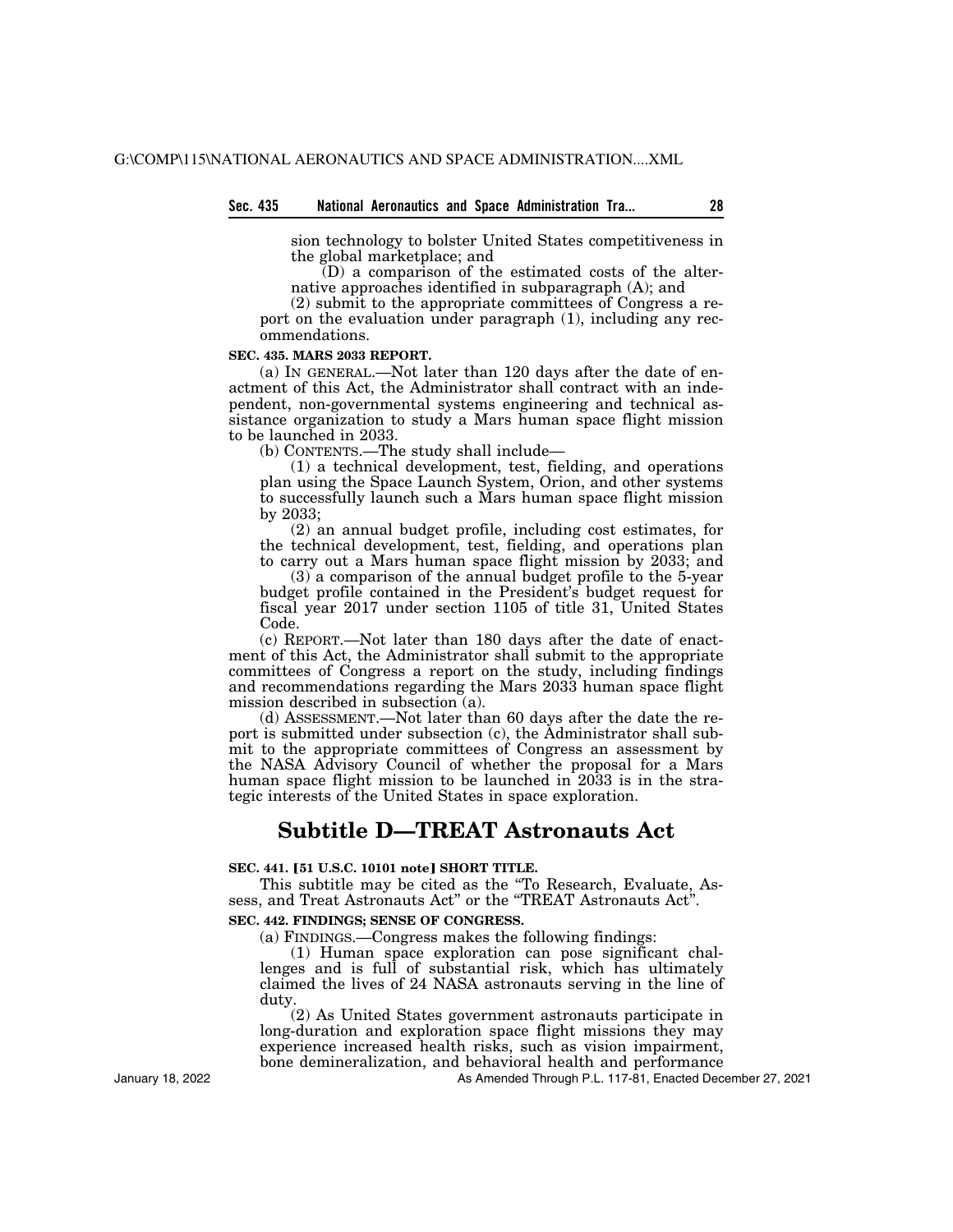risks, and may be exposed to galactic cosmic radiation. Exposure to high levels of radiation and microgravity can result in acute and long-term health consequences that can increase the risk of cancer and tissue degeneration and have potential effects on the musculoskeletal system, central nervous system, cardiovascular system, immune function, and vision.

(3) To advance the goal of long-duration and exploration space flight missions, United States government astronaut Scott Kelly participated in a 1-year twins study in space while his identical twin brother, former United States government astronaut Mark Kelly, acted as a human control specimen on Earth, providing an understanding of the physical, behavioral, microbiological, and molecular reaction of the human body to an extended period of time in space.

(4) Since the Administration currently provides medical monitoring, diagnosis, and treatment for United States government astronauts during their active employment, given the unknown long-term health consequences of long-duration space exploration, the Administration has requested statutory authority from Congress to provide medical monitoring, diagnosis, and treatment to former United States government astronauts for psychological and medical conditions associated with human space flight.

(b) SENSE OF CONGRESS.—It is the sense of Congress that—

(1) the United States should continue to seek the unknown and lead the world in space exploration and scientific discovery as the Administration prepares for long-duration and exploration space flight in deep space and an eventual mission to Mars;

(2) data relating to the health of astronauts will become increasingly valuable to improving our understanding of many diseases humans face on Earth;

(3) the Administration should provide the type of monitoring, diagnosis, and treatment described in subsection (a) only for conditions the Administration considers unique to the training or exposure to the space flight environment of United States government astronauts and should not require any former United States Government astronauts to participate in the Administration's monitoring;

(4) such monitoring, diagnosis, and treatment should not replace a former United States government astronaut's private health insurance;

(5) expanded data acquired from such monitoring, diagnosis, and treatment should be used to tailor treatment, inform the requirements for new space flight medical hardware, and develop controls in order to prevent disease occurrence in the astronaut corps; and

(6) the 340-day space mission of Scott Kelly aboard the ISS—

(A) was pivotal for the goal of the United States for humans to explore deep space and Mars as the mission generated new insight into how the human body adjusts to weightlessness, isolation, radiation, and the stress of longduration space flight; and

As Amended Through P.L. 117-81, Enacted December 27, 2021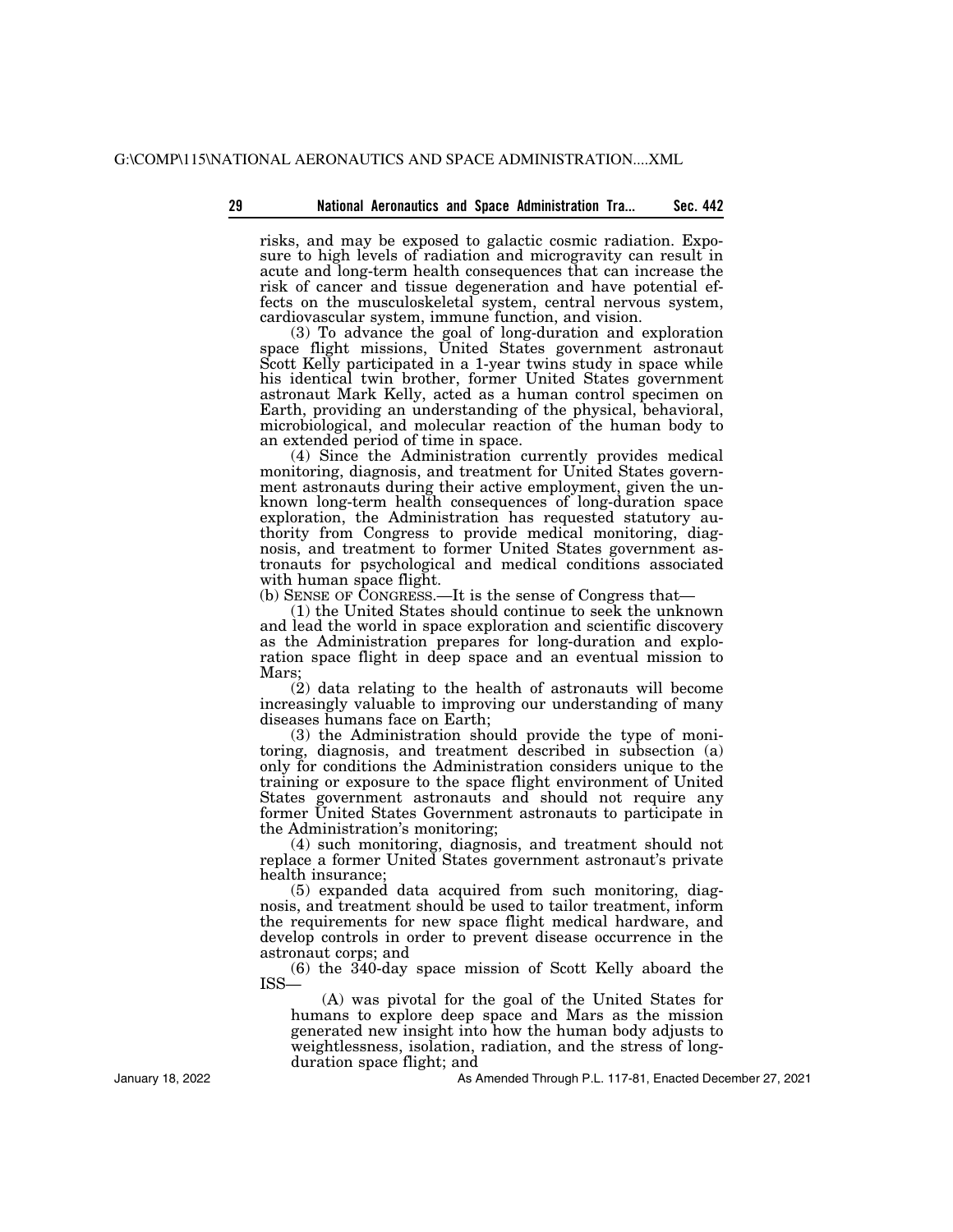## **Sec. 443 National Aeronautics and Space Administration Tra... 30**

(B) will help support the physical and mental wellbeing of astronauts during longer space exploration missions in the future.

#### **SEC. 443. MEDICAL MONITORING AND RESEARCH RELATING TO HUMAN SPACE FLIGHT.**

(a) IN GENERAL.—Subchapter III of chapter 201 of title 51, United States Code, as amended by section 305 of this Act, is further amended by adding at the end the following:

# **''§ 20149.** ø**51 U.S.C. 20149**¿ **Medical monitoring and research relating to human space flight**

''(a) IN GENERAL.—Notwithstanding any other provision of law, the Administrator may provide for—

''(1) the medical monitoring and diagnosis of a former United States government astronaut or a former payload specialist for conditions that the Administrator considers potentially associated with human space flight; and

 $\tilde{C}(2)$  the treatment of a former United States government astronaut or a former payload specialist for conditions that the Administrator considers associated with human space flight, including scientific and medical tests for psychological and medical conditions.<br>"(b) REQUIREMENTS.-

" $(1)$  No cost sharing.—The medical monitoring, diagnosis, or treatment described in subsection (a) shall be provided without any deductible, copayment, or other cost sharing obligation.

"(2) ACCESS TO LOCAL SERVICES.—The medical monitoring, diagnosis, and treatment described in subsection (a) may be provided by a local health care provider if it is unadvisable due to the health of the applicable former United States government astronaut or former payload specialist for that former United States government astronaut or former payload specialist to travel to the Lyndon B. Johnson Space Center, as determined by the Administrator.

''(3) SECONDARY PAYMENT.—Payment or reimbursement for the medical monitoring, diagnosis, or treatment described in subsection (a) shall be secondary to any obligation of the United States Government or any third party under any other provision of law or contractual agreement to pay for or provide such medical monitoring, diagnosis, or treatment. Any costs for items and services that may be provided by the Administrator for medical monitoring, diagnosis, or treatment under subsection (a) that are not paid for or provided under such other provision of law or contractual agreement, due to the application of deductibles, copayments, coinsurance, other cost sharing, or otherwise, are reimbursable by the Administrator on behalf of the former United States government astronaut or former payload specialist involved to the extent such items or services are authorized to be provided by the Administrator for such medical monitoring, diagnosis, or treatment under subsection (a).

''(4) CONDITIONAL PAYMENT.—The Administrator may pro-

vide for conditional payments for or provide medical moni-

As Amended Through P.L. 117-81, Enacted December 27, 2021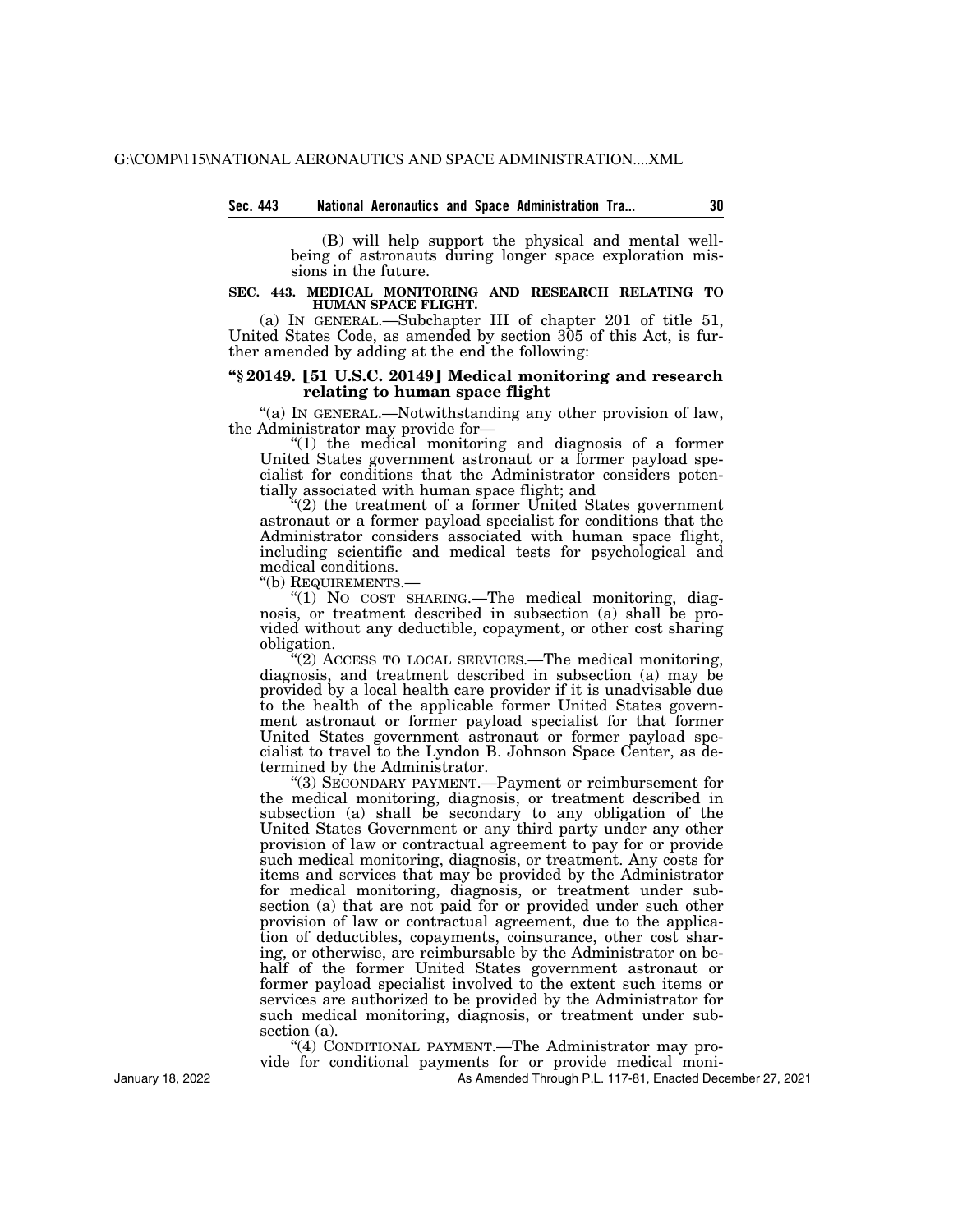toring, diagnosis, or treatment described in subsection (a) that is obligated to be paid for or provided by the United States or any third party under any other provision of law or contractual agreement to pay for or provide such medical monitoring, diagnosis, or treatment if—

"(A) payment for (or the provision of) such medical monitoring, diagnosis, or treatment services has not been made (or provided) or cannot reasonably be expected to be made (or provided) promptly by the United States or such third party, respectively; and

''(B) such payment (or such provision of services) by the Administrator is conditioned on reimbursement by the United States or such third party, respectively, for such medical monitoring, diagnosis, or treatment.

''(c) EXCLUSIONS.—The Administrator may not—

''(1) provide for medical monitoring or diagnosis of a former United States government astronaut or former payload specialist under subsection (a) for any psychological or medical condition that is not potentially associated with human space flight;

"(2) provide for treatment of a former United States government astronaut or former payload specialist under subsection (a) for any psychological or medical condition that is not associated with human space flight; or

''(3) require a former United States government astronaut or former payload specialist to participate in the medical monitoring, diagnosis, or treatment authorized under subsection (a).

''(d) PRIVACY.—Consistent with applicable provisions of Federal law relating to privacy, the Administrator shall protect the privacy of all medical records generated under subsection (a) and accessible to the Administration.

''(e) REGULATIONS.—The Administrator shall promulgate such regulations as are necessary to carry out this section.<br>"(f) DEFINITION OF UNITED STATES GOVERNMENT ASTRONAUT.—

In this section, the term 'United States government astronaut' has the meaning given the term 'government astronaut' in section 50902, except it does not include an individual who is an international partner astronaut.

''(g) DATA USE AND DISCLOSURE.—The Administrator may use or disclose data acquired in the course of medical monitoring, diagnosis, or treatment of a former United States government astronaut or a former payload specialist under subsection (a), in accordance with subsection (d). Former United States government astronaut or former payload specialist participation in medical monitoring, diagnosis, or treatment under subsection (a) shall constitute consent for the Administrator to use or disclose such data."

(b)  $[51 \text{ U.S.C. } 20101]$  TABLE OF CONTENTS.—The table of contents for chapter 201 of title 51, United States Code, as amended by section 305 of this Act, is further amended by inserting after the item relating to section 20148 the following:

''20149. Medical monitoring and research relating to human space flight.''.

(c)  $[51 \text{ U.S.C. } 20149 \text{ note}]$  ANNUAL REPORTS.

(1) IN GENERAL.—Each fiscal year, not later than the date

of submission of the President's annual budget request for that

As Amended Through P.L. 117-81, Enacted December 27, 2021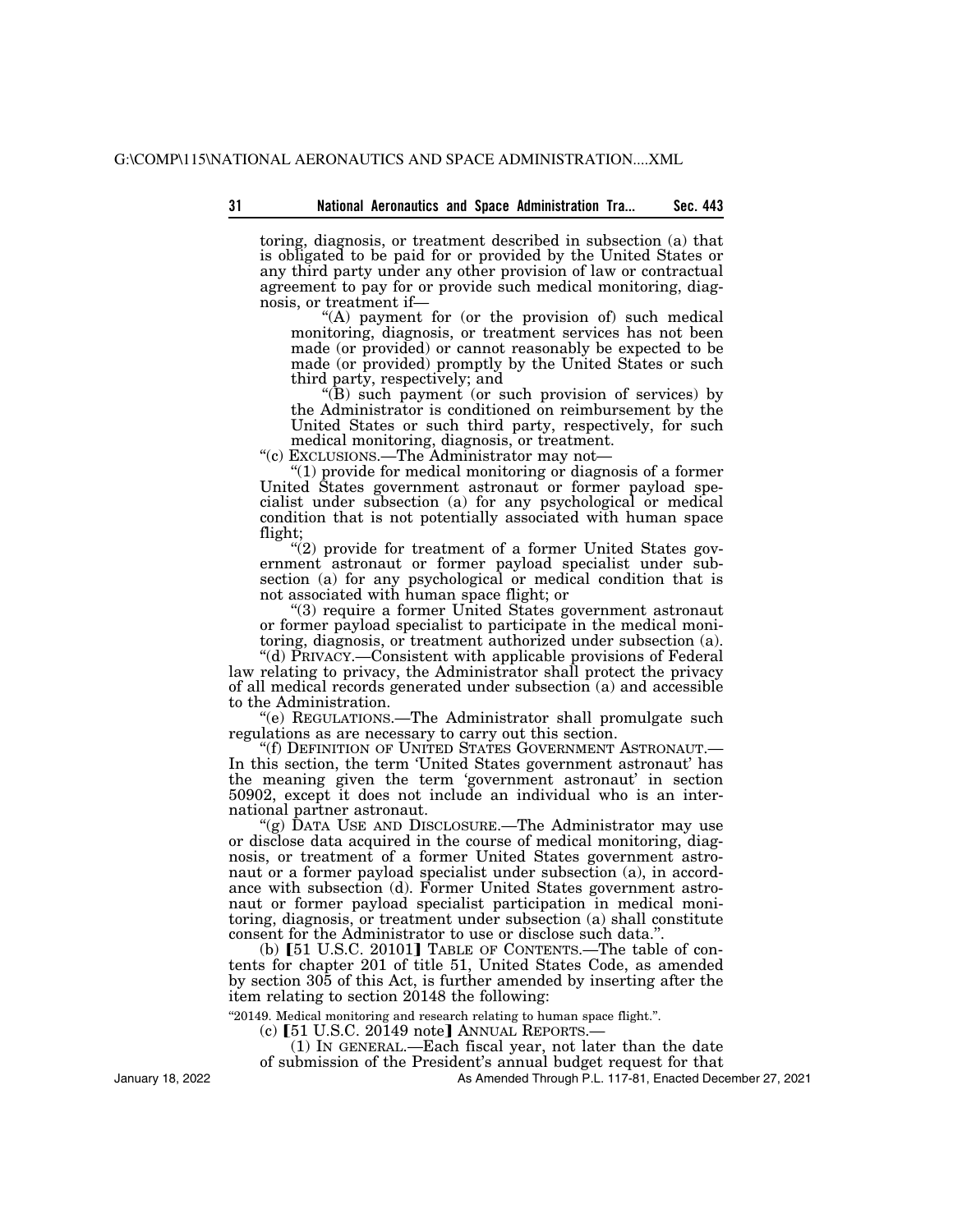#### **Sec. 501 National Aeronautics and Space Administration Tra... 32**

fiscal year under section 1105 of title 31, United States Code, the Administrator shall publish a report, in accordance with applicable Federal privacy laws, on the activities of the Administration under section 20149 of title 51, United States Code.

(2) CONTENTS.—Each report under paragraph (1) shall include a detailed cost accounting of the Administration's activities under section 20149 of title 51, United States Code, and a 5-year budget estimate.

(3) SUBMISSION TO CONGRESS.—The Administrator shall submit to the appropriate committees of Congress each report under paragraph (1) not later than the date of submission of the President's annual budget request for that fiscal year under section 1105 of title 31, United States Code.

(d) COST ESTIMATE.—

(1) REQUIREMENT.—Not later than 90 days after the date of enactment of this Act, the Administrator shall enter into an arrangement with an independent external organization to undertake an independent cost estimate of the cost to the Administration and the Federal Government to implement and administer the activities of the Administration under section 20149 of title 51, United States Code. The independent external organization may not be a NASA entity, such as the Office of Safety and Mission Assurance.

(2) SUBMITTAL TO CONGRESS.—Not later than 1 year after the date of the enactment of this Act, the Administrator shall submit to the appropriate committees of Congress the independent cost estimate under paragraph (1).

(e) PRIVACY STUDY.—

(1) STUDY.—The Administrator shall carry out a study on any potential privacy or legal issues related to the possible sharing beyond the Federal Government of data acquired under the activities of the Administration under section 20149 of title 51, United States Code.

(2) REPORT.—Not later than 270 days after the date of enactment of this Act, the Administrator shall submit to the appropriate committees of Congress a report containing the results of the study carried out under paragraph (1).

(f) [51 U.S.C. 20149 note] INSPECTOR GENERAL AUDIT.—The Inspector General of NASA shall periodically audit or review, as the Inspector General considers necessary to prevent waste, fraud, and abuse, the activities of the Administration under section 20149 of title 51, United States Code.

# **TITLE V—ADVANCING SPACE SCIENCE**

## SEC. 501. [51 U.S.C. 20301 note] MAINTAINING A BALANCED SPACE **SCIENCE PORTFOLIO.**

(a) SENSE OF CONGRESS ON SCIENCE PORTFOLIO.—Congress reaffirms the sense of Congress that—

(1) a balanced and adequately funded set of activities, consisting of research and analysis grant programs, technology development, suborbital research activities, and small, medium, and large space missions, contributes to a robust and produc-

As Amended Through P.L. 117-81, Enacted December 27, 2021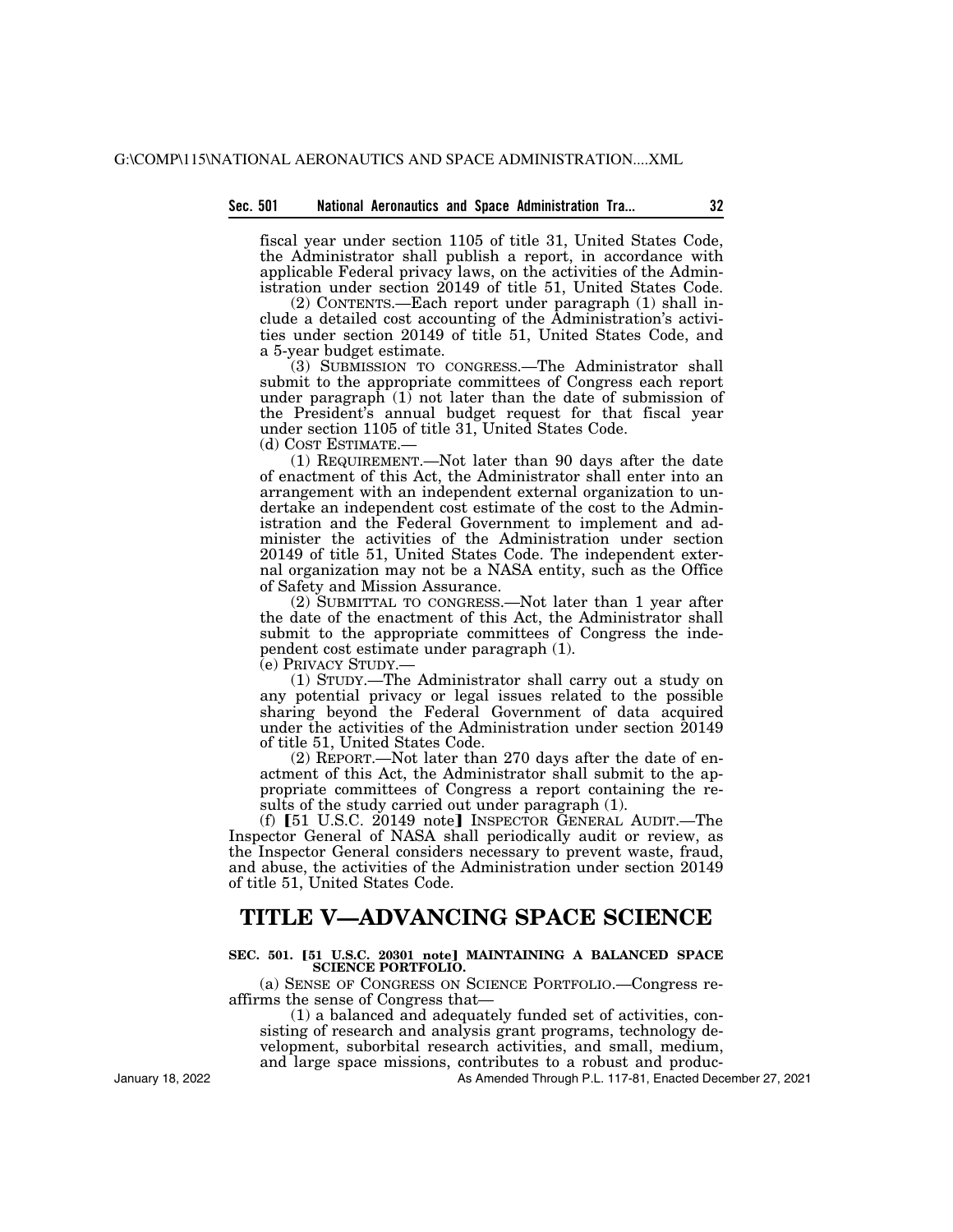| 33 |  |  | National Aeronautics and Space Administration Tra | Sec. 503 |
|----|--|--|---------------------------------------------------|----------|
|    |  |  |                                                   |          |

tive science program and serves as a catalyst for innovation and discovery; and

(2) the Administrator should set science priorities by following the guidance provided by the scientific community through the National Academies of Sciences, Engineering, and Medicine's decadal surveys.

(b) POLICY.—It is the policy of the United States to ensure, to the extent practicable, a steady cadence of large, medium, and small science missions.

### **SEC. 502. [51 U.S.C. 20301 note] PLANETARY SCIENCE.**

(a) FINDINGS.—Congress finds that—

(1) Administration support for planetary science is critical to enabling greater understanding of the solar system and the origin of the Earth;

(2) the United States leads the world in planetary science and can augment its success in that area with appropriate international, academic, and industry partnerships;

(3) a mix of small, medium, and large planetary science missions is required to sustain a steady cadence of planetary exploration; and

(4) robotic planetary exploration is a key component of preparing for future human exploration.

(b) MISSION PRIORITIES.—

(1) IN GENERAL.—In accordance with the priorities established in the most recent Planetary Science Decadal Survey, the Administrator shall ensure, to the greatest extent practicable, the completion of a balanced set of Discovery, New Frontiers, and Flagship missions at the cadence recommended by the most recent Planetary Science Decadal Survey.

(2) MISSION PRIORITY ADJUSTMENTS.—Consistent with the set of missions described in paragraph (1), and while maintaining the continuity of scientific data and steady development of capabilities and technologies, the Administrator may seek, if necessary, adjustments to mission priorities, schedule, and scope in light of changing budget projections.

# **SEC. 503. JAMES WEBB SPACE TELESCOPE.**

It is the sense of Congress that—

(1) the James Webb Space Telescope will—

(A) significantly advance our understanding of star and planet formation, and improve our knowledge of the early universe; and

(B) support United States leadership in astrophysics; (2) consistent with annual Government Accountability Office reviews of the James Webb Space Telescope program, the Administrator should continue robust surveillance of the performance of the James Webb Space Telescope project and continue to improve the reliability of cost estimates and contractor performance data and other major space flight projects in order to enhance NASA's ability to successfully deliver the James Webb Space Telescope on-time and within budget;

(3) the on-time and on-budget delivery of the James Webb Space Telescope is a high congressional priority; and

As Amended Through P.L. 117-81, Enacted December 27, 2021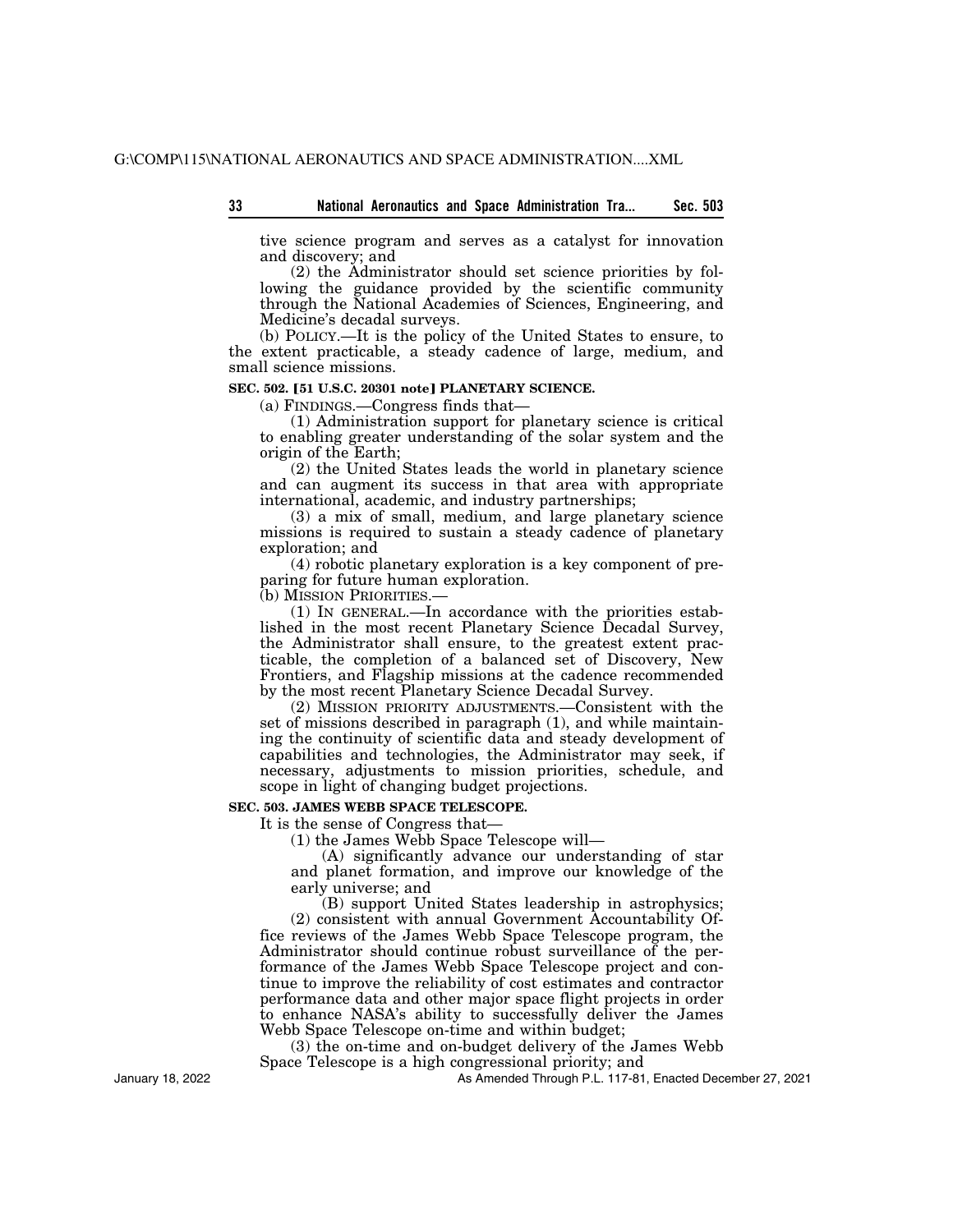## **Sec. 504 National Aeronautics and Space Administration Tra... 34**

(4) the Administrator should ensure that integrated testing is appropriately timed and sufficiently comprehensive to enable potential issues to be identified and addressed early enough to be handled within the James Webb Space Telescope's development schedule and prior to its launch.

# **SEC. 504. WIDE-FIELD INFRARED SURVEY TELESCOPE.**

(a) SENSE OF CONGRESS.—It is the sense of Congress that—

(1) the Wide-Field Infrared Survey Telescope (referred to in this section as ''WFIRST'') mission has the potential to enable scientific discoveries that will transform our understanding of the universe; and

(2) the Administrator, to the extent practicable, should make progress on the technologies and capabilities needed to position the Administration to meet the objectives, as outlined in the 2010 National Academies' Astronomy and Astrophysics Decadal Survey, in a way that maximizes the scientific productivity of meeting those objectives for the resources invested.

(b) CONTINUITY OF DEVELOPMENT.—The Administrator shall ensure that the concept definition and pre-formulation activities of the WFIRST mission continue while the James Webb Space Telescope is being completed.

### **SEC. 505. MARS 2020 ROVER.**

It is the sense of Congress that—

(1) the Mars 2020 mission, to develop a Mars rover and to enable the return of samples to Earth, should remain a priority for NASA; and

(2) the Mars 2020 mission—

(A) should significantly increase our understanding of Mars;

(B) should help determine whether life previously existed on that planet; and

(C) should provide opportunities to gather knowledge and demonstrate technologies that address the challenges of future human expeditions to Mars.

# **SEC. 506. EUROPA.**

(a) FINDINGS.—Congress makes the following findings:

(1) Studies of Europa, Jupiter's moon, indicate that Europa may provide a habitable environment, as it contains key ingredients known to support life.

(2) In 2012, using the Hubble Space Telescope, NASA scientists observed water vapor around the south polar region of Europa, which provides potential evidence of water plumes in that region.

(3) For decades, the Europa mission has consistently ranked as a high priority mission for the scientific community.

(4) The Europa mission was ranked as the top priority mission in the previous Planetary Science Decadal Survey and ranked as the second-highest priority in the current Planetary Science Decadal Survey.

(b) SENSE OF CONGRESS.—It is the sense of Congress that—

(1) the Europa mission could provide another avenue in

which to capitalize on our Nation's current investment in the As Amended Through P.L. 117-81, Enacted December 27, 2021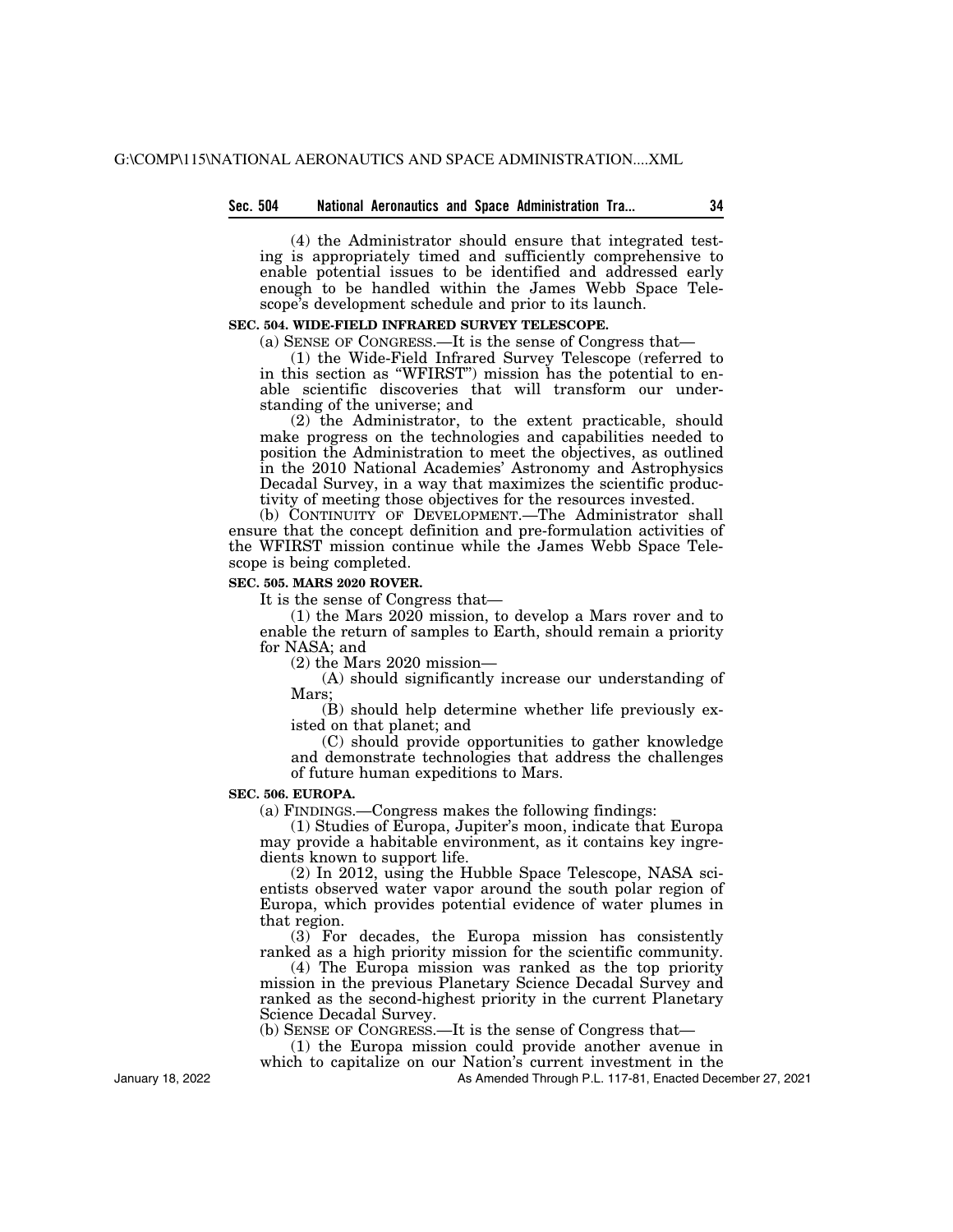Space Launch System that would significantly reduce the transit time for such a deep space mission; and

(2) a scientific, robotic exploration mission to Europa, as prioritized in both Planetary Science Decadal Surveys, should be supported.

## **SEC. 507. CONGRESSIONAL DECLARATION OF POLICY AND PURPOSE.**

Section 20102(d) of title 51, United States Code, is amended by adding at the end the following:

''(10) The search for life's origin, evolution, distribution, and future in the universe.''.

## **SEC. 508. [51 U.S.C. 20301 note] EXTRASOLAR PLANET EXPLORATION STRATEGY.**

(a) STRATEGY.—

(1) IN GENERAL.—The Administrator shall enter into an arrangement with the National Academies to develop a science strategy for the study and exploration of extrasolar planets, including the use of the Transiting Exoplanet Survey Satellite, the James Webb Space Telescope, a potential Wide-Field Infrared Survey Telescope mission, or any other telescope, spacecraft, or instrument, as appropriate.

(2) REQUIREMENTS.—The strategy shall—

(A) outline key scientific questions;

(B) identify the most promising research in the field;

(C) indicate the extent to which the mission priorities in existing decadal surveys address the key extrasolar planet research and exploration goals;

(D) identify opportunities for coordination with international partners, commercial partners, and not-for-profit partners; and

(E) make recommendations regarding the activities under subparagraphs (A) through (D), as appropriate.

(b) USE OF STRATEGY.—The Administrator shall use the strategy—

(1) to inform roadmaps, strategic plans, and other activities of the Administration as they relate to extrasolar planet research and exploration; and

(2) to provide a foundation for future activities and initiatives related to extrasolar planet research and exploration.

(c) REPORT TO CONGRESS.—Not later than 18 months after the date of enactment of this Act, the National Academies shall submit to the Administrator and to the appropriate committees of Congress a report containing the strategy developed under subsection (a).

### SEC. 509. [51 U.S.C. 20301 note] ASTROBIOLOGY STRATEGY.

(a) STRATEGY.—

(1) IN GENERAL.—The Administrator shall enter into an arrangement with the National Academies to develop a science strategy for astrobiology that would outline key scientific questions, identify the most promising research in the field, and indicate the extent to which the mission priorities in existing decadal surveys address the search for life's origin, evolution, distribution, and future in the Universe.

As Amended Through P.L. 117-81, Enacted December 27, 2021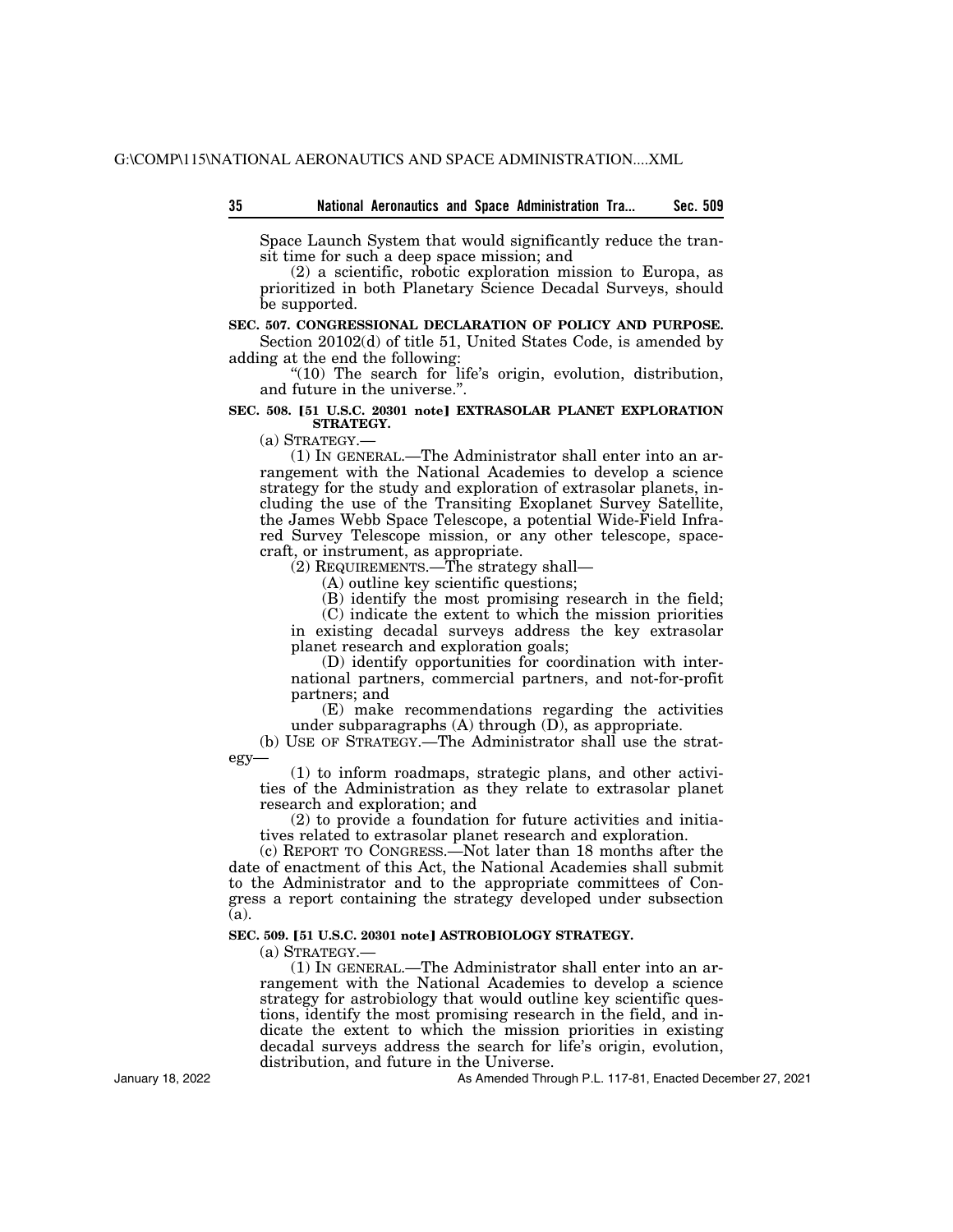### **Sec. 510 National Aeronautics and Space Administration Tra... 36**

(2) RECOMMENDATIONS.—The strategy shall include recommendations for coordination with international partners.

(b) USE OF STRATEGY.—The Administrator shall use the strategy developed under subsection (a) in planning and funding research and other activities and initiatives in the field of astrobiology.

(c) REPORT TO CONGRESS.—Not later than 18 months after the date of enactment of this Act, the National Academies shall submit to the Administrator and to the appropriate committees of Congress a report containing the strategy developed under subsection (a).

# **SEC. 510. ASTROBIOLOGY PUBLIC-PRIVATE PARTNERSHIPS.**

Not later than 180 days after the date of enactment of this Act, the Administrator shall submit to the appropriate committees of Congress a report describing how the Administration can expand collaborative partnerships to study life's origin, evolution, distribution, and future in the universe.

#### SEC. 511. [51 U.S.C. 71101 note] **NEAR-EARTH OBJECTS.**

Section 321 of the National Aeronautics and Space Administration Authorization Act of 2005 (51 U.S.C. note prec. 71101) is amended by adding at the end the following:

''(e) PROGRAM REPORT.—The Director of the Office of Science and Technology Policy and the Administrator shall submit to the Committee on Commerce, Science, and Transportation of the Senate and the Committee on Science, Space, and Technology of the House of Representatives, not later than 1 year after the date of enactment of the National Aeronautics and Space Administration Transition Authorization Act of 2017, an initial report that provides—

"(1) recommendations for carrying out the Survey program and an associated proposed budget;

"(2) an analysis of possible options that the Administration could employ to divert an object on a likely collision course with Earth; and

''(3) a description of the status of efforts to coordinate and cooperate with other countries to discover hazardous asteroids and comets, plan a mitigation strategy, and implement that strategy in the event of the discovery of an object on a likely collision course with Earth.

''(f) ANNUAL REPORTS.—After the initial report under subsection (e), the Administrator shall annually transmit to the Committee on Commerce, Science, and Transportation of the Senate and the Committee on Science, Space, and Technology of the House of Representatives a report that includes—

"(1) a summary of all activities carried out under subsection (d) since the date of enactment of the National Aeronautics and Space Administration Transition Authorization Act of 2017, including the progress toward achieving 90 percent completion of the survey described in subsection (d); and

''(2) a summary of expenditures for all activities carried out under subsection (d) since the date of enactment of the National Aeronautics and Space Administration Transition Authorization Act of 2017.

As Amended Through P.L. 117-81, Enacted December 27, 2021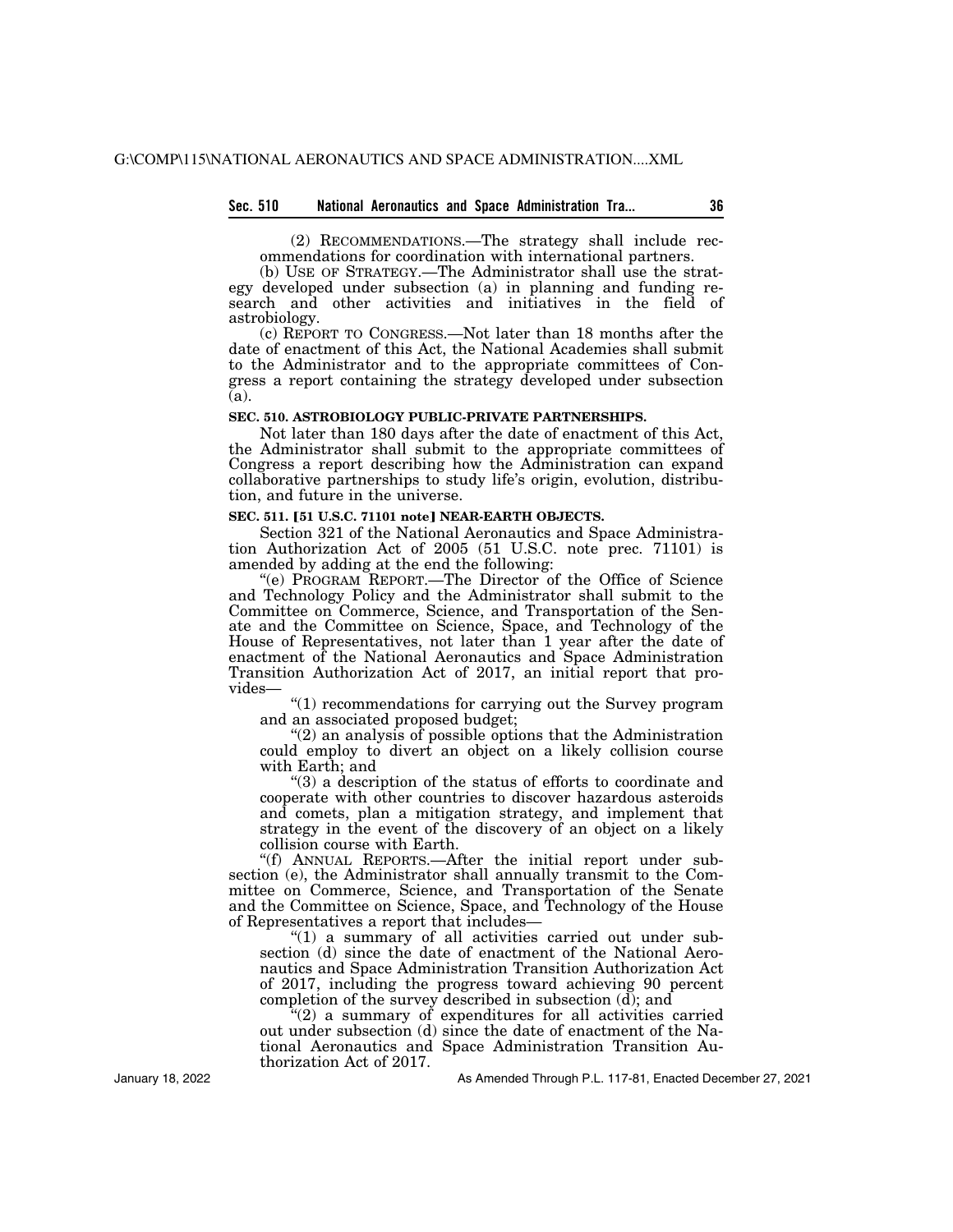''(g) ASSESSMENT.—The Administrator, in collaboration with other relevant Federal agencies, shall carry out a technical and scientific assessment of the capabilities and resources—

"(1) to accelerate the survey described in subsection  $(d)$ ; and

"(2) to expand the Administration's Near-Earth Object Program to include the detection, tracking, cataloguing, and characterization of potentially hazardous near-Earth objects less than 140 meters in diameter.

''(h) TRANSMITTAL.—Not later than 270 days after the date of enactment of the National Aeronautics and Space Administration Transition Authorization Act of 2017, the Administrator shall transmit the results of the assessment under subsection (g) to the Committee on Commerce, Science, and Transportation of the Senate and the Committee on Science, Space, and Technology of the House of Representatives.''.

## **SEC. 512. NEAR-EARTH OBJECTS PUBLIC-PRIVATE PARTNERSHIPS.**

(a) SENSE OF CONGRESS.—It is the sense of Congress that the Administration should seek to leverage the capabilities of the private sector and philanthropic organizations to the maximum extent practicable in carrying out the Near-Earth Object Survey Program in order to meet the goal of that program under section  $321(d)(1)$ of the National Aeronautics and Space Administration Authorization Act of 2005 (51 U.S.C. note prec.  $71101(d)(1)$ ).

(b) REPORT.—Not later than 180 days after the date of enactment of this Act, the Administrator shall submit to the appropriate committees of Congress a report describing how the Administration can expand collaborative partnerships to detect, track, catalogue, and categorize near-Earth objects.

# **SEC. 513. ASSESSMENT OF SCIENCE MISSION EXTENSIONS.**

Section 30504 of title 51, United States Code, is amended to read as follows:

## **''§ 30504. Assessment of science mission extensions**

''(a) ASSESSMENTS.— ''(1) IN GENERAL.—The Administrator shall carry out triennial reviews within each of the Science divisions to assess the cost and benefits of extending the date of the termination of data collection for those missions that exceed their planned missions' lifetime.

''(2) CONSIDERATIONS.—In conducting an assessment under paragraph (1), the Administrator shall consider whether and how extending missions impacts the start of future missions.

''(b) CONSULTATION AND CONSIDERATION OF POTENTIAL BENE- FITS OF INSTRUMENTS ON MISSIONS.—When deciding whether to extend a mission that has an operational component, the Administrator shall—

''(1) consult with any affected Federal agency; and

''(2) take into account the potential benefits of instruments on missions that are beyond their planned mission lifetime.

''(c) REPORTS.—The Administrator shall submit to the Committee on Commerce, Science, and Transportation of the Senate

and the Committee on Science, Space, and Technology of the House

As Amended Through P.L. 117-81, Enacted December 27, 2021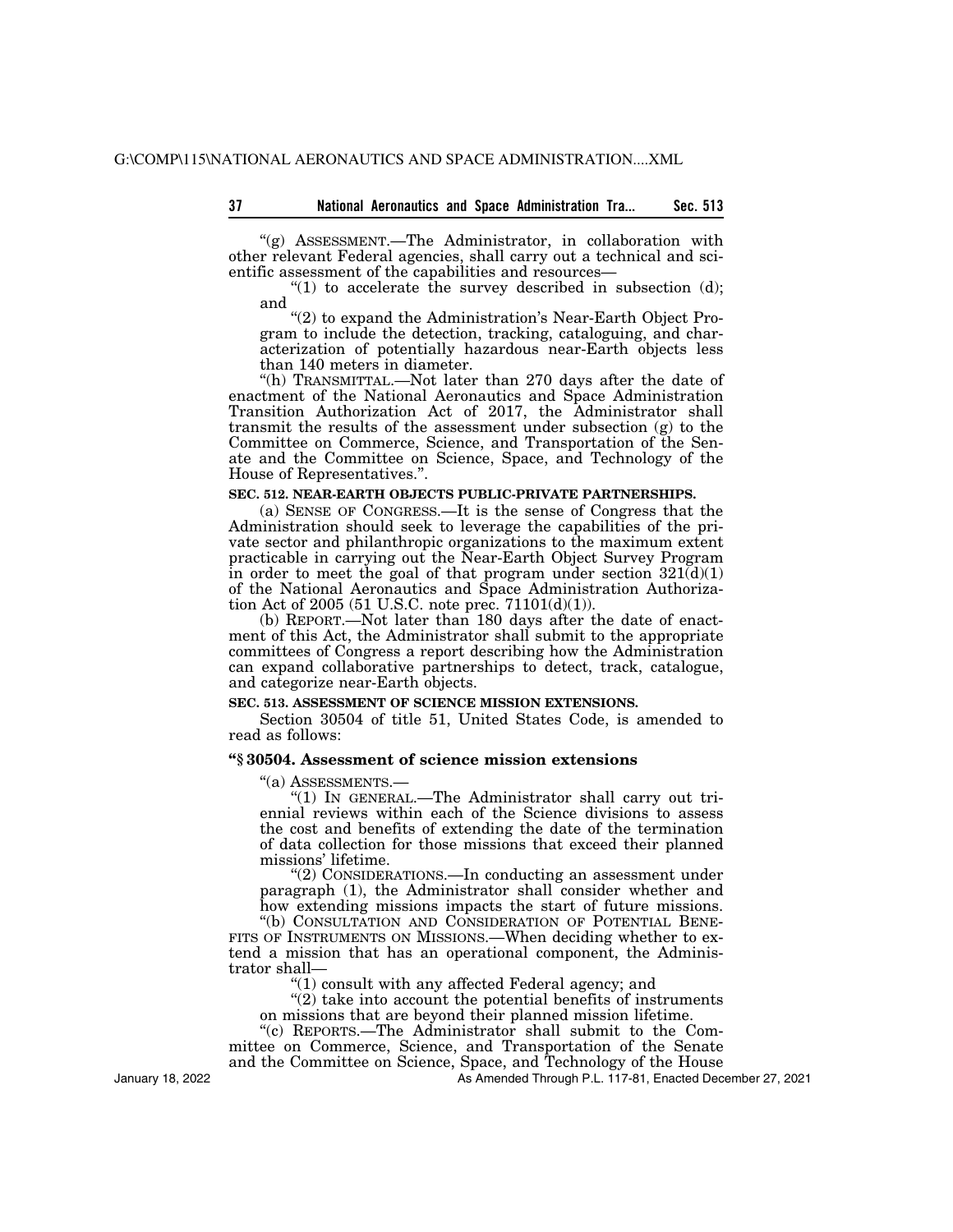#### **Sec. 514 National Aeronautics and Space Administration Tra... 38**

of Representatives, at the same time as the submission to Congress of the Administration's annual budget request for each fiscal year, a report detailing any assessment under subsection (a) that was carried out during the previous year.''.

#### **SEC. 514. STRATOSPHERIC OBSERVATORY FOR INFRARED ASTRON-OMY.**

The Administrator may not terminate science operations of the Stratospheric Observatory for Infrared Astronomy before December 31, 2017.

### **SEC. 515. RADIOISOTOPE POWER SYSTEMS.**

(a) SENSE OF CONGRESS.—It is the sense of Congress that—

(1) exploration of the outer reaches of the solar system is enabled by radioisotope power systems;

(2) establishing continuity in the production of the material needed for radioisotope power systems is essential to maintaining the availability of such systems for future deep space exploration missions; and

(3) Federal agencies supporting the Administration through the production of such material should do so in a cost effective manner so as not to impose excessive reimbursement requirements on the Administration.

(b) ANALYSIS OF REQUIREMENTS AND RISKS.—The Director of the Office of Science and Technology Policy and the Administrator, in consultation with the heads of other Federal agencies, shall conduct an analysis of—

(1) the requirements of the Administration for radioisotope power system material that is needed to carry out planned, high priority robotic missions in the solar system and other surface exploration activities beyond low-Earth orbit; and

(2) the risks to missions of the Administration in meeting those requirements, or any additional requirements, due to a lack of adequate radioisotope power system material.

(c) CONTENTS OF ANALYSIS.—The analysis conducted under subsection (b) shall—

(1) detail the Administration's current projected mission requirements and associated timeframes for radioisotope power system material;

(2) explain the assumptions used to determine the Administration's requirements for the material, including—

(A) the planned use of advanced thermal conversion technology such as advanced thermocouples and Stirling generators and converters; and

(B) the risks and implications of, and contingencies for, any delays or unanticipated technical challenges affecting or related to the Administration's mission plans for the anticipated use of advanced thermal conversion technology;

(3) assess the risk to the Administration's programs of any potential delays in achieving the schedule and milestones for planned domestic production of radioisotope power system material;

(4) outline a process for meeting any additional Administration requirements for the material;

As Amended Through P.L. 117-81, Enacted December 27, 2021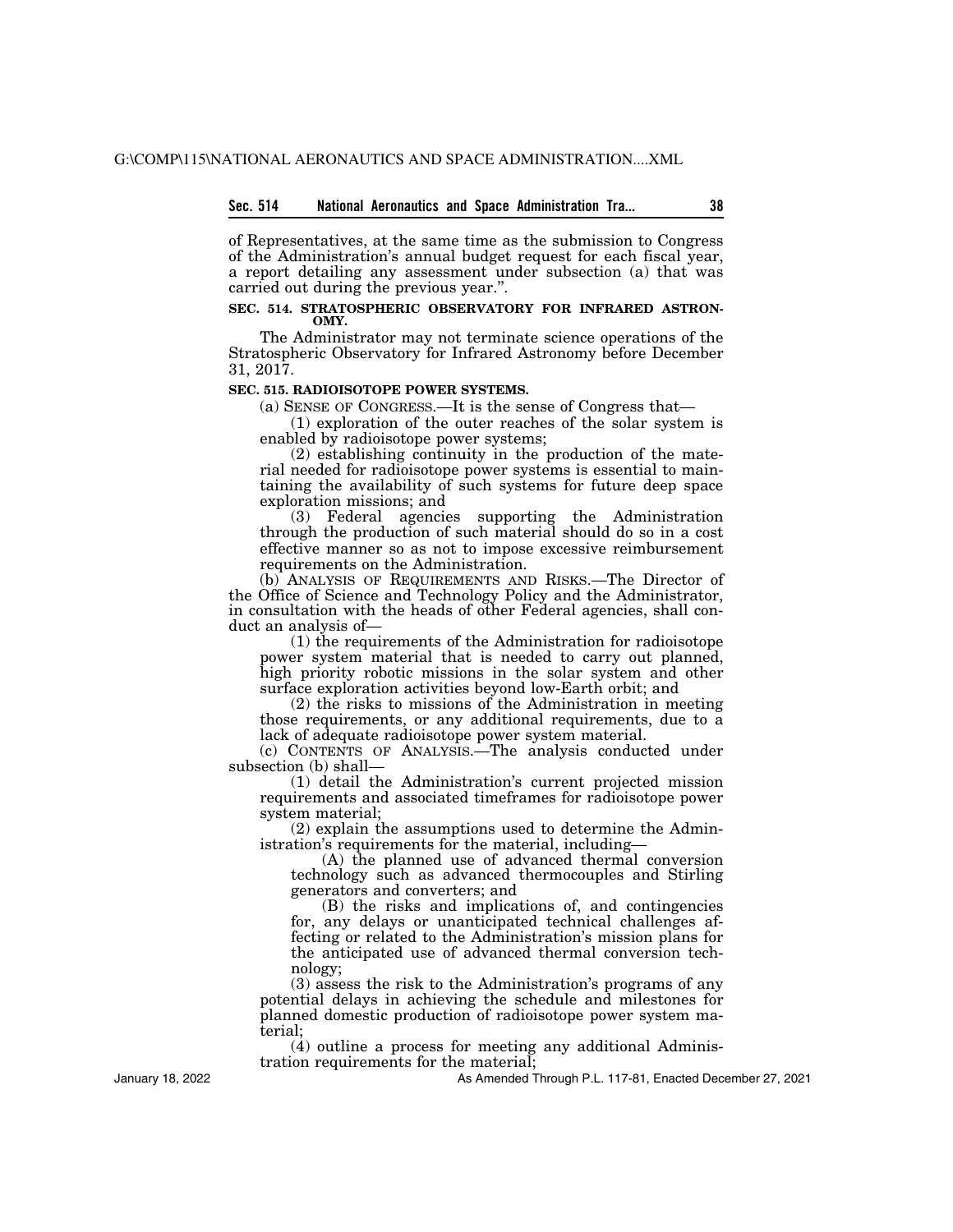(5) estimate the incremental costs required to increase the amount of material produced each year, if such an increase is needed to support additional Administration requirements for the material;

(6) detail how the Administration and other Federal agencies will manage, operate, and fund production facilities and the design and development of all radioisotope power systems used by the Administration and other Federal agencies as necessary;

(7) specify the steps the Administration will take, in consultation with the Department of Energy, to preserve the infrastructure and workforce necessary for production of radioisotope power systems and ensure that its reimbursements to the Department of Energy associated with such preservation are equitable and justified; and

(8) detail how the Administration has implemented or rejected the recommendations from the National Research Council's 2009 report titled ''Radioisotope Power Systems: An Imperative for Maintaining U.S. Leadership in Space Exploration.''

(d) REPORT TO CONGRESS.—Not later than 180 days after the date of enactment of this Act, the Administrator shall submit the results of the analysis to the appropriate committees of Congress.

## **SEC. 516. ASSESSMENT OF MARS ARCHITECTURE.**

(a) ASSESSMENT.—The Administrator shall enter into an arrangement with the National Academies of Sciences, Engineering, and Medicine to assess—

(1) the Administration's Mars exploration architecture and its responsiveness to the strategies, priorities, and guidelines put forward by the National Academies' planetary science decadal surveys and other relevant National Academies Marsrelated reports;

(2) the long-term goals of the Administration's Mars Exploration Program and such program's ability to optimize the science return, given the current fiscal posture of the program;

(3) the Mars exploration architecture's relationship to Mars-related activities to be undertaken by foreign agencies and organizations; and

(4) the extent to which the Mars exploration architecture represents a reasonably balanced mission portfolio.

(b) REPORT TO CONGRESS.—Not later than 18 months after the date of enactment of this Act, the Administrator shall submit the results of the assessment to the appropriate committees of Congress.

#### **SEC. 517. COLLABORATION.**

The Administration shall continue to develop first-of-a-kind instruments that, once proved, can be transitioned to other agencies for operations. Whenever responsibilities for the development of sensors or for measurements are transferred to the Administration from another agency, the Administration shall seek, to the extent possible, to be reimbursed for the assumption of such responsibilities.

January 18, 2022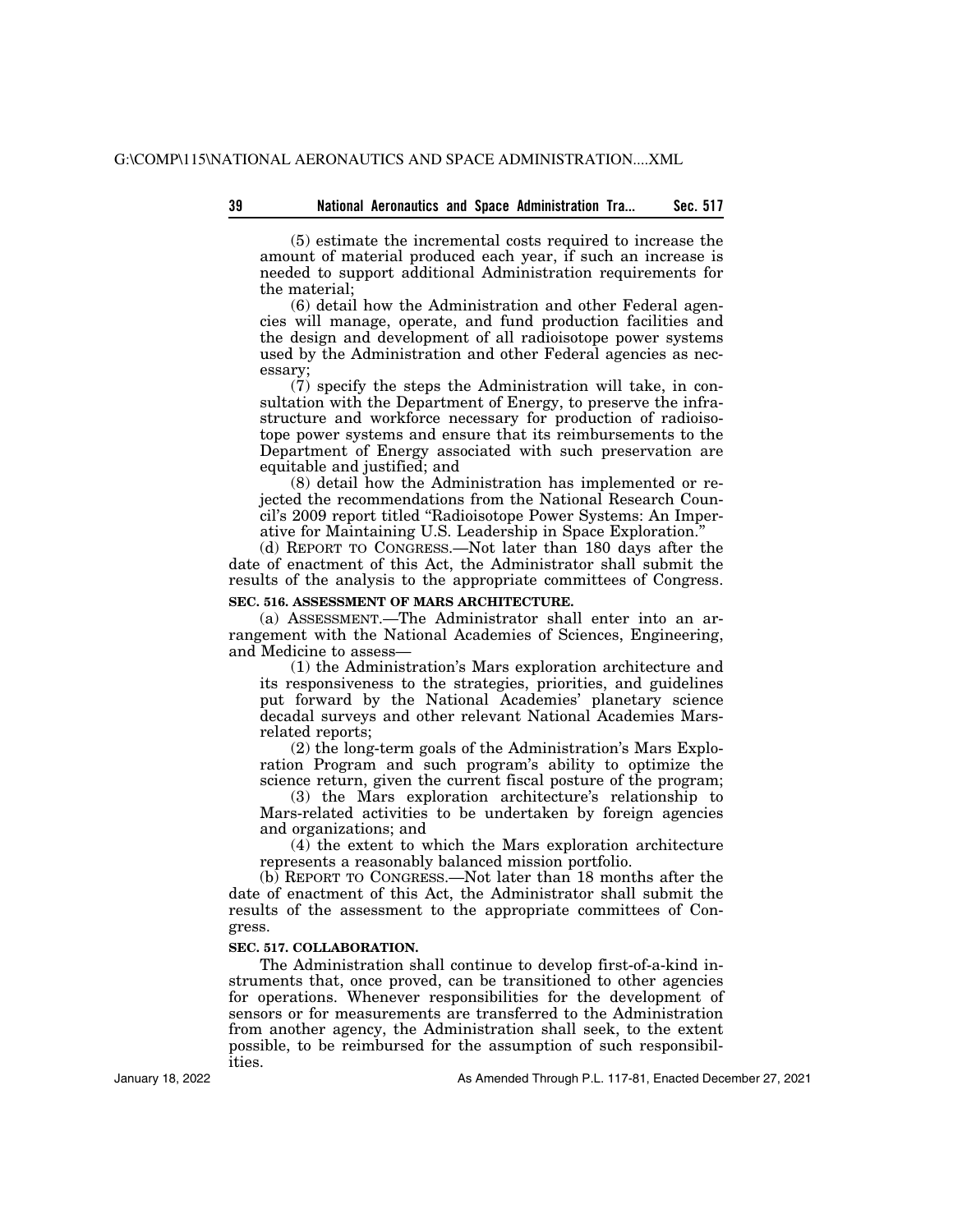# **TITLE VI—AERONAUTICS**

# SEC. 601. [51 U.S.C. 20113 note] SENSE OF CONGRESS ON AERO-**NAUTICS.**

It is the sense of Congress that—

(1) a robust aeronautics research portfolio will help maintain the United States status as a leader in aviation, enhance the competitiveness of the United States in the world economy, and improve the quality of life of all citizens;

(2) aeronautics research is essential to the Administration's mission, continues to be an important core element of the Administration's mission, and should be supported;

(3) the Administrator should coordinate and consult with relevant Federal agencies and the private sector to minimize duplication of efforts and leverage resources; and

(4) carrying aeronautics research to a level of maturity that allows the Administration's research results to be transferred to the users, whether private or public sector, is critical to their eventual adoption.

### **SEC. 602. TRANSFORMATIVE AERONAUTICS RESEARCH.**

It is the sense of Congress that the Administrator should look strategically into the future and ensure that the Administration's Center personnel are at the leading edge of aeronautics research by encouraging investigations into the early-stage advancement of new processes, novel concepts, and innovative technologies that have the potential to meet national aeronautics needs.

# **SEC. 603. HYPERSONIC RESEARCH.**

(a) ROADMAP FOR HYPERSONIC RESEARCH.—Not later than 1 year after the date of enactment of this Act, the Administrator, in consultation with the heads of other relevant Federal agencies, shall develop and submit to the appropriate committees of Congress a research and development roadmap for hypersonic aircraft research.

(b) OBJECTIVE.—The objective of the roadmap is to explore hypersonic science and technology using air-breathing propulsion concepts, through a mix of theoretical work, basic and applied research, and development of flight research demonstration vehicles.

(c) CONTENTS.—The roadmap shall recommend appropriate Federal agency contributions, coordination efforts, and technology milestones.

## **SEC. 604. SUPERSONIC RESEARCH.**

(a) FINDINGS.—Congress finds that—

(1) the ability to fly commercial aircraft over land at supersonic speeds without adverse impacts on the environment or on local communities could open new global markets and enable new transportation capabilities; and

(2) continuing the Administration's research program is necessary to assess the impact in a relevant environment of commercial supersonic flight operations and provide the basis for establishing appropriate sonic boom standards for such flight operations.

(b) ROADMAP FOR SUPERSONIC RESEARCH.—

As Amended Through P.L. 117-81, Enacted December 27, 2021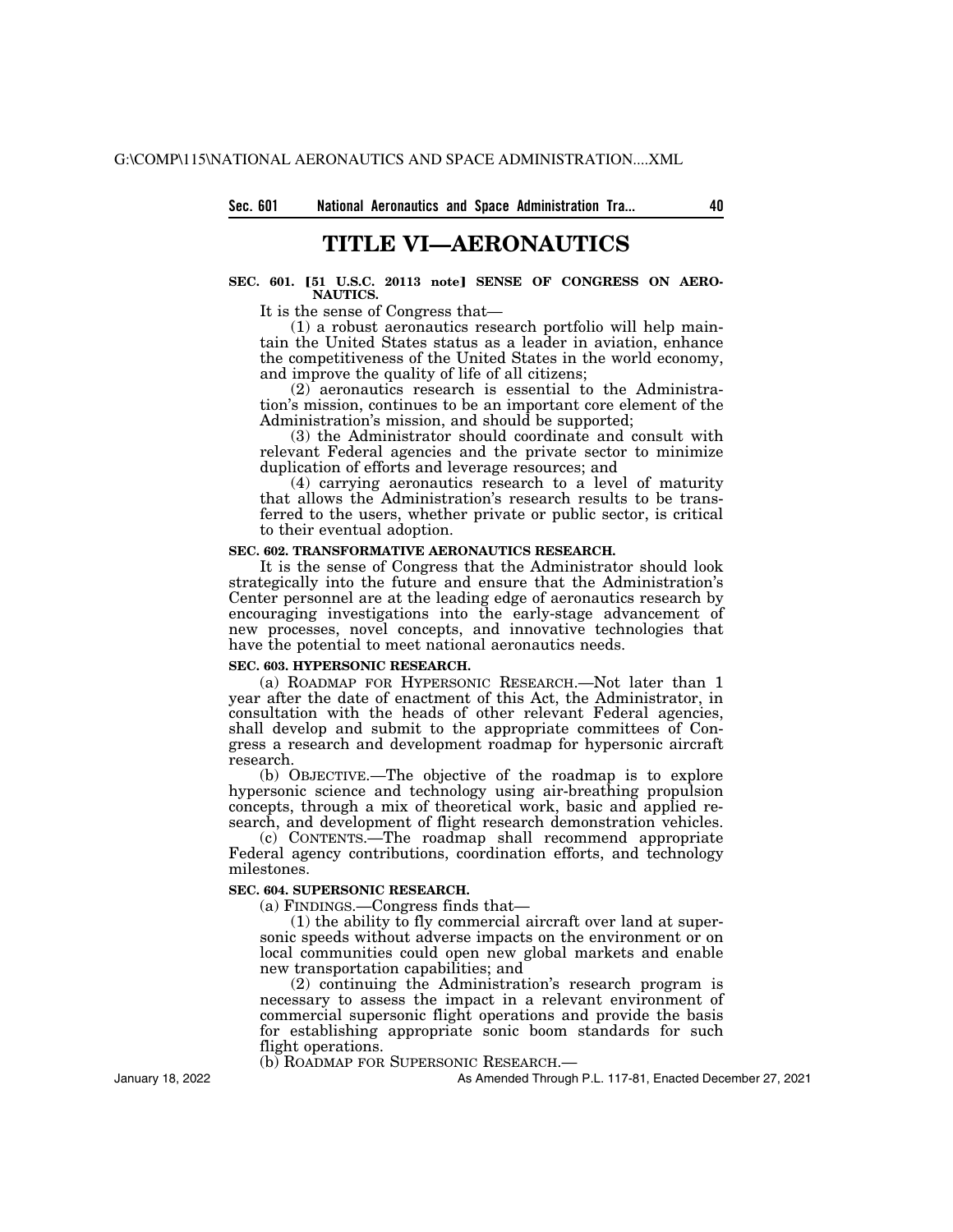(1) IN GENERAL.—Not later than 1 year after the date of enactment of this Act, the Administrator shall develop and submit to the appropriate committees of Congress a roadmap that allows for flexible funding profiles for supersonic aeronautics research and development.

(2) OBJECTIVE.—The objective of the roadmap is to develop and demonstrate, in a relevant environment, airframe and propulsion technologies to minimize the environmental impact, including noise, of supersonic overland flight in an efficient and economical manner.

(3) CONTENTS.—The roadmap shall include—

(A) the baseline research as embodied by the Administration's existing research on supersonic flight;

(B) a list of specific technological, environmental, and other challenges that must be overcome to minimize the environmental impact, including noise, of supersonic overland flight;

(C) a research plan to address the challenges under subparagraph (B), including a project timeline for accomplishing relevant research goals;

(D) a plan for coordination with stakeholders, including relevant government agencies and industry; and

(E) a plan for how the Administration will ensure that sonic boom research is coordinated as appropriate with relevant Federal agencies.

## **SEC. 605. ROTORCRAFT RESEARCH.**

(a) ROADMAP FOR ROTORCRAFT RESEARCH.—Not later than 1 year after the date of enactment of this Act, the Administrator, in consultation with the heads of other relevant Federal agencies, shall prepare and submit to the appropriate committees of Congress a roadmap for research relating to rotorcraft and other runway-independent air vehicles.

(b) OBJECTIVE.—The objective of the roadmap is to develop and demonstrate improved safety, noise, and environmental impact in a relevant environment.

(c) CONTENTS.—The roadmap shall include specific goals for the research, a timeline for implementation, metrics for success, and guidelines for collaboration and coordination with industry and other Federal agencies.

# **TITLE VII—SPACE TECHNOLOGY**

## **SEC. 701. [51 U.S.C. 20301 note] SPACE TECHNOLOGY INFUSION.**

(a) SENSE OF CONGRESS ON SPACE TECHNOLOGY.—It is the sense of Congress that space technology is critical—

(1) to developing technologies and capabilities that will make the Administration's core missions more affordable and more reliable;

(2) to enabling a new class of Administration missions beyond low-Earth orbit; and

(3) to improving technological capabilities and promote innovation for the Administration and the Nation.

As Amended Through P.L. 117-81, Enacted December 27, 2021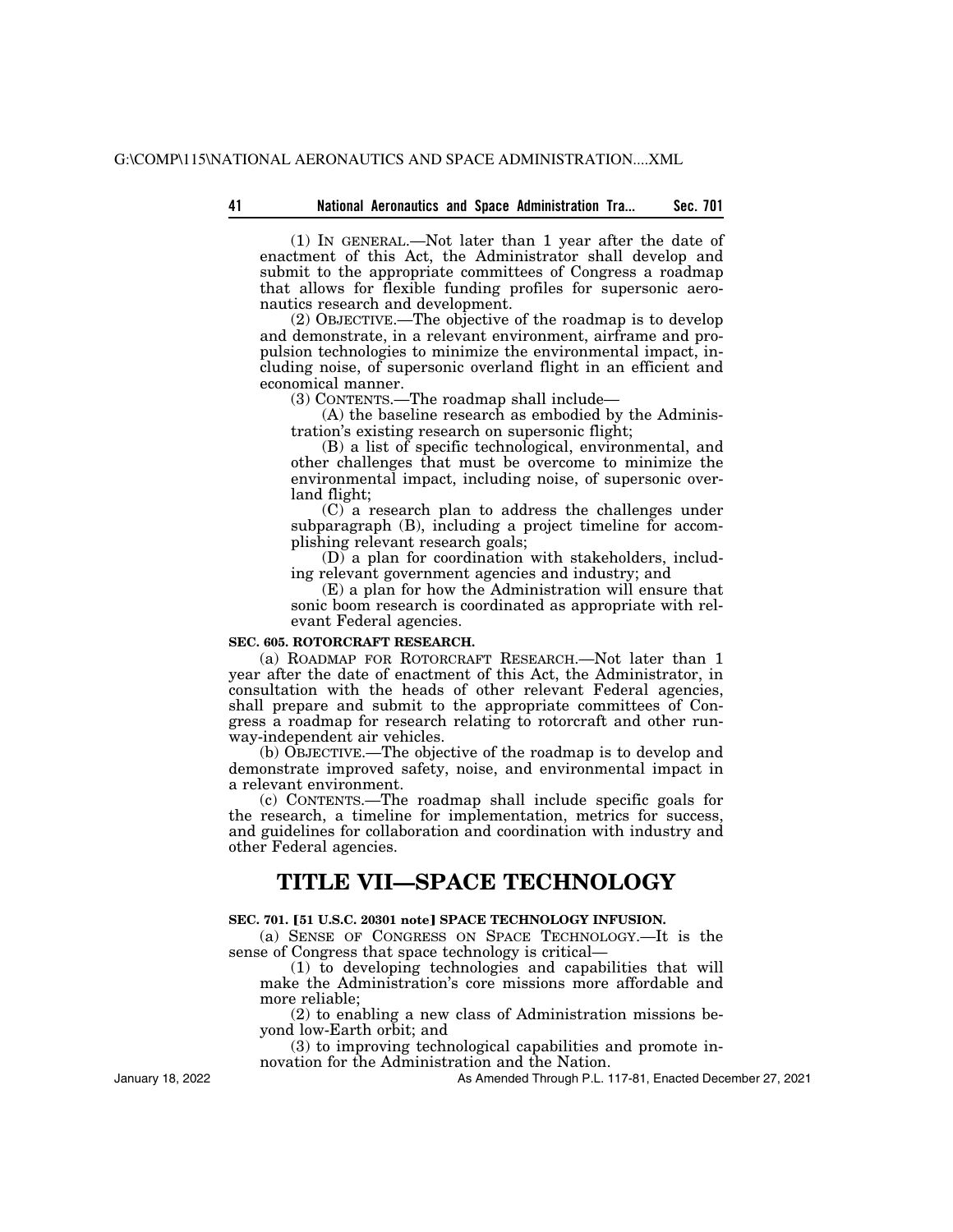# **Sec. 702 National Aeronautics and Space Administration Tra... 42**

(b) SENSE OF CONGRESS ON PROPULSION TECHNOLOGY.—It is the sense of Congress that advancing propulsion technology would improve the efficiency of trips to Mars and could shorten travel time to Mars, reduce astronaut health risks, and reduce radiation exposure, consumables, and mass of materials required for the journey.

(c) POLICY.—It is the policy of the United States that the Administrator shall develop technologies to support the Administration's core missions, as described in section 2(3) of the National Aeronautics and Space Administration Authorization Act of 2010  $(42 \text{ U.S.C. } 18301(3))$ , and support sustained investments in early stage innovation, fundamental research, and technologies to expand the boundaries of the national aerospace enterprise.

(d) PROPULSION TECHNOLOGIES.—A goal of propulsion technologies developed under subsection (c) shall be to significantly reduce human travel time to Mars.

#### **SEC. 702. [51 U.S.C. 20301 notel SPACE TECHNOLOGY PROGRAM.**

(a) SPACE TECHNOLOGY PROGRAM AUTHORIZED.—The Administrator shall conduct a space technology program (referred to in this section as the "Program") to research and develop advanced space technologies that could deliver innovative solutions across the Administration's space exploration and science missions.

(b) CONSIDERATIONS.—In conducting the Program, the Administrator shall consider—

(1) the recommendations of the National Academies' review of the Administration's Space Technology roadmaps and priorities; and

(2) the applicable enabling aspects of the stepping stone approach to exploration under section 70504 of title 51, United States Code.

(c) REQUIREMENTS.—In conducting the Program, the Administrator shall—

(1) to the extent practicable, use a competitive process to select research and development projects;

(2) to the extent practicable and appropriate, use small satellites and the Administration's suborbital and groundbased platforms to demonstrate space technology concepts and developments; and

(3) as appropriate, partner with other Federal agencies, universities, private industry, and foreign countries.

(d) SMALL BUSINESS PROGRAMS.—The Administrator shall organize and manage the Administration's Small Business Innovation Research Program and Small Business Technology Transfer Program within the Program.

(e) NONDUPLICATION CERTIFICATION.—The Administrator shall submit a budget for each fiscal year, as transmitted to Congress under section 1105(a) of title 31, United States Code, that avoids duplication of projects, programs, or missions conducted by Program with other projects, programs, or missions conducted by another office or directorate of the Administration.

(f) COLLABORATION, COORDINATION, AND ALIGNMENT.—

(1) IN GENERAL.—The Administrator shall—

As Amended Through P.L. 117-81, Enacted December 27, 2021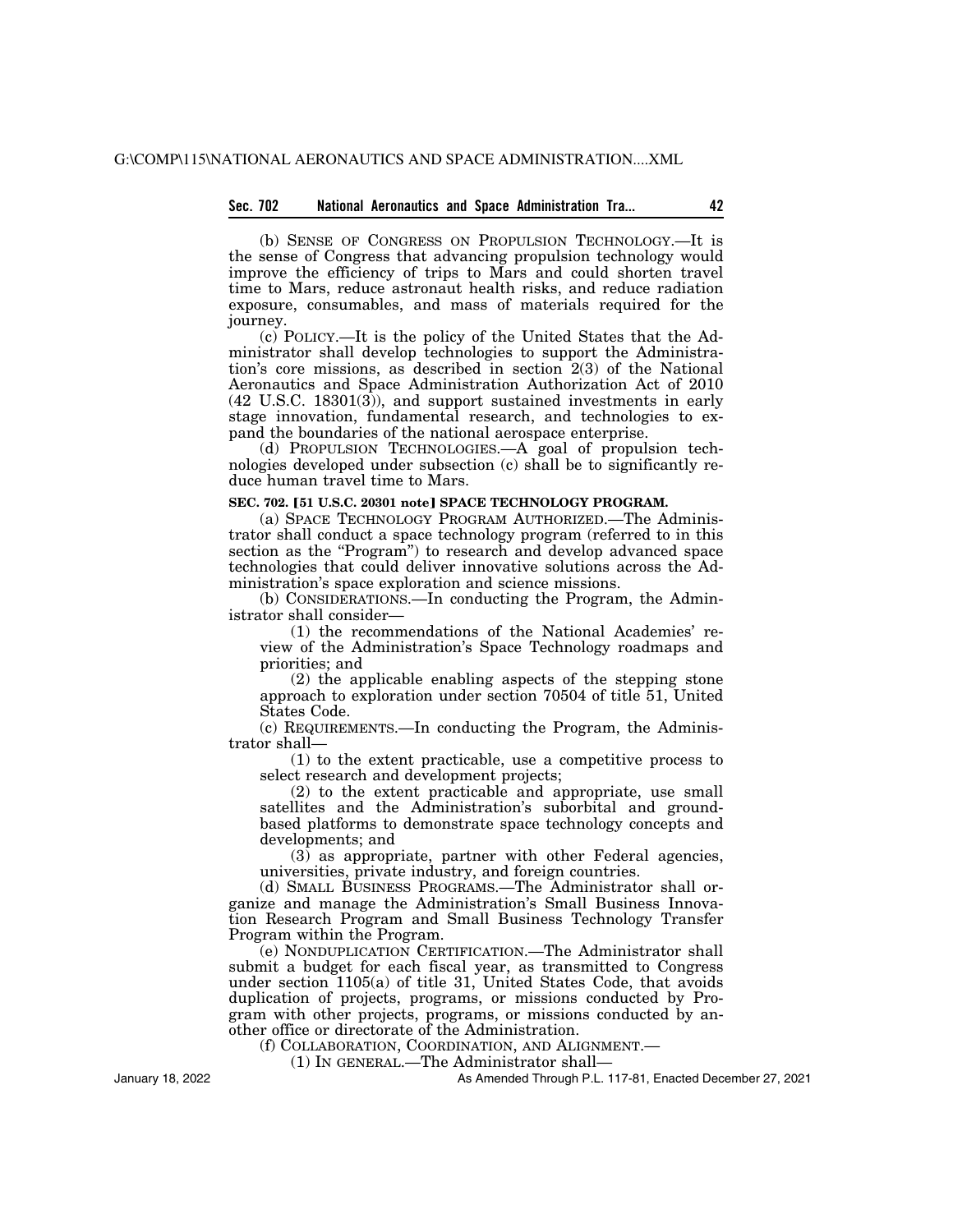(A) ensure that the Administration's projects, programs, and activities in support of technology research and development of advanced space technologies are fully coordinated and aligned;

(B) ensure that the results the projects, programs, and activities under subparagraph (A) are shared and leveraged within the Administration; and

(C) ensure that the organizational responsibility for research and development activities in support of human space exploration not initiated as of the date of enactment of this Act is established on the basis of a sound rationale.

(2) SENSE OF CONGRESS.—It is the sense of Congress that projects, programs, and missions being conducted by the Human Exploration and Operations Mission Directorate in support of research and development of advanced space technologies and systems focusing on human space exploration should continue in that Directorate.

(g) REPORT.—Not later than 180 days after the date of enactment of this Act, the Administrator shall provide to the appropriate committees of Congress a report—

(1) comparing the Administration's space technology investments with the high-priority technology areas identified by the National Academies in the National Research Council's report on the Administration's Space Technology Roadmaps; and (2) including—

(A) identification of how the Administration will address any gaps between the agency's investments and the recommended technology areas, including a projection of funding requirements; and

(B) identification of the rationale described in subsection  $(f)(1)(C)$ .

(h) ANNUAL REPORT.—The Administrator shall include in the Administration's annual budget request for each fiscal year the rationale for assigning organizational responsibility for, in the year prior to the budget fiscal year, each initiated project, program, and mission focused on research and development of advanced technologies for human space exploration.

# **TITLE VIII—MAXIMIZING EFFICIENCY**

# **Subtitle A—Agency Information Technology and Cybersecurity**

# SEC. 811. [51 U.S.C. 20111 note] INFORMATION TECHNOLOGY GOVERN-**ANCE.**

(a) IN GENERAL.—The Administrator shall, in a manner that reflects the unique nature of NASA's mission and expertise—

(1) ensure the NASA Chief Information Officer, Mission Directorates, and Centers have appropriate roles in the management, governance, and oversight processes related to information technology operations and investments and information security programs for the protection of NASA systems;

As Amended Through P.L. 117-81, Enacted December 27, 2021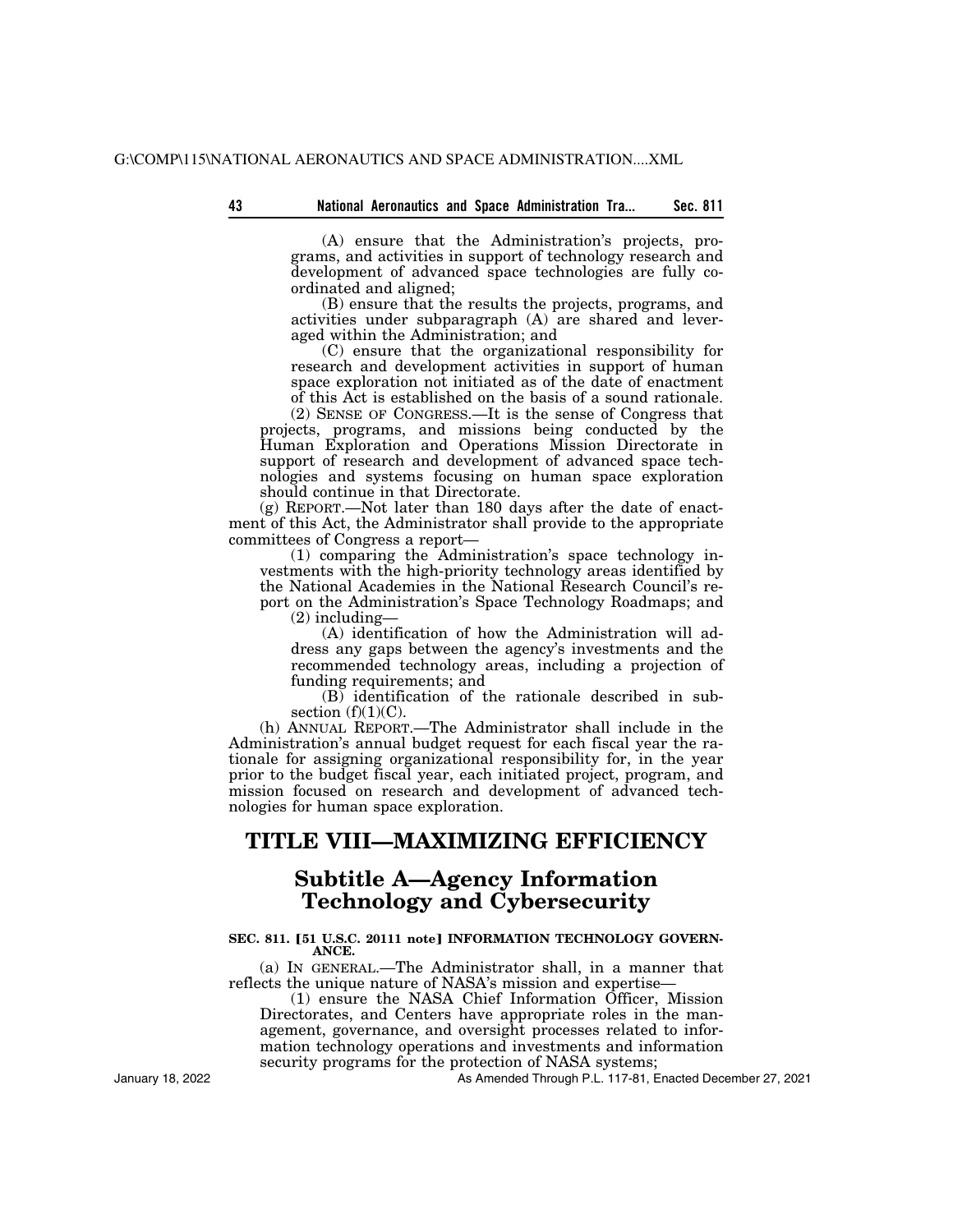## **Sec. 811 National Aeronautics and Space Administration Tra... 44**

(2) ensure the NASA Chief Information Officer has the appropriate resources and insight to oversee NASA information technology and information security operations and investments;

(3) provide an information technology program management framework to increase the efficiency and effectiveness of information technology investments, including relying on metrics for identifying and reducing potential duplication, waste, and cost;

(4) improve the operational linkage between the NASA Chief Information Officer and each NASA mission directorate, center, and mission support office to ensure both agency and mission needs are considered in agency-wide information technology and information security management and oversight;

(5) review the portfolio of information technology investments and spending, including information technology-related investments included as part of activities within NASA mission directorates that may not be considered information technology, to ensure investments are recognized and reported appropriately based on guidance from the Office of Management and Budget;

(6) consider appropriate revisions to the charters of information technology boards and councils that inform information technology investment and operation decisions; and

(7) consider whether the NASA Chief Information Officer should have a seat on any boards or councils described in paragraph (6).

(b) GAO STUDY.—

(1) STUDY.—The Comptroller General of the United States shall conduct a study of the effectiveness of the Administration's Information Technology Governance in ensuring information technology resources are aligned with agency missions and are cost effective and secure.

(2) CONTENTS.—The study shall include an assessment of—

(A) the resources available for overseeing Administration-wide information technology operations, investments, and security measures and the NASA Chief Information Officer's visibility and involvement into information technology oversight and access to those resources;

(B) the effectiveness and challenges of the Administration's information technology structure, decision making processes and authorities, including impacts on its ability to implement information security; and

(C) the impact of NASA Chief Information Officer approval authority over information technology investments that exceed a defined monetary threshold, including any potential impacts of such authority on the Administration's missions, flights programs and projects, research activities, and Center operations.

(3) REPORT.—Not later than 1 year after the date of enactment of this Act, the Comptroller General shall submit to the appropriate committees of Congress a report detailing the re-

As Amended Through P.L. 117-81, Enacted December 27, 2021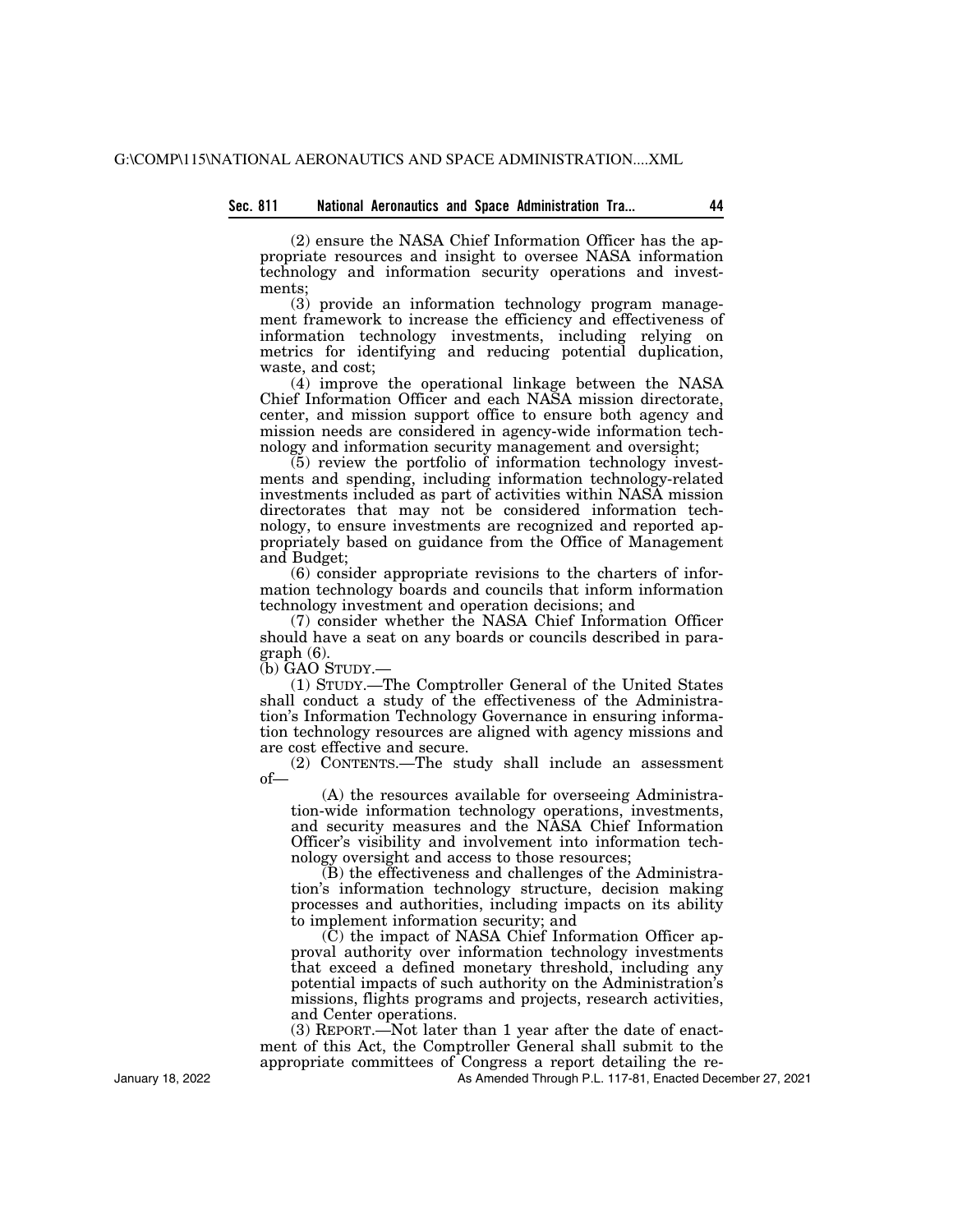| - 45 |  |  |  |  | National Aeronautics and Space Administration Tra |  | Sec. 813 |
|------|--|--|--|--|---------------------------------------------------|--|----------|
|------|--|--|--|--|---------------------------------------------------|--|----------|

sults of the study under paragraph (1), including any recommendations.

### SEC. 812. [51 U.S.C. 20111 note] INFORMATION TECHNOLOGY STRA-**TEGIC PLAN.**

(a) IN GENERAL.—Subject to subsection (b), the Administrator shall develop an information technology strategic plan to guide NASA information technology management and strategic objectives.

(b) REQUIREMENTS.—In developing the strategic plan, the Administrator shall ensure that the strategic plan addresses—

(1) the deadline under section  $306(a)$  of title 5, United States Code; and

(2) the requirements under section 3506 of title 44, United States Code.

(c) CONTENTS.—The strategic plan shall address, in a manner that reflects the unique nature of NASA's mission and expertise—

(1) near and long-term goals and objectives for leveraging information technology;

(2) a plan for how NASA will submit to Congress of a list of information technology projects, including completion dates and risk level in accordance with guidance from the Office of Management and Budget;

(3) an implementation overview for an agency-wide approach to information technology investments and operations, including reducing barriers to cross-center collaboration;

(4) coordination by the NASA Chief Information Officer with centers and mission directorates to ensure that information technology policies are effectively and efficiently implemented across the agency;

(5) a plan to increase the efficiency and effectiveness of information technology investments, including a description of how unnecessarily duplicative, wasteful, legacy, or outdated information technology across NASA will be identified and eliminated, and a schedule for the identification and elimination of such information technology;

(6) a plan for improving the information security of agency information and agency information systems, including improving security control assessments and role-based security training of employees; and

(7) submission by NASA to Congress of information regarding high risk projects and cybersecurity risks.

(d) CONGRESSIONAL OVERSIGHT.—The Administrator shall submit to the appropriate committees of Congress the strategic plan under subsection (a) and any updates thereto.

### **SEC. 813. [51 U.S.C. 20111 note] CYBERSECURITY.**

(a) FINDING.—Congress finds that the security of NASA information and information systems is vital to the success of the mission of the agency.

(b) INFORMATION SECURITY PLAN.—

(1) IN GENERAL.—Not later than 1 year after the date of enactment of this Act, the Administrator shall implement the information security plan developed under paragraph (2) and take such further actions as the Administrator considers nec-

As Amended Through P.L. 117-81, Enacted December 27, 2021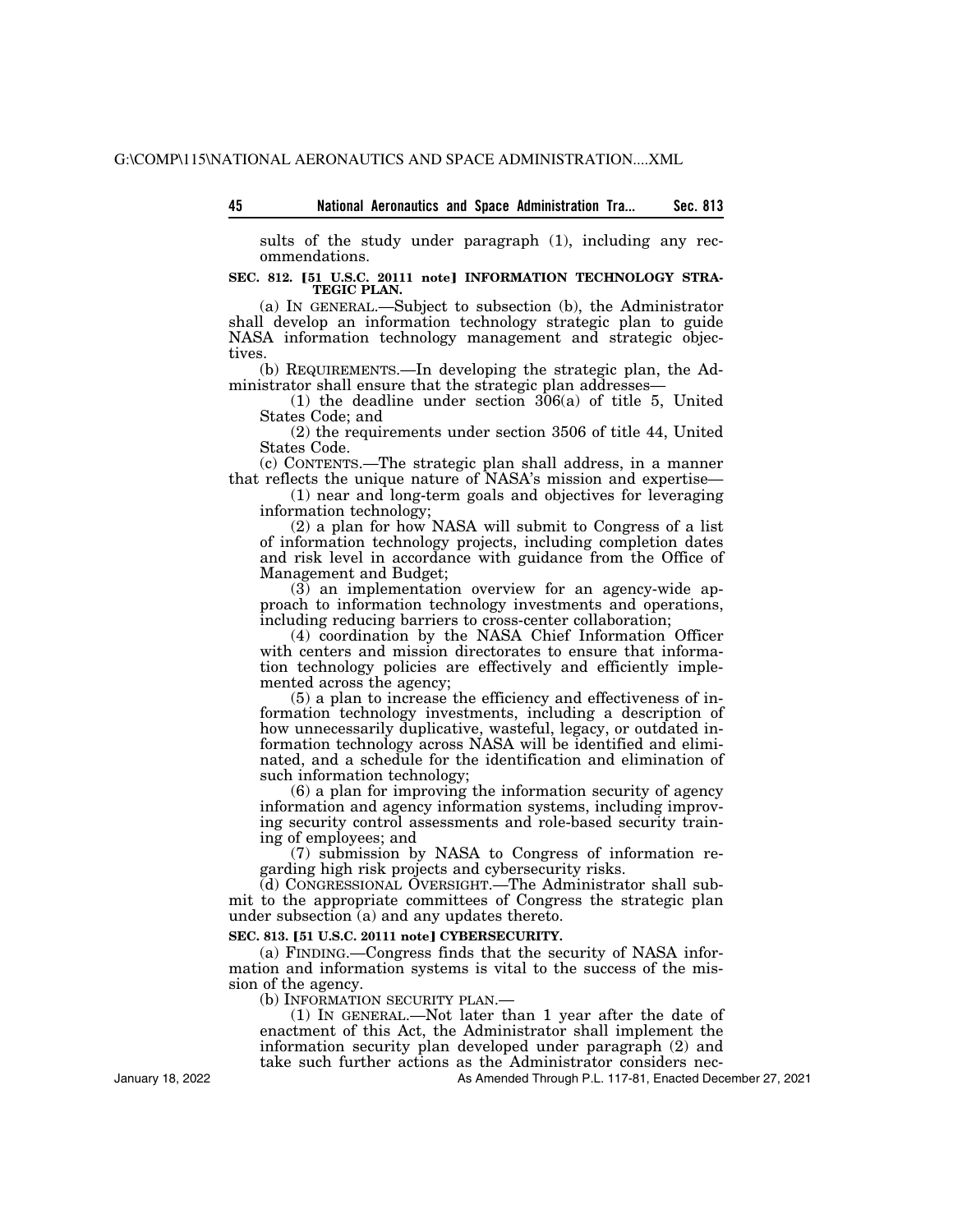essary to improve the information security system in accordance with this section.

(2) INFORMATION SECURITY PLAN.—Subject to paragraphs (3) and (4), the Administrator shall develop an agency-wide information security plan to enhance information security for NASA information and information infrastructure.

(3) REQUIREMENTS.—In developing the plan under paragraph (2), the Administrator shall ensure that the plan—

(A) reflects the unique nature of NASA's mission and expertise;

(B) is informed by policies, standards, guidelines, and directives on information security required for Federal agencies;

(C) is consistent with the standards and guidelines under section 11331 of title 40, United States Code; and

(D) meets applicable National Institute of Standards and Technology information security standards and guidelines.

(4) CONTENTS.—The plan shall address—

(A) an overview of the requirements of the information security system;

(B) an agency-wide risk management framework for information security;

(C) a description of the information security system management controls and common controls that are necessary to ensure compliance with information security-related requirements;

(D) an identification and assignment of roles, responsibilities, and management commitment for information security at the agency;

(E) coordination among organizational entities, including between each center, facility, mission directorate, and mission support office, and among agency entities responsible for different aspects of information security;

(F) the need to protect the information security of mission-critical systems and activities and high-impact and moderate-impact information systems; and

(G) a schedule of frequent reviews and updates, as necessary, of the plan.

#### **SEC. 814. SECURITY MANAGEMENT OF FOREIGN NATIONAL ACCESS.**

The Administrator shall notify the appropriate committees of Congress when the agency has implemented the information technology security recommendations from the National Academy of Public Administration on foreign national access management, based on reports from January 2014 and March 2016.

# **SEC. 815. CYBERSECURITY OF WEB APPLICATIONS.**

Not later than 180 days after the date of enactment of this Act, the Administrator shall, in a manner that reflects the unique nature of NASA's mission and expertise—

(1) develop a plan, including such actions and milestones as are necessary, to fully remediate security vulnerabilities of NASA web applications within a timely fashion after discovery; and

January 18, 2022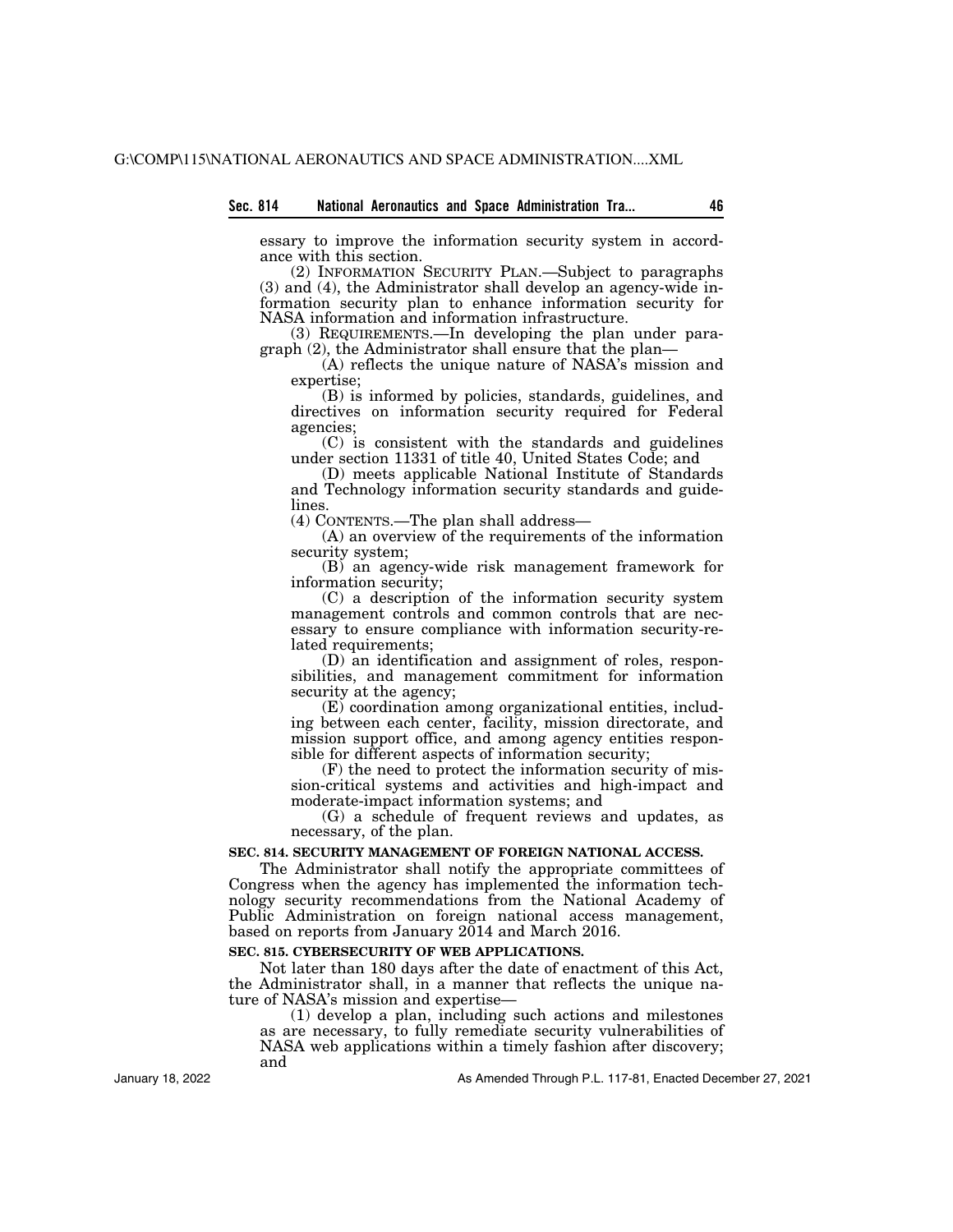# **47 Sec. 822 National Aeronautics and Space Administration Tra...**

(2) provide an update on its plan to implement the recommendation from the NASA Inspector General in the audit report dated July 10, 2014,  $(IG-14-023)$  to remove from the Internet or otherwise secure all NASA web applications in development or testing mode.

# **Subtitle B—Collaboration Among Mission Directorates and Other Matters**

### SEC. 821. [51 U.S.C. 20111 note] COLLABORATION AMONG MISSION DI-**RECTORATES.**

The Administrator shall encourage an interdisciplinary approach among all NASA mission directorates and divisions, whenever appropriate, for projects or missions—

(1) to improve coordination, and encourage collaboration and early planning on scope;

(2) to determine areas of overlap or alignment;

(3) to find ways to leverage across divisional perspectives to maximize outcomes; and

(4) to be more efficient with resources and funds.

### SEC. 822. **[51 U.S.C. 50131 notel NASA LAUNCH CAPABILITIES COLLABO-RATION.**

(a) FINDINGS.—Congress makes the following findings:

(1) The Launch Services Program is responsible for the acquisition, management, and technical oversight of commercial launch services for NASA's science and robotic missions.

(2) The Commercial Crew Program is responsible for the acquisition, management, and technical oversight of commercial crew transportation systems.

(3) The Launch Services Program and Commercial Crew Program have worked together to gain exceptional technical insight into the contracted launch service providers that are common to both programs.

(4) The Launch Services Program has a long history of oversight of 12 different launch vehicles and over 80 launches.

(5) Co-location of the Launch Services Program and Commercial Crew Program has enabled the Commercial Crew Program to efficiently obtain the launch vehicle technical expertise of and provide engineering and analytical support to the Commercial Crew Program.

(b) SENSE OF CONGRESS.—It is the sense of Congress that—

(1) the Launch Services Program and Commercial Crew Program each benefit from communication and coordination of launch manifests, technical information, and common launch vehicle insight between the programs; and

(2) such communication and coordination is enabled by the co-location of the programs.

(c) IN GENERAL.—The Administrator shall pursue a strategy for acquisition of crewed transportation services and non-crewed launch services that continues to enhance communication, collaboration, and coordination between the Launch Services Program and the Commercial Crew Program.

January 18, 2022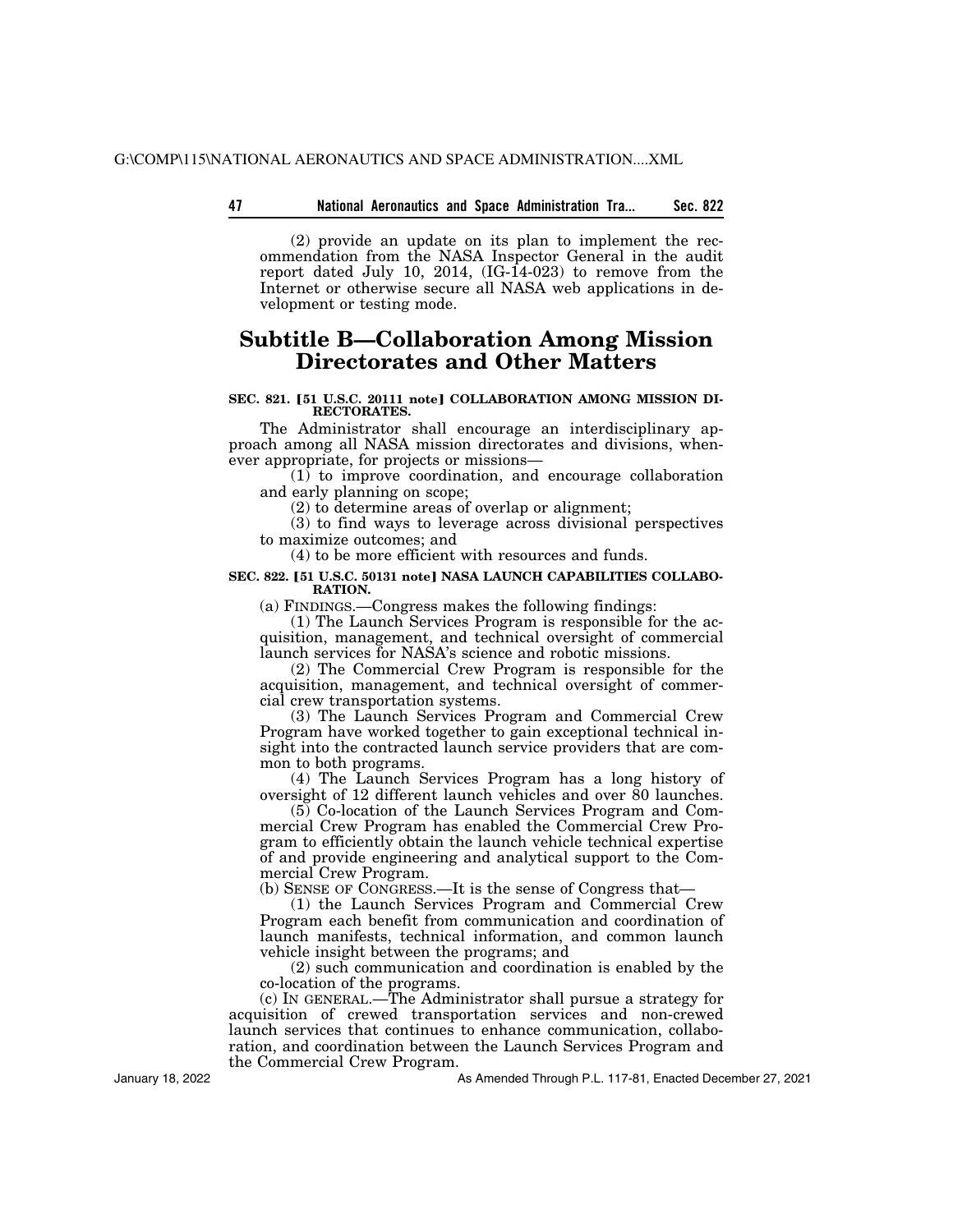## SEC. 823. [51 U.S.C. 30301 note] DETECTION AND AVOIDANCE OF COUN-**TERFEIT PARTS.**

(a) FINDINGS.—Congress makes the following findings:

(1) A 2012 investigation by the Committee on Armed Services of the Senate of counterfeit electronic parts in the Department of Defense supply chain from 2009 through 2010 uncovered 1,800 cases and over 1,000,000 counterfeit parts and exposed the threat such counterfeit parts pose to service members and national security.

(2) Since 2010, the Comptroller General of the United States has identified in 3 separate reports the risks and challenges associated with counterfeit parts and counterfeit prevention at both the Department of Defense and NASA, including inconsistent definitions of counterfeit parts, poorly targeted quality control practices, and potential barriers to improvements to these practices.

(b) SENSE OF CONGRESS.—It is the sense of Congress that the presence of counterfeit electronic parts in the NASA supply chain poses a danger to United States government astronauts, crew, and other personnel and a risk to the agency overall.

(c) REGULATIONS.—

(1) IN GENERAL.—Not later than 270 days after the date of enactment of this Act, the Administrator shall revise the NASA Supplement to the Federal Acquisition Regulation to improve the detection and avoidance of counterfeit electronic parts in the supply chain.

(2) CONTRACTOR RESPONSIBILITIES.—In revising the regulations under paragraph (1), the Administrator shall—

(A) require each covered contractor—

(i) to detect and avoid the use or inclusion of any counterfeit parts in electronic parts or products that contain electronic parts;

(ii) to take such corrective actions as the Administrator considers necessary to remedy the use or inclusion described in clause (i); and

(iii) including a subcontractor, to notify the applicable NASA contracting officer not later than 30 calendar days after the date the covered contractor becomes aware, or has reason to suspect, that any end item, component, part or material contained in supplies purchased by NASA, or purchased by a covered contractor or subcontractor for delivery to, or on behalf of, NASA, contains a counterfeit electronic part or suspect counterfeit electronic part; and

(B) prohibit the cost of counterfeit electronic parts, suspect counterfeit electronic parts, and any corrective action described under subparagraph (A)(ii) from being included as allowable costs under agency contracts, unless—

(i)(I) the covered contractor has an operational system to detect and avoid counterfeit electronic parts and suspect counterfeit electronic parts that has been reviewed and approved by NASA or the Department of Defense; and

As Amended Through P.L. 117-81, Enacted December 27, 2021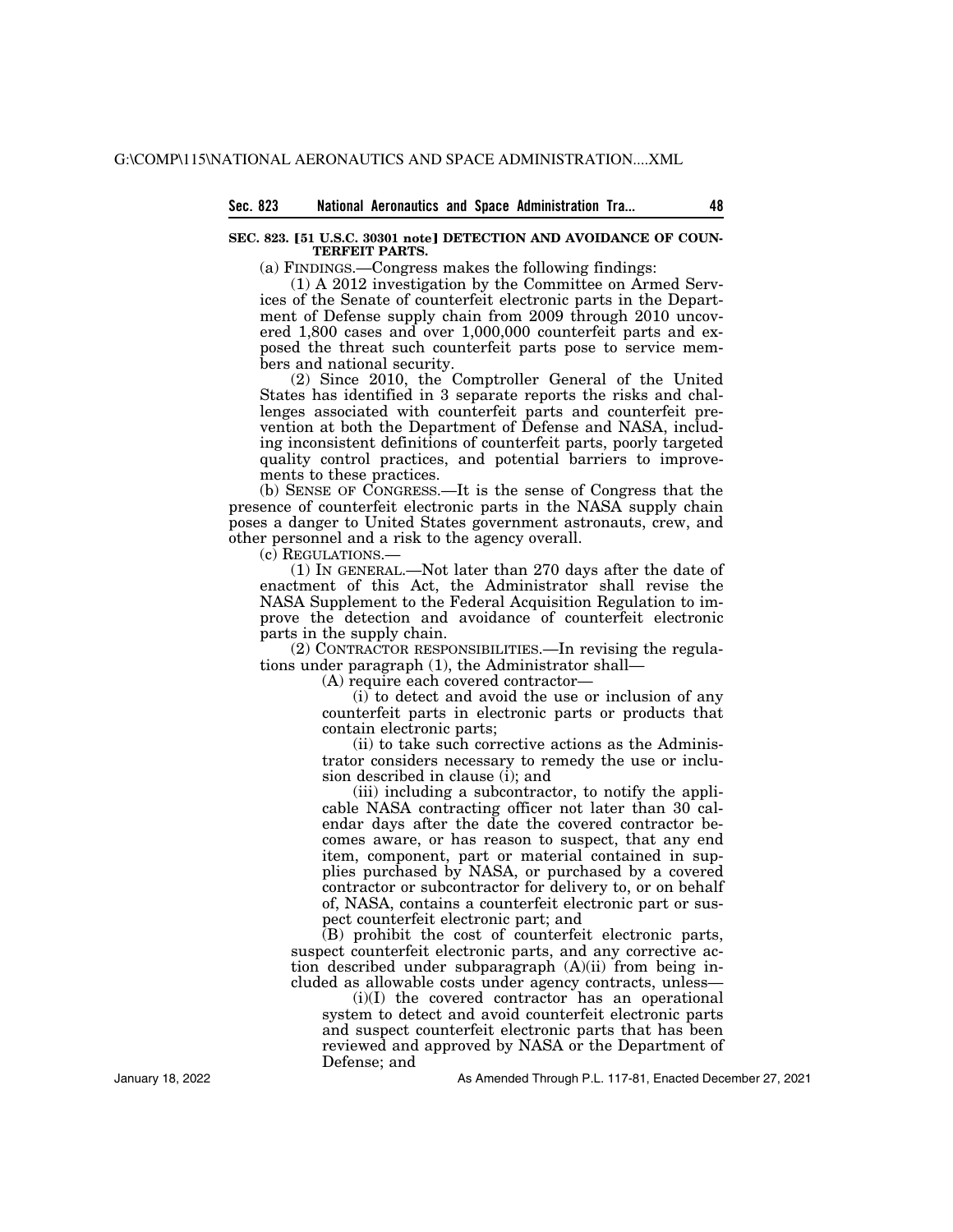(II) the covered contractor has provided the notice under subparagraph (A)(iii); or

(ii) the counterfeit electronic parts or suspect counterfeit electronic parts were provided to the covered contractor as Government property in accordance with part 45 of the Federal Acquisition Regulation.

(3) SUPPLIERS OF ELECTRONIC PARTS.—In revising the regulations under paragraph (1), the Administrator shall—

(A) require NASA and covered contractors, including subcontractors, at all tiers-

(i) to obtain electronic parts that are in production or currently available in stock from—

(I) the original manufacturers of the parts or their authorized dealers; or

(II) suppliers who obtain such parts exclusively from the original manufacturers of the parts or their authorized dealers; and

(ii) to obtain electronic parts that are not in production or currently available in stock from suppliers that meet qualification requirements established under subparagraph (C);

(B) establish documented requirements consistent with published industry standards or Government contract requirements for—

(i) notification of the agency; and

(ii) inspection, testing, and authentication of electronic parts that NASA or a covered contractor, including a subcontractor, obtains from any source other than a source described in subparagraph (A);

(C) establish qualification requirements, consistent with the requirements of section 3243 of title 10, United States Code, pursuant to which NASA may identify suppliers that have appropriate policies and procedures in place to detect and avoid counterfeit electronic parts and suspect counterfeit electronic parts; and

(D) authorize a covered contractor, including a subcontractor, to identify and use additional suppliers beyond those identified under subparagraph (C) if—

(i) the standards and processes for identifying such suppliers comply with established industry standards;

(ii) the covered contractor assumes responsibility for the authenticity of parts provided by such suppliers under paragraph  $(\overline{2})$ ; and

(iii) the selection of such suppliers is subject to review and audit by NASA.

(d) DEFINITIONS.—In this section:

(1) COVERED CONTRACTOR.—The term ''covered contractor'' means a contractor that supplies an electronic part, or a product that contains an electronic part, to NASA.

(2) ELECTRONIC PART.—The term "electronic part" means a discrete electronic component, including a microcircuit, transistor, capacitor, resistor, or diode, that is intended for use in a safety or mission critical application.

As Amended Through P.L. 117-81, Enacted December 27, 2021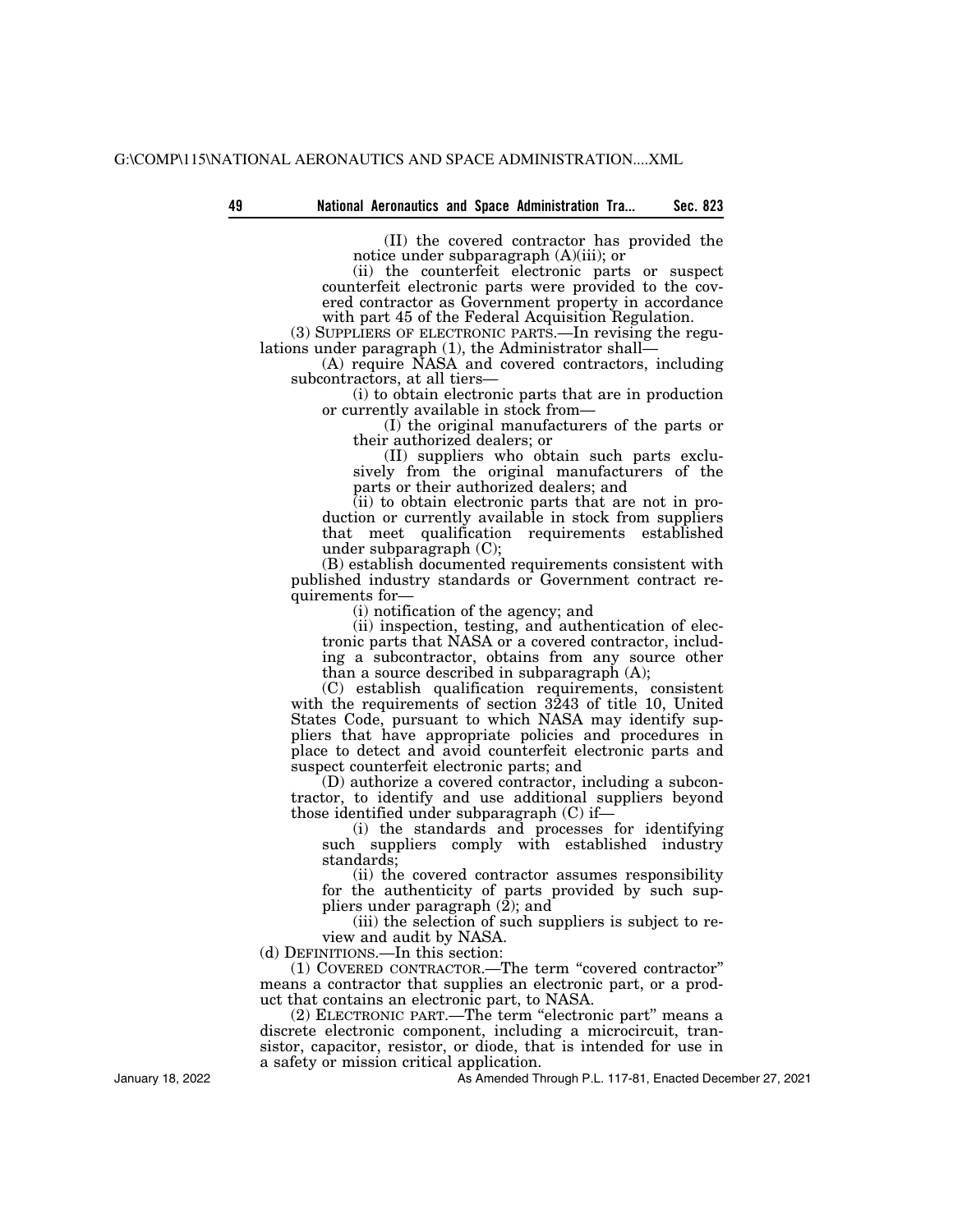# **Sec. 824 National Aeronautics and Space Administration Tra... 50**

# SEC. 824. [51 U.S.C. 40901 note] EDUCATION AND OUTREACH.

(a) SENSE OF CONGRESS.—It is the sense of Congress that—

(1) United States competitiveness in the 21st century requires engaging the science, technology, engineering, and mathematics (referred to in this section as ''STEM'') talent in all States;

(2) the Administration is uniquely positioned to educate and inspire students and the broader public on STEM subjects and careers;

(3) the Administration's Education and Communication Offices, Mission Directorates, and Centers have been effective in delivering educational content because of the strong engagement of Administration scientists and engineers in the Administration's education and outreach activities;

(4) the Administration's education and outreach programs, including the Experimental Program to Stimulate Competitive Research (EPSCoR) and the Space Grant College and Fellowship Program, reflect the Administration's successful commitment to growing and diversifying the national science and engineering workforce; and

(5) in order to grow and diversify the Nation's engineering workforce, it is vital for the Administration to bolster programs, such as High Schools United with NASA to Create Hardware (HUNCH) program, that conduct outreach activities to underserved rural communities, vocational schools, and tribal colleges and universities and encourage new participation in the STEM workforce.

(b) CONTINUATION OF EDUCATION AND OUTREACH ACTIVITIES AND PROGRAMS.—

(1) IN GENERAL.—The Administrator shall continue engagement with the public and education opportunities for students via all the Administration's mission directorates to the maximum extent practicable.

(2) REPORT.—Not later than 60 days after the date of enactment of this Act, the Administrator shall submit to the appropriate committees of Congress a report on the Administration's near-term outreach plans for advancing space law education.

#### SEC. 825. [51 U.S.C. 50131 note] LEVERAGING COMMERCIAL SATELLITE **SERVICING CAPABILITIES ACROSS MISSION DIREC-TORATES.**

(a) FINDINGS.—Congress makes the following findings:

(1) Refueling and relocating aging satellites to extend their operational lifetimes is a capacity that NASA will substantially benefit from and is important for lowering the costs of ongoing scientific, national security, and commercial satellite operations.

(2) The technologies involved in satellite servicing, such as dexterous robotic arms, propellant transfer systems, and solar electric propulsion, are all critical capabilities to support a human exploration mission to Mars.

(b) SENSE OF CONGRESS.—It is the sense of Congress that—

(1) satellite servicing is a vital capability that will bolster

the capacity and affordability of NASA's ongoing scientific and As Amended Through P.L. 117-81, Enacted December 27, 2021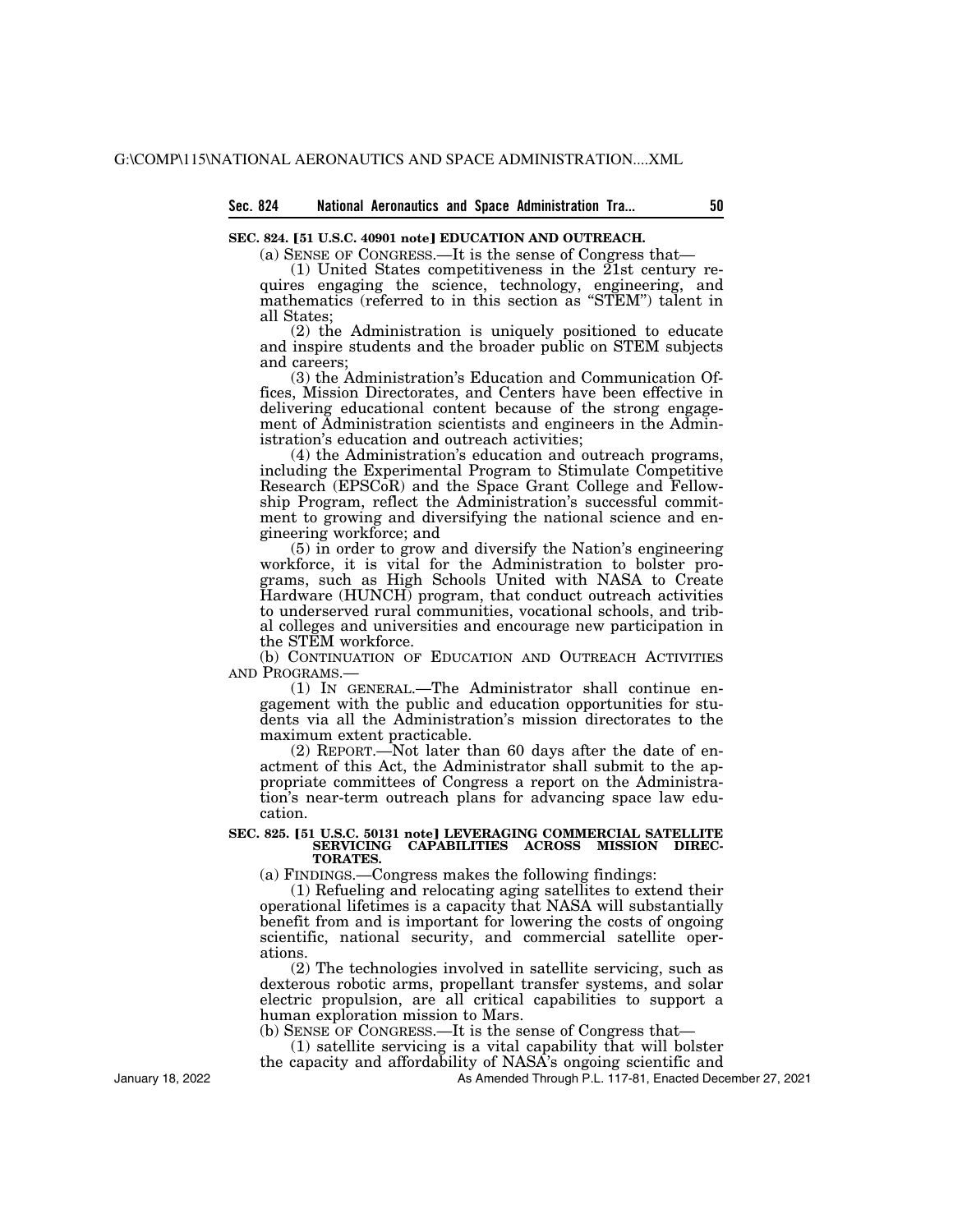human exploration operations while simultaneously enhancing the ability of domestic companies to compete in the global marketplace; and

(2) future NASA satellites and spacecraft across mission directorates should be constructed in a manner that allows for servicing in order to maximize operational longevity and affordability.

(c) LEVERAGING OF CAPABILITIES.—The Administrator shall—

(1) identify orbital assets in both the Science Mission Directorate and the Human Exploration and Operations Mission Directorate that could benefit from satellite servicing-related technologies; and

(2) work across all NASA mission directorates to evaluate opportunities for the private sector to perform such services or advance technical capabilities by leveraging the technologies and techniques developed by NASA programs and other industry programs.

# **SEC. 826. [51 U.S.C. 70102 note] FLIGHT OPPORTUNITIES.**

(a) DEVELOPMENT OF PAYLOADS.—

(1) IN GENERAL.—In order to conduct necessary research, the Administrator shall continue and, as the Administrator considers appropriate, expand the development of technology payloads for—

(A) scientific research; and

(B) investigating new or improved capabilities.

(2) FUNDS.—For the purpose of carrying out paragraph (1), the Administrator shall make funds available for—

(A) flight testing;

(B) payload development; and

(C) hardware related to subparagraphs (A) and (B).

(b) REAFFIRMATION OF POLICY.—Congress reaffirms that the Administrator should provide flight opportunities for payloads to microgravity environments and suborbital altitudes as authorized by section 907 of the National Aeronautics and Space Administration Authorization Act of 2010 (42 U.S.C. 18405).

# **SEC. 827. SENSE OF CONGRESS ON SMALL CLASS LAUNCH MISSIONS.**  It is the sense of Congress that—

(1) Venture Class Launch Services contracts awarded under the Launch Services Program will expand opportunities for future dedicated launches of CubeSats and other small satellites and small orbital science missions; and

(2) principal investigator-led small orbital science missions, including CubeSat class, Small Explorer (SMEX) class, and Venture class, offer valuable opportunities to advance science at low cost, train the next generation of scientists and engineers, and enable participants to acquire skills in systems engineering and systems integration that are critical to maintaining the Nation's leadership in space and to enhancing United States innovation and competitiveness abroad.

# **SEC. 828. BASELINE AND COST CONTROLS.**

Section 30104(a)(1) of title 51, United States Code, is amended

by striking ''Procedural Requirements 7120.5c, dated March 22,

As Amended Through P.L. 117-81, Enacted December 27, 2021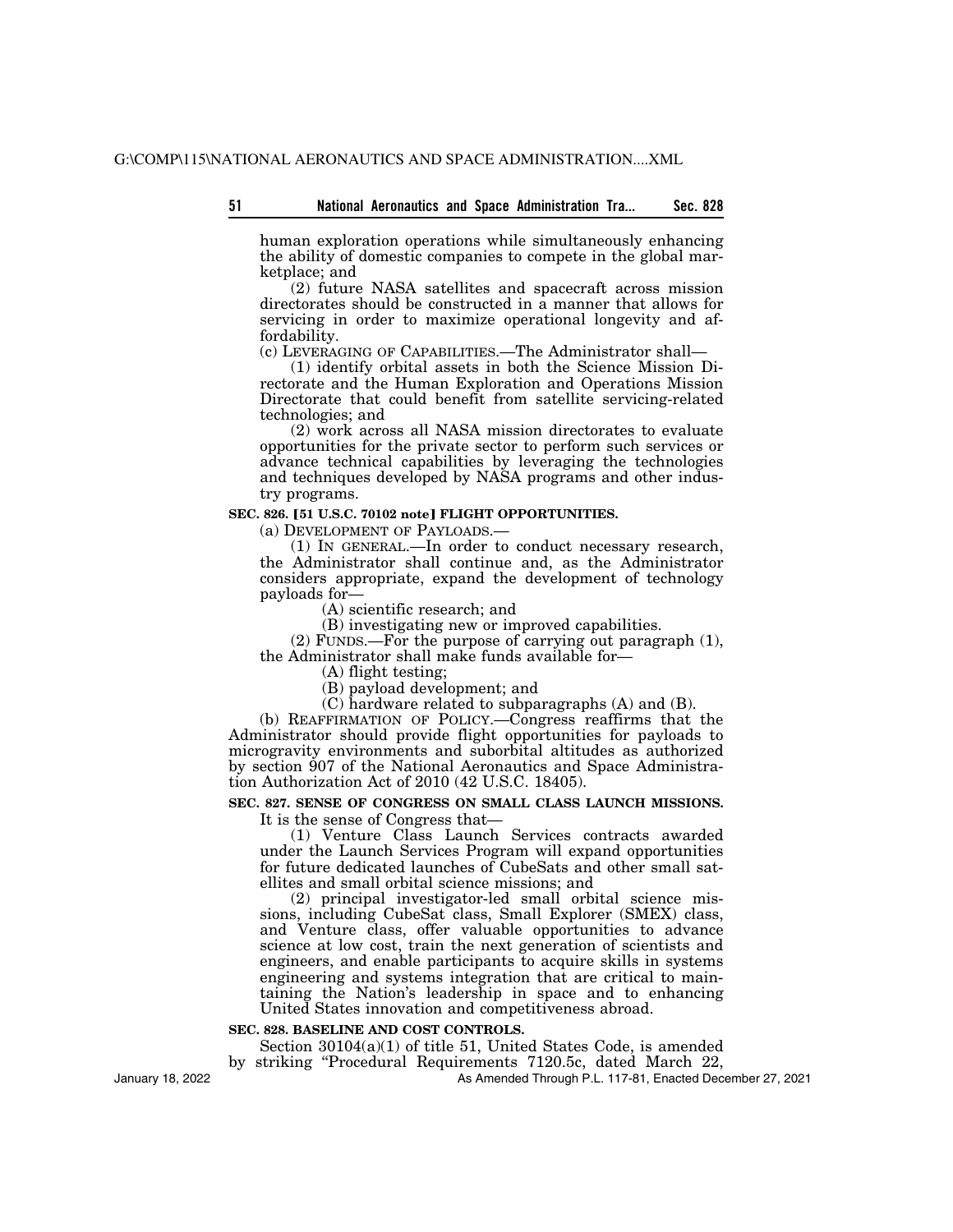## **Sec. 829 National Aeronautics and Space Administration Tra... 52**

2005'' and inserting ''Procedural Requirements 7120.5E, dated August 14, 2012''.

#### **SEC. 829. COMMERCIAL TECHNOLOGY TRANSFER PROGRAM.**

Section 50116(a) of title 51, United States Code, is amended by inserting ", while protecting national security" after "research community''.

#### SEC. 830. [51 U.S.C. 30301 note] AVOIDING ORGANIZATIONAL CON-**FLICTS OF INTEREST IN MAJOR ADMINISTRATION ACQUI-SITION PROGRAMS.**

(a) REVISED REGULATIONS REQUIRED.—Not later than 270 days after the date of enactment of this Act, the Administrator shall revise the Administration Supplement to the Federal Acquisition Regulation to provide uniform guidance and recommend revised requirements for organizational conflicts of interest by contractors in major acquisition programs in order to address the elements identified in subsection (b).

(b) ELEMENTS.—The revised regulations under subsection (a) shall, at a minimum—

(1) address organizational conflicts of interest that could potentially arise as a result of—

(A) lead system integrator contracts on major acquisition programs and contracts that follow lead system integrator contracts on such programs, particularly contracts for production;

(B) the ownership of business units performing systems engineering and technical assistance functions, professional services, or management support services in relation to major acquisition programs by contractors who simultaneously own business units competing to perform as either the prime contractor or the supplier of a major subsystem or component for such programs;

(C) the award of major subsystem contracts by a prime contractor for a major acquisition program to business units or other affiliates of the same parent corporate entity, and particularly the award of subcontracts for software integration or the development of a proprietary software system architecture; or

(D) the performance by, or assistance of, contractors in technical evaluations on major acquisition programs;

(2) require the Administration to request advice on systems architecture and systems engineering matters with respect to major acquisition programs from objective sources independent of the prime contractor;

(3) require that a contract for the performance of systems engineering and technical assistance functions for a major acquisition program contains a provision prohibiting the contractor or any affiliate of the contractor from participating as a prime contractor or a major subcontractor in the development of a system under the program; and

(4) establish such limited exceptions to the requirement in paragraphs (2) and (3) as the Administrator considers necessary to ensure that the Administration has continued access to advice on systems architecture and systems engineering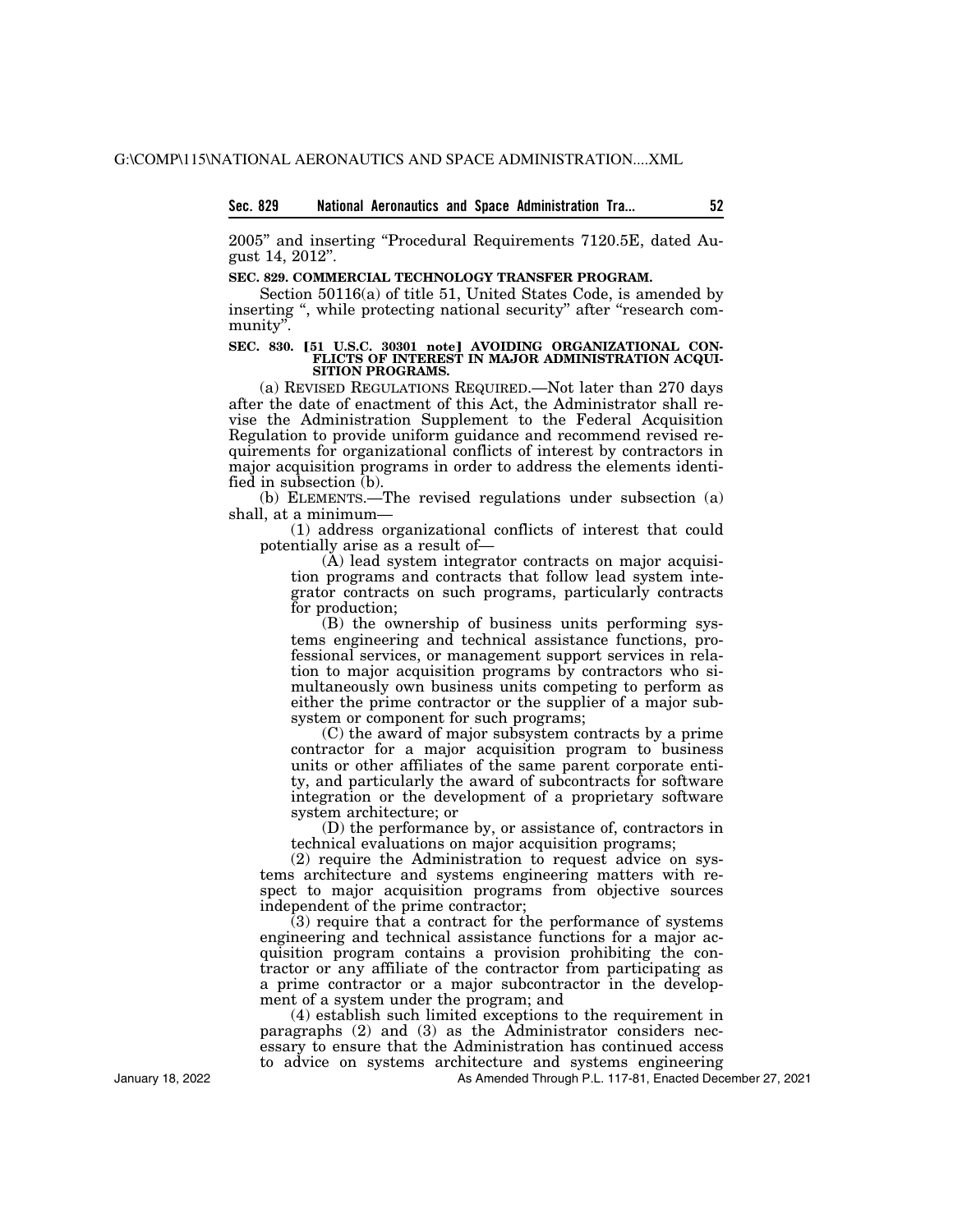| - 53 |  |  |  |  | National Aeronautics and Space Administration Tra |  | Sec. 833 |
|------|--|--|--|--|---------------------------------------------------|--|----------|
|------|--|--|--|--|---------------------------------------------------|--|----------|

matters from highly qualified contractors with domain experience and expertise, while ensuring that such advice comes from sources that are objective and unbiased.

# **SEC. 831. PROTECTION OF APOLLO LANDING SITES.**

(a) ASSESSMENT.—The Director of the Office of Science and Technology Policy, in consultation with relevant Federal agencies and stakeholders, shall assess the issues relating to protecting and preserving historically important Apollo Program lunar landing sites and Apollo program artifacts residing on the lunar surface, including those pertaining to Apollo 11 and Apollo 17.

(b) CONTENTS.—In conducting the assessment, the Director shall include—

(1) a determination of what risks to the protection and preservation of those sites and artifacts exist or may exist in the future;

(2) a determination of what measures are required to ensure such protection and preservation;

(3) a determination of the extent to which additional domestic legislation or international treaties or agreements will be required; and

 $(\overline{4})$  specific recommendations for protecting and preserving those lunar landing sites and artifacts.

(c) REPORT.—Not later than 1 year after the date of enactment of this Act, the Director shall submit to the appropriate committees of Congress the results of the assessment.

## **SEC. 832. NASA LEASE OF NON-EXCESS PROPERTY.**

Section 20145(g) of title 51, United States Code, is amended by striking "10 years after December 26, 2007" and inserting "December 31, 2018".

## **SEC. 833. TERMINATION LIABILITY.**

It is the sense of Congress that—

(1) the ISS, the Space Launch System, and the Orion will enable the Nation to continue operations in low-Earth orbit and to send its astronauts to deep space;

(2) the James Webb Space Telescope will revolutionize our understanding of star and planet formation and how galaxies evolved, and will advance the search for the origins of our universe;

(3) as a result of their unique capabilities and their critical contribution to the future of space exploration, these systems have been designated by Congress and the Administration as priority investments;

(4) contractors are currently holding program funding, estimated to be in the hundreds of millions of dollars, to cover the potential termination liability should the Government choose to terminate a program for convenience;

(5) as a result, hundreds of millions of taxpayer dollars are unavailable for meaningful work on these programs;

(6) according to the Government Accountability Office, the Administration procures most of its goods and services through contracts, and it terminates very few of them;

As Amended Through P.L. 117-81, Enacted December 27, 2021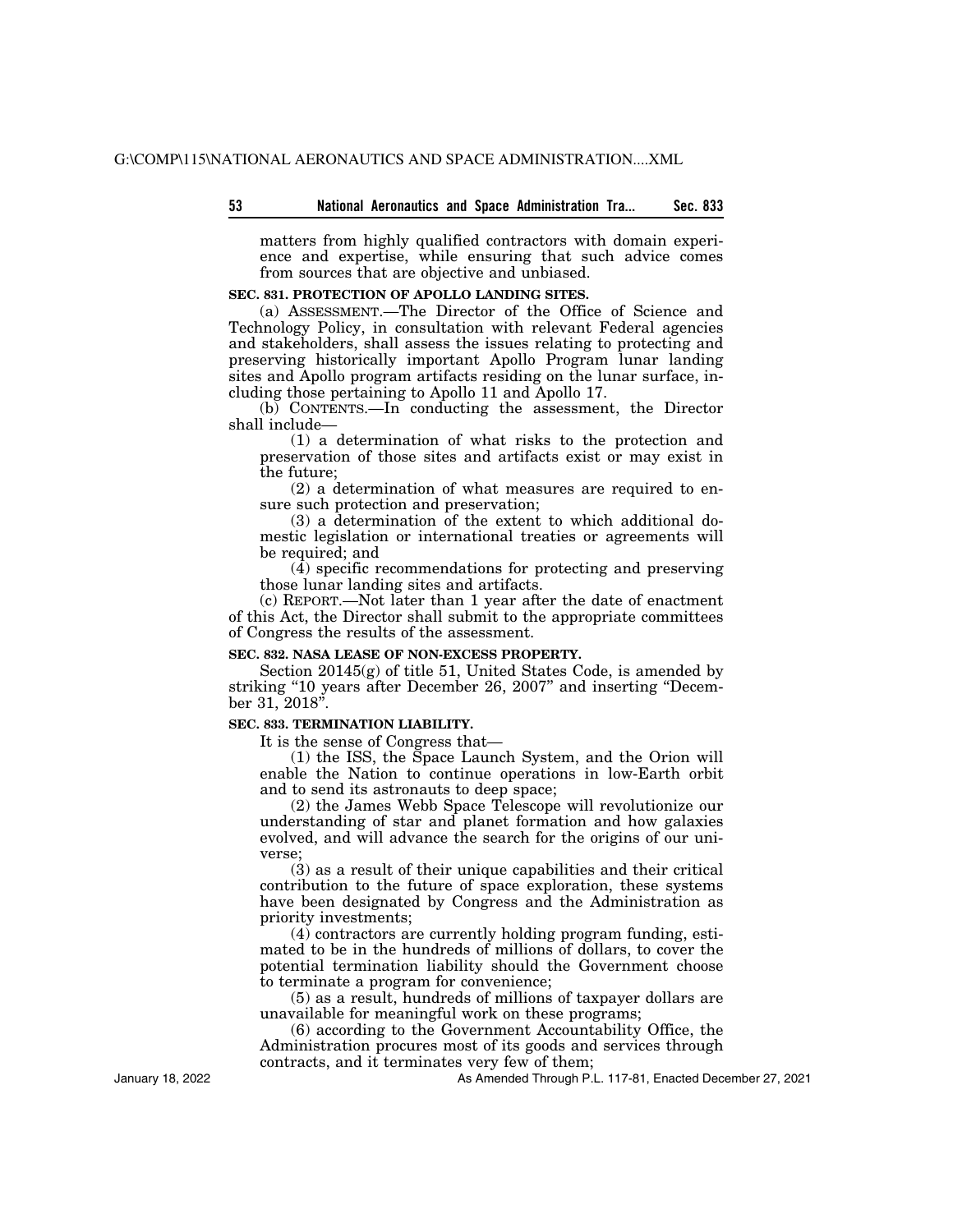# **Sec. 834 National Aeronautics and Space Administration Tra... 54**

(7) in fiscal year 2010, the Administration terminated 28 of 16,343 active contracts and orders, a termination rate of about 0.17 percent; and

(8) the Administration should vigorously pursue a policy on termination liability that maximizes the utilization of its appropriated funds to make maximum progress in meeting established technical goals and schedule milestones on these high-priority programs.

#### **SEC. 834. INDEPENDENT REVIEWS.**

Not later than 270 days after the date of enactment of this Act, the Administrator shall submit to the appropriate committees of Congress a report describing—

(1) the Administration's procedures for conducting independent reviews of projects and programs at lifecycle milestones;

(2) how the Administration ensures the independence of the individuals who conduct those reviews prior to their assignment;

(3) the internal and external entities independent of project and program management that conduct reviews of projects and programs at life cycle milestones; and

(4) how the Administration ensures the independence of such entities and their members.

# **SEC. 835. NASA ADVISORY COUNCIL.**

(a) ASSESSMENT.—The Administrator shall enter into an arrangement with the National Academy of Public Administration to assess the effectiveness of the NASA Advisory Council and to make recommendations to Congress for any change to—

(1) the functions of the Council;

(2) the appointment of members to the Council;

(3) the qualifications for members of the Council;

(4) the duration of terms of office for members of the Council;

(5) the frequency of meetings of the Council;

(6) the structure of leadership and Committees of the Council; and

(7) the levels of professional staffing for the Council.

(b) CONSIDERATIONS.—In carrying out the assessment under subsection (a), the National Academy of Public Administration shall—

(1) consider the impacts of broadening the Council's role to include providing consultation and advice to Congress under section 20113(g) of title 51, United States Code;

(2) consider the past activities of the Council and the activities of other analogous Federal advisory bodies; and

(3) any other issues that the National Academy of Public Administration determines could potentially impact the effectiveness of the Council.

(c) REPORT.—The National Academy of Public Administration shall submit to the appropriate committees of Congress the results of the assessment, including any recommendations.

(d) CONSULTATION AND ADVICE.—

As Amended Through P.L. 117-81, Enacted December 27, 2021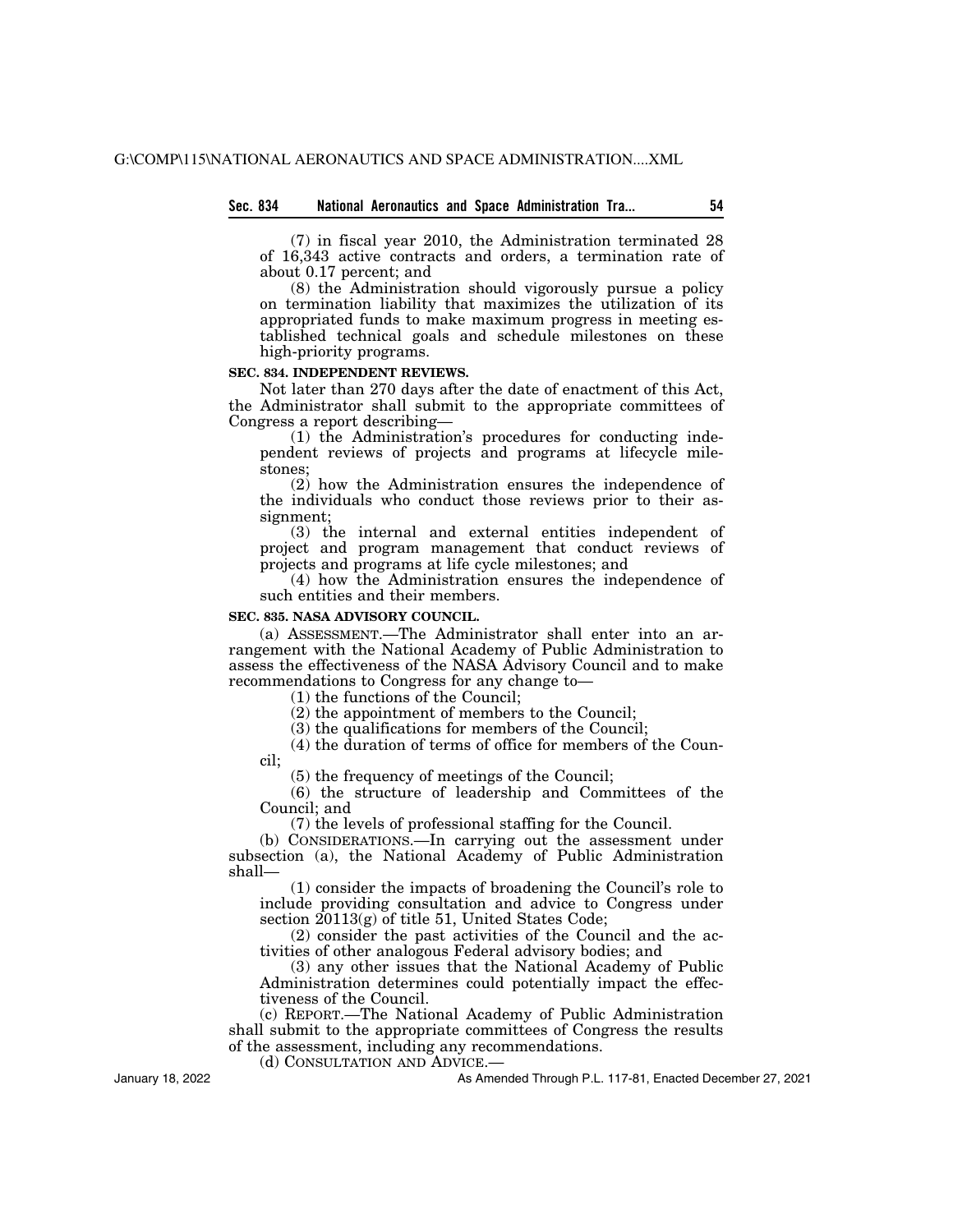| 55 |  | <b>National Aeronautics and Space Administration Tra</b> | Sec. 837 |
|----|--|----------------------------------------------------------|----------|
|    |  |                                                          |          |
|    |  |                                                          |          |

(1) IN GENERAL.—Section 20113(g) of title 51, United States Code, is amended by inserting "and Congress" after "advice to the Administration''.

(2) [51 U.S.C. 30307 note] SUNSET.—Effective September 30, 2017, section 20113(g) of title 51, United States Code, is amended by striking ''and Congress''.

### **SEC. 836. [51 U.S.C. 30307 note] COST ESTIMATION.**

(a) SENSE OF CONGRESS.—It is the sense of Congress that—

(1) realistic cost estimating is critically important to the ultimate success of major space development projects; and

(2) the Administration has devoted significant efforts over the past 5 years to improving its cost estimating capabilities, but it is important that the Administration continue its efforts to develop and implement guidance in establishing realistic cost estimates.

(b) GUIDANCE AND CRITERIA.—The Administrator shall provide to its acquisition programs and projects, in a manner consistent with the Administration's Space Flight Program and Project Management Requirements—

(1) guidance on when to use an Independent Cost Estimate and Independent Cost Assessment; and

(2) criteria to use to make a determination under paragraph (1).

#### **SEC. 837. [51 U.S.C. 31502 note] FACILITIES AND INFRASTRUCTURE.**

(a) SENSE OF CONGRESS.—It is the sense of Congress that—

(1) the Administration must address, mitigate, and reverse, where possible, the deterioration of its facilities and infrastructure, as their condition is hampering the effectiveness and efficiency of research performed by both the Administration and industry participants making use of Administration facilities, thus harming the competitiveness of the United States aerospace industry;

(2) the Administration has a role in providing laboratory capabilities to industry participants that are not economically viable as commercial entities and thus are not available elsewhere;

(3) to ensure continued access to reliable and efficient world-class facilities by researchers, the Administration should establish strategic partnerships with other Federal agencies, State agencies, FAA-licensed spaceports, institutions of higher education, and industry, as appropriate; and

(4) decisions on whether to dispose of, maintain, or modernize existing facilities must be made in the context of meeting Administration and other needs, including those required to meet the activities supporting the human exploration roadmap under section 432 of this Act, considering other national laboratory needs as the Administrator deems appropriate.

(b) POLICY.—It is the policy of the United States that the Administration maintain reliable and efficient facilities and infrastructure and that decisions on whether to dispose of, maintain, or modernize existing facilities or infrastructure be made in the context of meeting future Administration needs.

 $(c)$  PLAN.—

January 18, 2022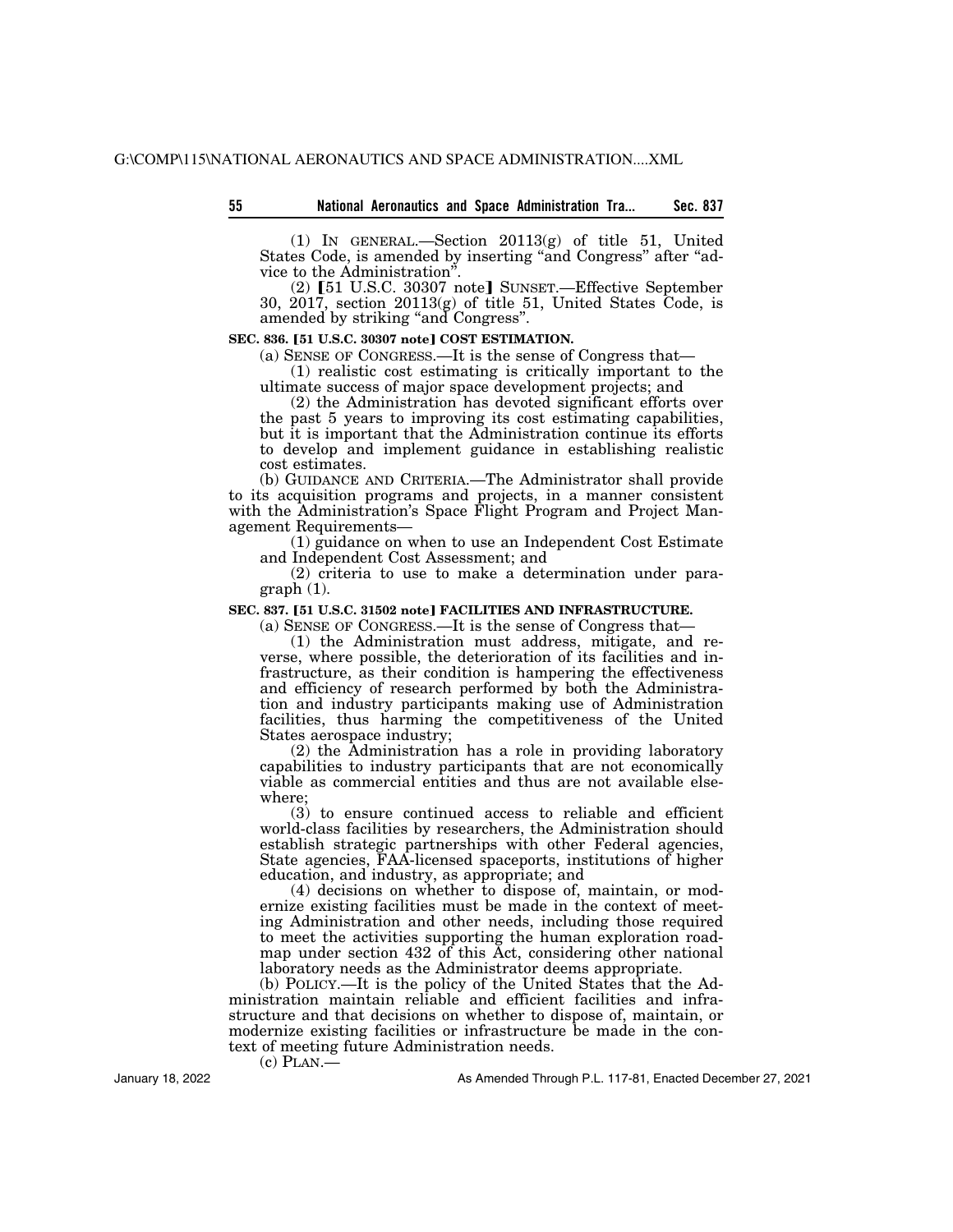(1) IN GENERAL.—The Administrator shall develop a facilities and infrastructure plan.

(2) GOAL.—The goal of the plan is to position the Administration to have the facilities and infrastructure, including laboratories, tools, and approaches, necessary to meet future Administration and other Federal agencies' laboratory needs.

(3) CONTENTS.—The plan shall identify—

(A) current Administration and other Federal agency laboratory needs;

(B) future Administration research and development and testing needs;

(C) a strategy for identifying facilities and infrastructure that are candidates for disposal, that is consistent with the national strategic direction set forth in—

(i) the National Space Policy;

(ii) the National Aeronautics Research, Development, Test, and Evaluation Infrastructure Plan;

(iii) the National Aeronautics and Space Administration Authorization Act of 2005 (Public Law 109-155; 119 Stat. 2895), National Aeronautics and Space Administration Authorization Act of 2008 (Public Law 110-422; 122 Stat. 4779), and National Aeronautics and Space Administration Authorization Act of 2010 (42 U.S.C. 18301 et seq.); and

(iv) the human exploration roadmap under section 432 of this Act;

(D) a strategy for the maintenance, repair, upgrading, and modernization of Administration facilities and infrastructure, including laboratories and equipment;

(E) criteria for—

(i) prioritizing deferred maintenance tasks;

(ii) maintaining, repairing, upgrading, or modernizing Administration facilities and infrastructure; and

(iii) implementing processes, plans, and policies for guiding the Administration's Centers on whether to maintain, repair, upgrade, or modernize a facility or infrastructure and for determining the type of instrument to be used;

(F) an assessment of modifications needed to maximize usage of facilities that offer unique and highly specialized benefits to the aerospace industry and the American public; and

(G) implementation steps, including a timeline, milestones, and an estimate of resources required for carrying out the plan.

(d) REQUIREMENT TO ESTABLISH POLICY.—

(1) IN GENERAL.—Not later than 180 days after the date of enactment of this Act, the Administrator shall establish and make publicly available a policy that guides the Administration's use of existing authorities to out-grant, lease, excess to the General Services Administration, sell, decommission, demolish, or otherwise transfer property, facilities, or infrastructure.

January 18, 2022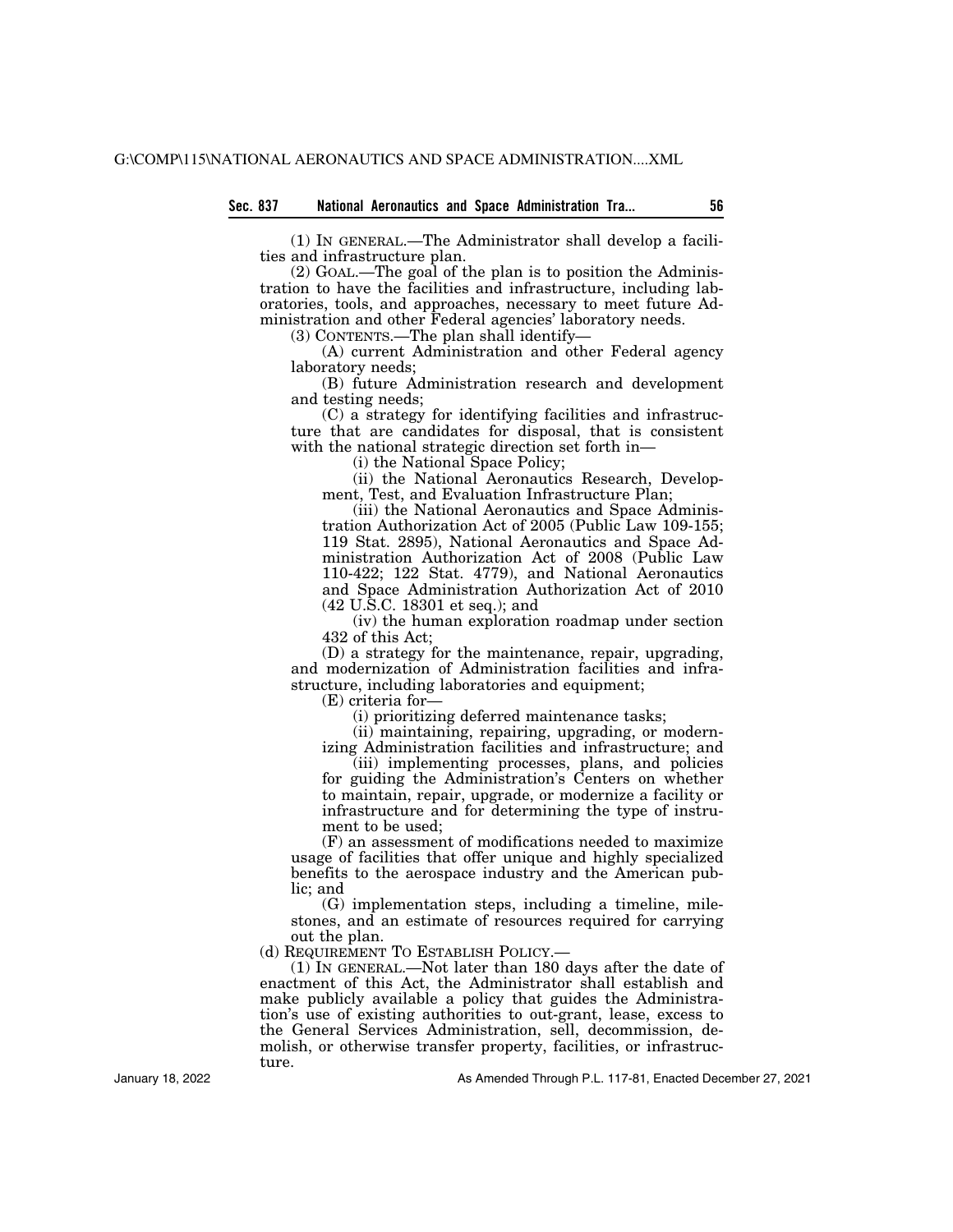## **57 Sec. 839 National Aeronautics and Space Administration Tra...**

(2) CRITERIA.—The policy shall include criteria for the use of authorities, best practices, standardized procedures, and guidelines for how to appropriately manage property, facilities, and infrastructure.

(e) SUBMISSION TO CONGRESS.—Not later than 1 year after the date of enactment of this Act, the Administrator shall submit to the appropriate committees of Congress the plan developed under subsection (c).

# **SEC. 838. HUMAN SPACE FLIGHT ACCIDENT INVESTIGATIONS.**

Section 70702 of title 51, United States Code, is amended—

(1) by amending subsection  $(a)(3)$  to read as follows:

"(3) any other orbital or suborbital space vehicle carrying humans that is—

''(A) owned by the Federal Government; or

''(B) being used pursuant to a contract or Space Act Agreement with the Federal Government for carrying a government astronaut or a researcher funded by the Federal Government; or''; and

(2) by adding at the end the following:

''(c) DEFINITIONS.—In this section:

"(1) GOVERNMENT ASTRONAUT.—The term 'government astronaut' has the meaning given the term in section 50902.

"(2) SPACE ACT AGREEMENT.—The term 'Space Act Agreement' means an agreement entered into by the Administration pursuant to its other transactions authority under section  $20113(e).$ ".

## **SEC. 839. ORBITAL DEBRIS.**

(a) FINDINGS.—Congress finds that—

(1) orbital debris poses serious risks to the operational space capabilities of the United States;

(2) an international commitment and integrated strategic plan are needed to mitigate the growth of orbital debris wherever possible; and

(3) the delay in the Office of Science and Technology Policy's submission of a report on the status of international coordination and development of orbital debris mitigation strategies is inconsistent with such risks.

(b) REPORTS.—

(1) COORDINATION.—Not later than 90 days after the date of enactment of this Act, the Administrator shall submit to the appropriate committees of Congress a report on the status of efforts to coordinate with foreign countries within the Inter-Agency Space Debris Coordination Committee to mitigate the effects and growth of orbital debris under section  $1202(b)(1)$  of the National Aeronautics and Space Administration Authorization Act of 2010 (42 U.S.C. 1844 $\tilde{1}(b)(1)$ ).

(2) MITIGATION STRATEGY.—Not later than 90 days after the date of enactment of this Act, the Director of the Office of Science and Technology Policy shall submit to the appropriate committees of Congress a report on the status of the orbital debris mitigation strategy required under section 1202(b)(2) of the National Aeronautics and Space Administration Authorization Act of 2010 (42 U.S.C. 1844 $\bar{1}(b)(2)$ ).

As Amended Through P.L. 117-81, Enacted December 27, 2021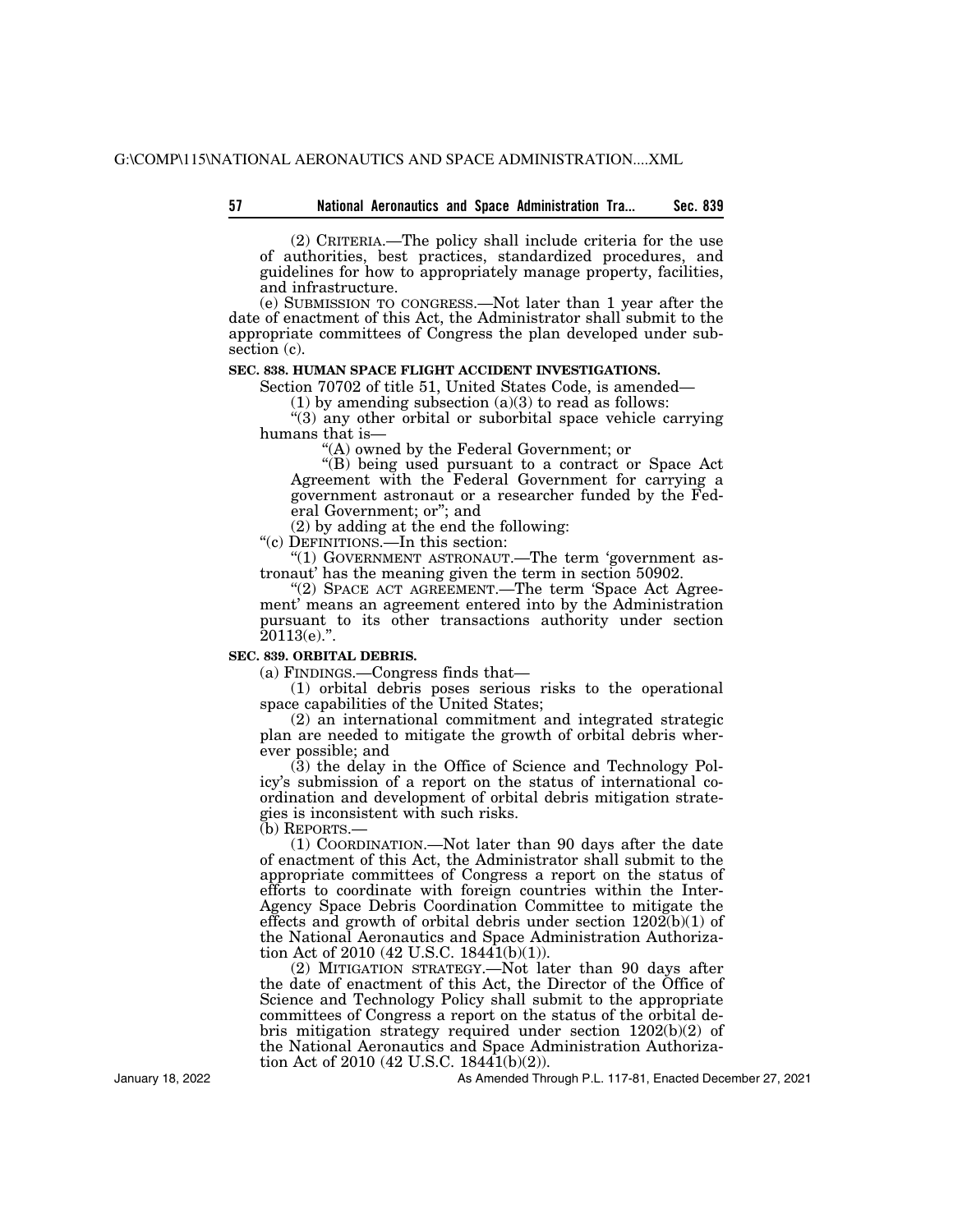# **Sec. 840 National Aeronautics and Space Administration Tra... 58**

#### **SEC. 840. REVIEW OF ORBITAL DEBRIS REMOVAL CONCEPTS.**

(a) SENSE OF CONGRESS.—It is the sense of Congress that—

(1) orbital debris in low-Earth orbit poses significant risks to spacecraft;

(2) such orbital debris may increase due to collisions between existing debris objects; and

(3) understanding options to address and remove orbital debris is important for ensuring safe and effective spacecraft operations in low-Earth orbit.

(b) REVIEW.—

(1) IN GENERAL.—Not later than 270 days after the date of enactment of this Act, the Administrator—

(A) in collaboration with the heads of other relevant Federal agencies, shall solicit and review concepts and options for removing orbital debris from low-Earth orbit; and

(B) shall submit to the appropriate committees of Congress a report on the solicitation and review under subparagraph (A), including recommendations on the best options for decreasing the risks associated with orbital debris.

(2) REQUIREMENTS.—The solicitation and review under paragraph (1) shall address the requirements for and feasibility of developing and implementing each of the options.

## **SEC. 841. [51 U.S.C. 20113 note] SPACE ACT AGREEMENTS.**

(a) SENSE OF CONGRESS.—It is the sense of Congress that, when used appropriately, Space Act Agreements can provide significant value in furtherance of NASA's mission.

(b) FUNDED SPACE ACT AGREEMENTS.—To the extent appropriate, the Administrator shall seek to maximize the value of contributions provided by other parties under a funded Space Act Agreement in order to advance NASA's mission.

(c) NON-EXCLUSIVITY.—

(1) IN GENERAL.—The Administrator shall, to the greatest extent practicable, issue each Space Act Agreement—

(A) except as provided in paragraph (2), on a nonexclusive basis;

(B) in a manner that ensures all non-government parties have equal access to NASA resources; and

(C) exercising reasonable care not to reveal unique or proprietary information.

(2) EXCLUSIVITY.—If the Administrator determines an exclusive arrangement is necessary, the Administrator shall, to the greatest extent practicable, issue the Space Act Agreement—

(A) utilizing a competitive selection process when exclusive arrangements are necessary; and

(B) pursuant to public announcements when exclusive arrangements are necessary.

(d) TRANSPARENCY.—The Administrator shall publicly disclose on the Administration's website and make available in a searchable format each Space Act Agreement, including an estimate of committed NASA resources and the expected benefits to agency objectives for each agreement, with appropriate redactions for propri-

As Amended Through P.L. 117-81, Enacted December 27, 2021